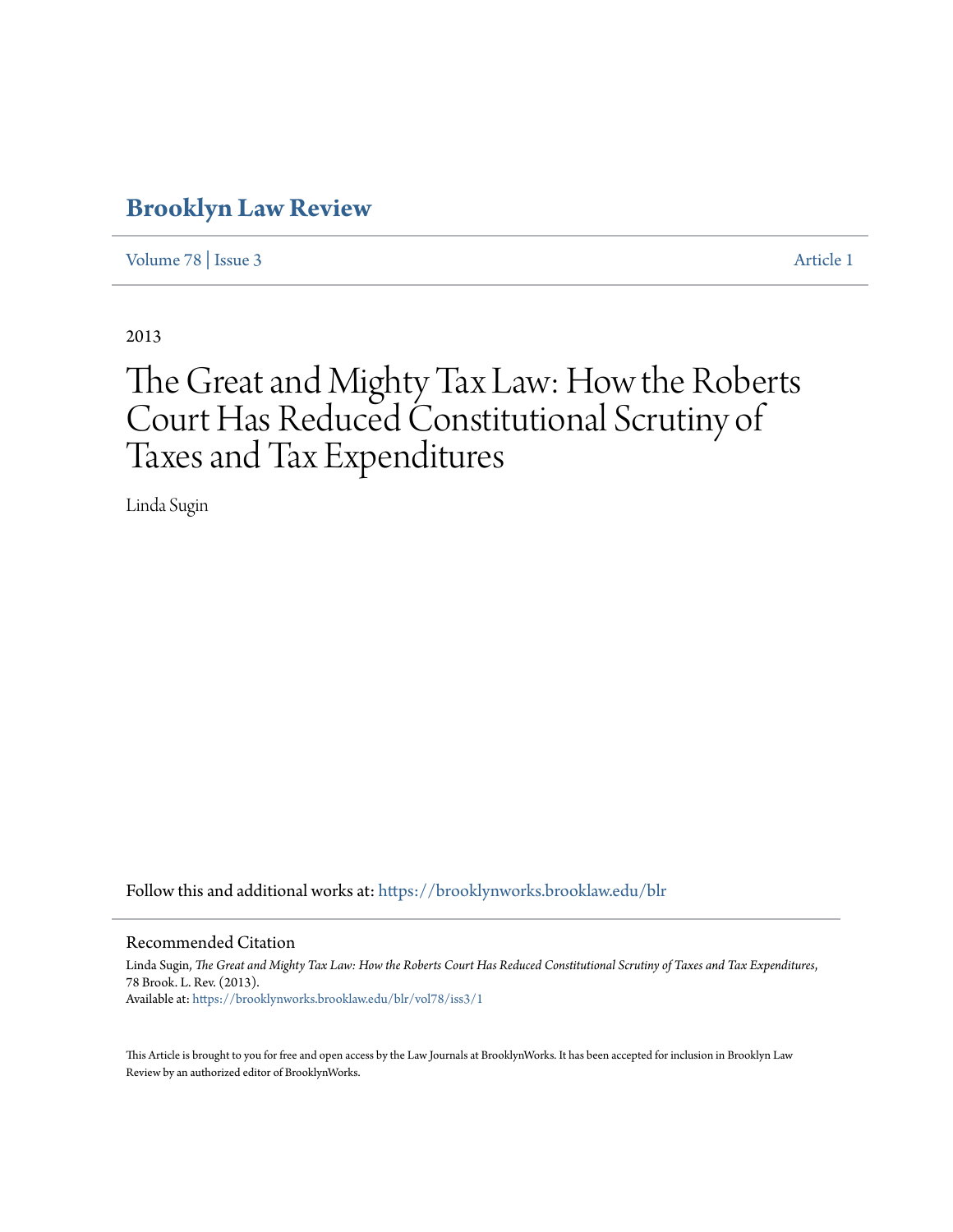# **ARTICLES**

# The Great and Mighty Tax Law

# HOW THE ROBERTS COURT HAS REDUCED CONSTITUTIONAL SCRUTINY OF TAXES AND TAX EXPENDITURES

#### *Linda Sugin*†

#### INTRODUCTION

The Roberts Court has written two important tax opinions. Both endow the tax law with legal superpowers, giving it the astonishing ability to elude constitutional limits. The justices have sent Congress and state legislatures a strong and clear message: they may use their tax laws as a means to aggressively enact public objectives unrelated to the traditional revenue-raising function of taxation. The justices have also made clear that the Court will uphold policies administered through the tax law even where those same policies would be unconstitutional if administered as either direct regulation or appropriated spending.

In *National Federation of Independent Business v.*  Sebelius (NFIB),<sup>1</sup> the tax law saved the Affordable Care Act (Obamacare or ACA) from death at the hands of the Commerce Clause. The case confirmed the broad reach of the taxing power under the Constitution, and showed the current high Court's willingness to treat regulatory legislation as taxation, even where Congress declined to call the legislation a "tax." The  $\overline{\phantom{a}}$ 

<sup>†</sup> Professor of Law, Fordham Law School. Many thanks to Yariv Brauner, Brian Galle, Abner Greene, Dan Halperin, Louis Kaplow, Charlene Luke, Diane Ring, Stephen Shay, David Walker, and the students at Harvard Law School and the University of Florida Law School Tax Policy Colloquia for helpful discussion and comments on prior drafts.

<sup>&</sup>lt;sup>1</sup> Nat'l Fed'n of Indep. Bus. v. Sebelius (*NFIB*), No. 11-393, slip op. at 1 (U.S. June 28, 2012).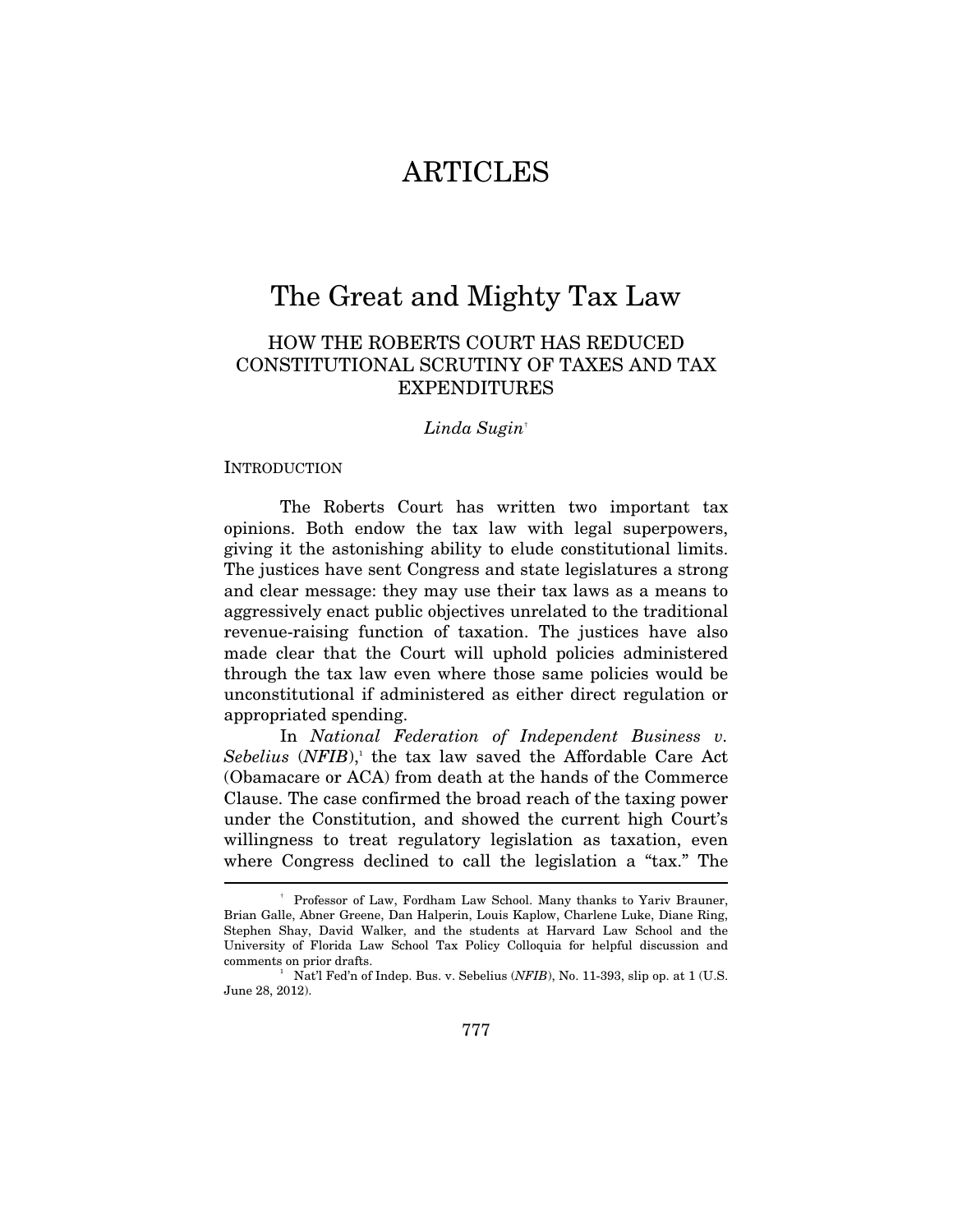cliffhanger ending to the Obamacare challenge may have been made possible by a much-less publicized—but more legally radical—case from the previous term, *Arizona Christian Schools Tuition Organization v. Winn* (*ACS*).2 In the *ACS* case, the Court adopted a novel judicial approach to targeted tax benefits for religious schools. It rejected the widely accepted treatment of tax expenditures as government spending administered through the tax law, and instead treated them as simple tax cuts. It thereby allowed tax benefits that are functional equivalents to direct government spending to bypass the constitutional scrutiny to which both taxes and direct spending are usually subject. Tax benefits are now beyond even the reach of the Bill of Rights, which prohibits government from treading on individual rights.

This is bad news for the tax law, and maybe for the Constitution as well. Both of these cases aggravate a growing tension between the economic and legal analyses of taxation, widening the gap between these two central approaches to tax law. The Court transformed tax expenditures from state action, ordinarily subject to constitutional limits, into nonreviewable private spending by individuals. This development reduces the protection that the Constitution provides to individuals, undermines tax reform efforts and fiscal responsibility, jeopardizes established legal doctrine, and discourages transparent and equitable governance.

*NFIB* confirms established law that Congress's power under the Constitution's taxing power is vast. In that case, the Court concluded that Obamacare's so-called "shared responsibility payment<sup>"</sup> constituted a tax, and was therefore within Congress's enumerated powers. The payment must be made by individuals who fail to procure health insurance<sup>4</sup> despite the ACA's instruction that they do.<sup>5</sup> The Court treated the payment as a tax, rather than as a penalty for failure to comply with the statutory requirement, even though Congress did not label it a tax. The Court's holding pursuant to the taxing power in *NFIB* is important because a majority of the Court agreed that the individual mandate—if understood as a requirement for people to procure health insurance—was l

<sup>2</sup> Ariz. Christian Sch. Tuition Org. v. Winn (*ACS*), 131 S. Ct. 1436 (2011). 3

I.R.C. § 5000A(b) (2010).

<sup>4</sup> Internal Revenue Code § 5000A(b) imposes the payment requirement, calling it a "penalty."

Internal Revenue Code § 5000A(a) imposes the "[r]equirement to maintain minimum essential coverage."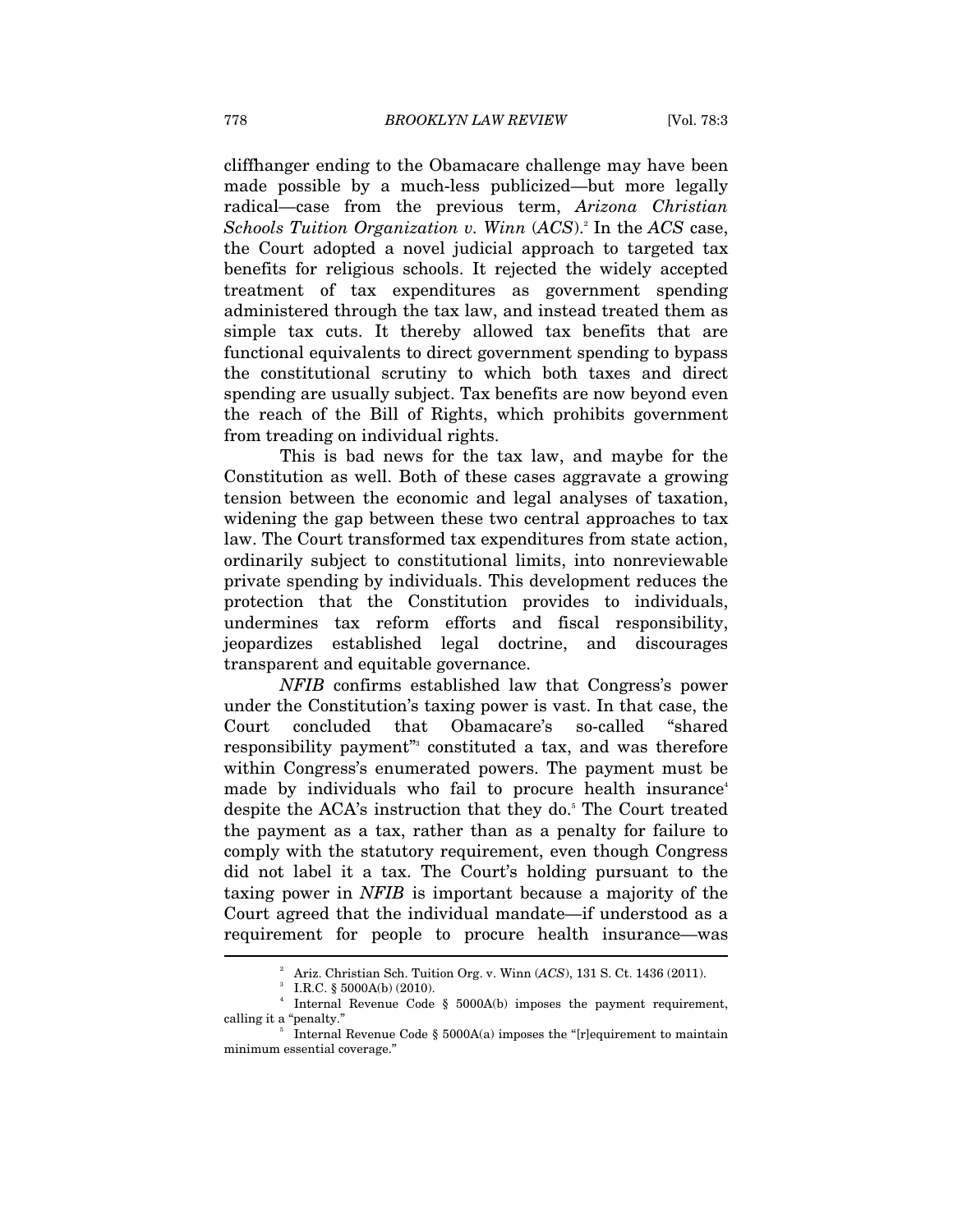beyond Congress's power under the Commerce Clause.<sup>6</sup> Congress cannot *make* people buy health insurance, but it can nudge them to do so by increasing the price of going without it. People who refuse to buy health insurance are not lawbreakers, but taxpayers. The Supreme Court has long accepted Congress's vast authority under the tax power, $\bar{z}$  including the power to regulate though taxation, so the decision is not legally surprising on this point.<sup>8</sup> There was more than ample precedent for the Court to follow in treating the shared responsibility payment as a tax.<sup>9</sup> Nevertheless, the decision highlights the potential for the tax law to swallow all government policy; a shrinking Commerce Clause invites Congress to consider a more aggressive use of the tax power. Congress can regulate through taxation as long as it limits its regulatory mechanism to affecting prices, which is all that taxation can do. Taxation rises in importance in the overall legislative scheme, even though *NFIB* breaks no new legal ground, because of the contraction of Congress's other available tools.<sup>10</sup> The decision invites Congress to tax anything that it cannot otherwise regulate. While that invitation may go largely unheeded because of the political opposition to raising taxes, $\frac{1}{n}$  it implies a broader scope for the Internal Revenue Code.  $\overline{a}$ 

<sup>6</sup>  $NFIB$ , slip op. at 16-27.

<sup>&</sup>lt;sup>7</sup> See, e.g., The License Tax Cases, 72 U.S. (5 Wall.) 462, 471 (1866) ("It is true that the power of Congress to tax is a very extensive power. It is given in the Constitution, with only one exception and only two qualifications.").

*See* United States v. Kahriger, 345 U.S. 22, 28 (1953) ("It is conceded that a federal excise tax does not cease to be valid merely because it discourages or deters the activities taxed. Nor is the tax invalid because the revenue obtained its negligible."); Sonzinsky v. United States, 300 U.S. 506, 513 (1937) ("Every tax is in some measure regulatory. To some extent it interposes an economic impediment to the activity taxed as compared with others not taxed. But a tax is not any the less a tax because it has a regulatory effect.").

*See* Robert D. Cooter & Neil S. Siegel, *Not the Power to Destroy: An Effects Theory of the Tax Power*, 98 VA. L. REV. 1195, 1239-40 (2012) (foreshadowing Justice Roberts' approach); Gillian E. Metzger, *To Tax, To Spend, To Regulate*, 126 HARV. L. REV. 83, 86 (2012); Linda Sugin & Benjamin Zipursky, Regulation, Taxation, and Coercion: Understanding Chief Justice Roberts' Defense of the Mandate (Oct. 2, 2012) (unpublished manuscript) (on file with the *Brooklyn Law Review*); Brian Galle, *Conditional Taxation and the Constitutionality of Health Care Reform*, 120 YALE L.J. ONLINE 27, 28-30 (2010), http://yalelawjournal.org/2010/5/31/galle.html; Andrew Koppelman, *Bad News for Mail Robbers: The Obvious Constitutionality of Health Care Reform*, 121 YALE L.J. ONLINE 1, 10-11 (2011), http://yalelawjournal.org/2011/04/ 26/koppelman.html.<br><sup>10</sup> The Commerce Clause has been under stress in the Court for some time.

*See generally* United States v. Morrison, 529 U.S. 598 (2000) (regulation of violence against women not authorized by Commerce Clause); United States v. Lopez, 514 U.S. 549 (1995) (regulation of guns near schools not authorized by Commerce Clause).

<sup>&</sup>lt;sup>11</sup> "Taxes dominate domestic politics." Jill Lepore, *Tax Time: Why We Pay*, NEW YORKER, Nov. 26, 2012, at 25; *see also* Galle, *supra* note 9, at 35.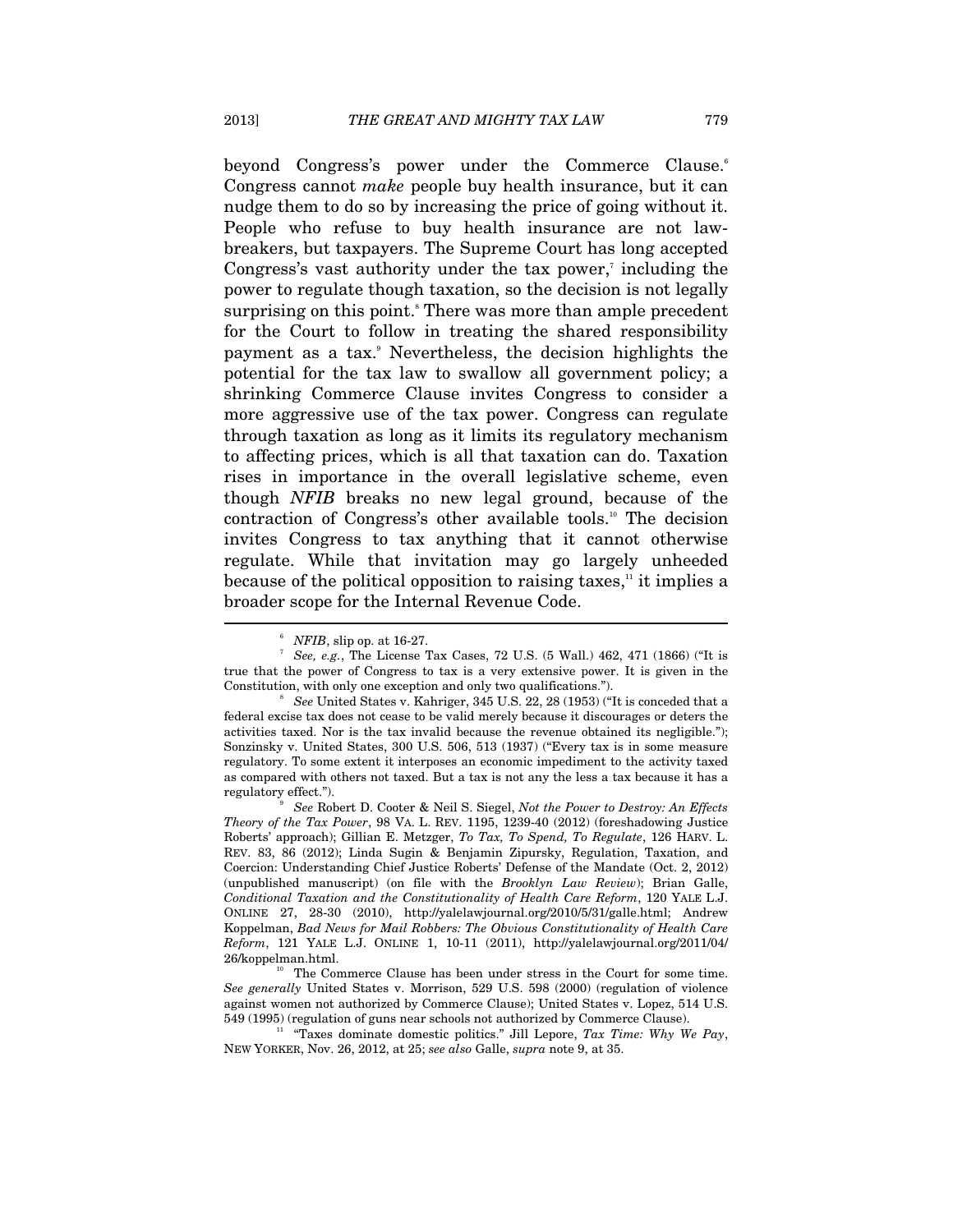The Court's 2011 decision in *ACS* is a more significant expansion of the tax law's power than *NFIB* because that decision broke new legal ground by placing tax expenditures beyond review under the Establishment Clause. That case concerned a provision in the Arizona state income tax that granted a dollar-for-dollar tax credit for transfers to state tuition organizations (STOs), organizations that subsidize private school tuition of Arizona children. The Court held that the tax credit was not constitutionally reviewable state action, $12$ characterizing it instead as an abstention from legislative action.13 The tax credit was treated as a legislative decision to *not* tax, turning STO contributions into private action instead of state action, even though the tax credit financed the entire outlay dollar for dollar.<sup>14</sup> Because the actions were private, they were beyond the Court's concerns about constitutionality. The plaintiffs were dismissed for lack of standing because the Court determined that they failed to adequately prove that the tax credit was government taxing and spending.15 The tax-credit mechanism pulled all the constitutional weight in foreclosing review because an economically equivalent program allocating state treasury funds to the STOs would have been reviewable as a possible unconstitutional establishment of religion. The *ACS* case gives Congress and state legislatures an incentive to adopt tax credits for anything that might be constitutionally suspect under the Bill of Rights. As long as the legislature designs a preference for religion as a tax benefit, it is now effectively beyond judicial review.

This article considers the implications of these decisions for the law and policy of taxation. It argues that these cases undercut the tax law's revenue-raising role and give it tremendous potential to overcome constitutional obstacles that legislatures face.16 The holdings also introduce confusion into the law of taxation by incentivizing the adoption of more nonrevenue policy in the tax law<sup>17</sup> and blurring the conceptual structure of taxation.<sup>18</sup> This article claims that these decisions

<sup>12</sup> The Court held that the taxpayers lacked standing. *ACS*, 131 S. Ct. 1436,

<sup>1499 (2011).</sup>  $13$  *Id.* at 1447 ("[T]he government declines to impose a tax" when it awards a credit.).

 $^{14}$   $\,$   $Id.$  ("When Arizona taxpayers choose to contribute to STOs, they spend their % own money, not money the State has collected from respondents or from other taxpayers."). The Mass II and III. See infra Parts II and III.

<sup>&</sup>lt;sup>17</sup> See infra Parts II.F and III.<br><sup>18</sup> See infra Part III.B-C.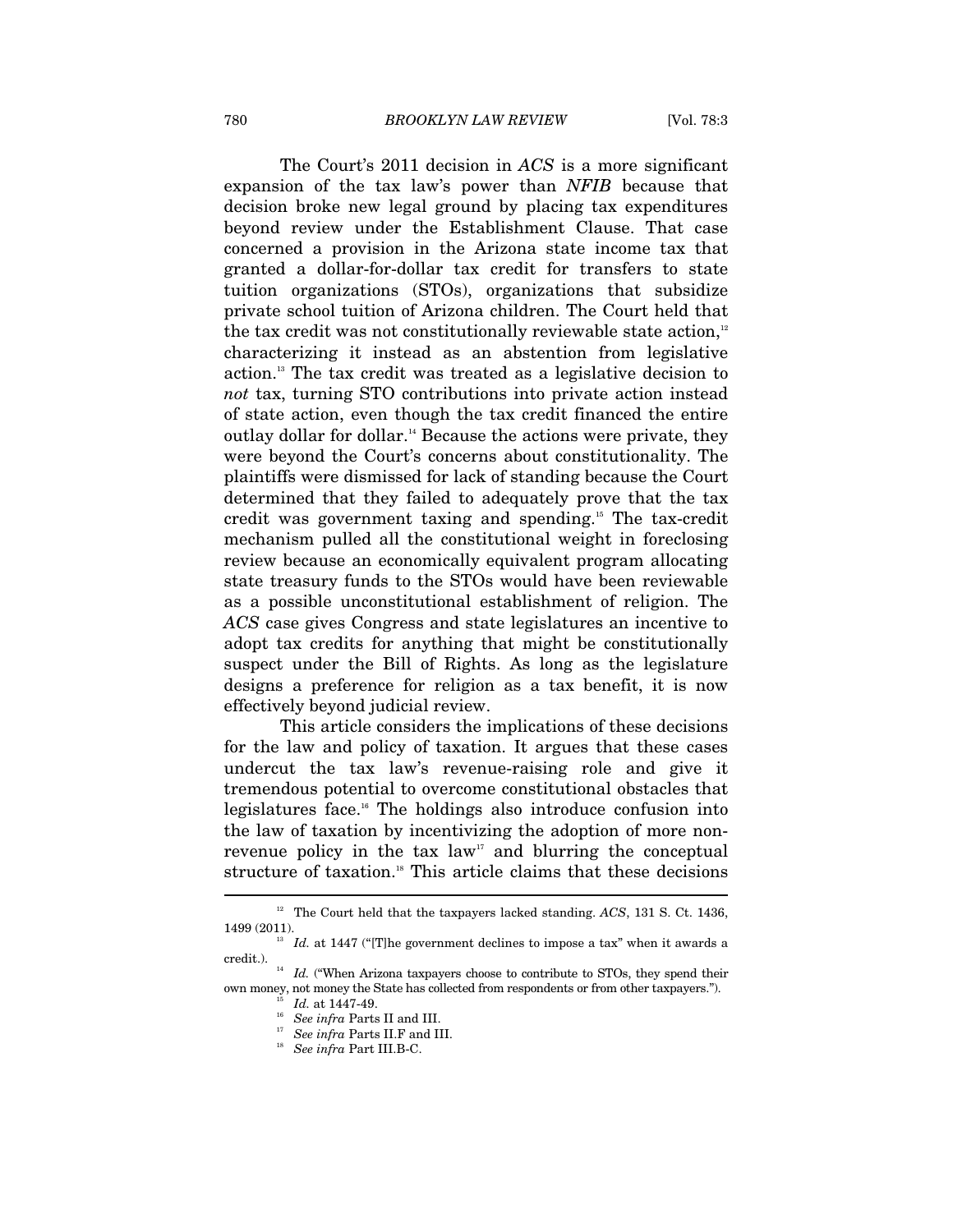undermine the important work on tax reform and fiscal responsibility that other branches of government are doing.<sup>19</sup> They additionally create new doctrine that threatens established law on constitutional conditions attached to tax benefits.<sup>20</sup> Finally, these cases encourage legislatures to favor high-income taxpayers, giving them unwarranted financial and political advantages.<sup>21</sup> While *NFIB* has received more attention than *ACS*, the earlier case was more important for the developments discussed here; it established the tax law's power, which *NFIB* seized upon when upholding the ACA.

Many tax articles are highly economic and not particularly legal, ignoring the tension between the economic effect and legal logic that is ubiquitous in the tax law. This article is an exception. It focuses on how the economics and the law of taxation conflict, and why legal consequences do not always track economic effects. This conflict reared its head in the stark divergence of the holdings of the two cases this article analyzes; most of the justices voting with the majority in one case voted in dissent in the other. In *NFIB*, economic equivalence prevailed and the majority upheld the mandate under the taxing power, even though the provision had many legal characteristics that distinguished it from the economically equivalent taxing scheme that it might have been.<sup>22</sup> In *ACS*, economic equivalence did not matter, and the Court refused to treat the tax credit as legally equivalent to the direct government-spending program that would have achieved the same economic results, even though the credit refunded the entire amount of an individual outlay, making it economically indistinguishable from a simple government transfer.<sup>23</sup> These decisions are a turning point for the legal analysis of taxation.

The next Part examines the two cases by fleshing out the Supreme Court's interpretation of what constitutes a tax, as compared to government regulation, and how we can  $\overline{a}$ 

<sup>&</sup>lt;sup>19</sup> Congress and the President have been looking for ways to raise revenue, not reduce it. In the American Taxpayer Relief Act of 2012, adopted at the precipice of the fiscal cliff, they agreed to allow rates to rise on high income taxpayers, estates, and capital gains. H.R. Res. 8, 112th Cong. (2013) (enacted Jan. 2, 2013). Long-term tax reform

<sup>%</sup> efforts are expected to focus more on reducing tax expenditures. See infra Part III.A.<br><sup>20</sup> See infra Part III.B.<br><sup>21</sup> See infra Part III.D.<br><sup>22</sup> See infra Part II.C.<br><sup>23</sup> It is well accepted to treat such credits as th equivalents. In fact, the federal government is required to treat such items as their direct spending equivalents by including them in the federal budget. *See* OFFICE OF MGMT. & BUDGET, ANALYTICAL PERSPECTIVES, BUDGET OF THE UNITED STATES GOVERNMENT (2013), at 248-64 [hereinafter ANALYTICAL PERSPECTIVES 2013], *available at* http://www.whitehouse.gov/omb/budget/analytical\_perspectives.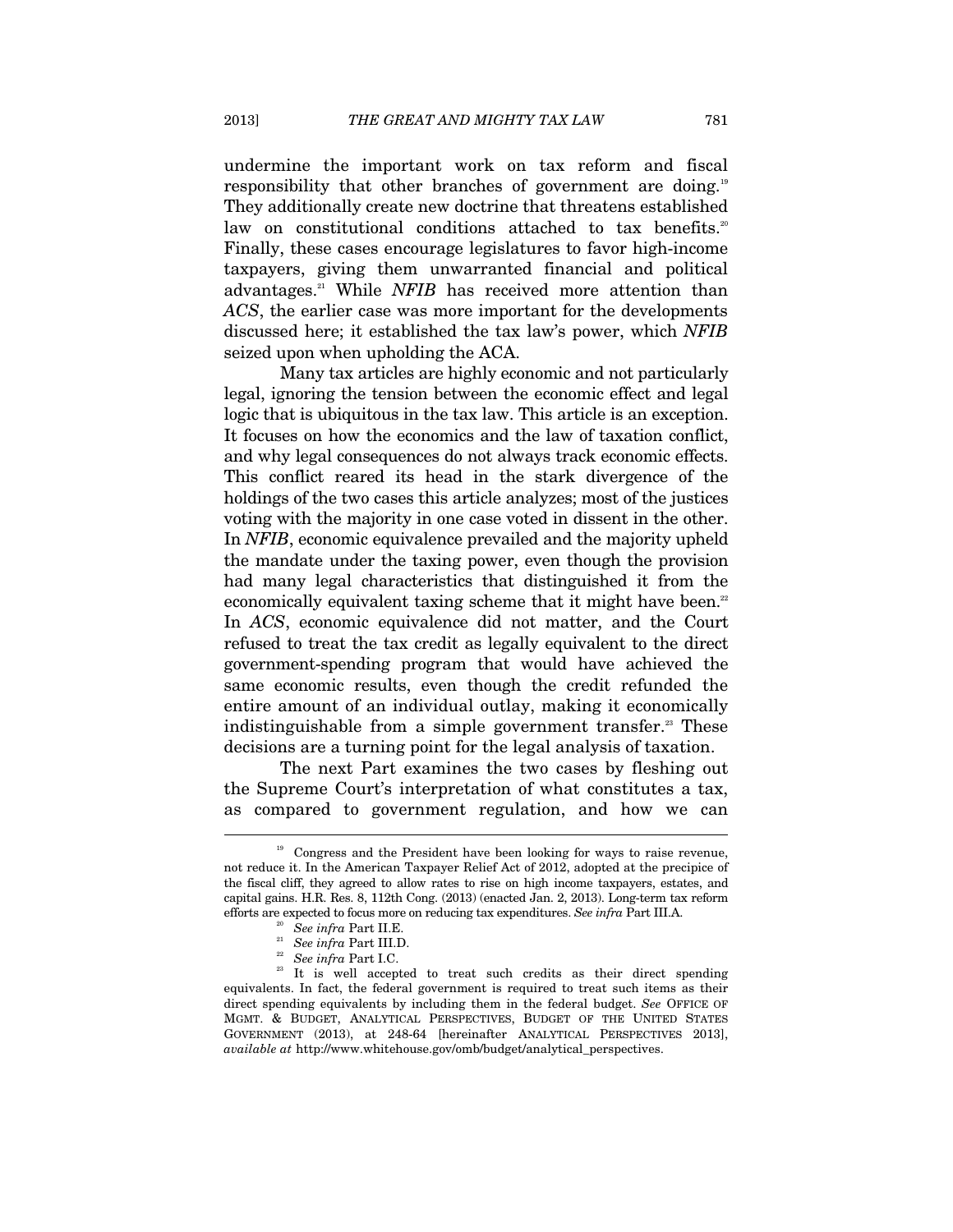recognize a diminution in taxation, as compared to government spending. Part II further parses the reasoning in the *ACS* opinion to illuminate the conceptual shift in judicial thinking about tax benefits that the case embodies, and explains the legal ramifications of the Court's approach. Part III places these two decisions in the broader context of tax policy, analyzing the institutional and distributional implications of the Court's reasoning. Parts II and III suggest that there is much to worry about. Part IV briefly concludes.

#### I. WHAT IS A TAX? WHAT IS A TAX CUT?

In *NFIB*, a majority of the Court concluded that the shared responsibility payment is a tax, allowing the Court to uphold Obamacare's mandate under the taxing power, even though a different majority believed that it was beyond Congress's power under the Commerce Clause if understood as a penalty for unlawful behavior. In *ACS*, the Court refused to treat a tax credit that reimbursed taxpayers for payments made to STOs as either "taxing" or "spending," the two possible categories in which a tax credit might be included, and instead turned it into a tax cut, which placed it beyond constitutional review. Thus, the Supreme Court adopted broad definitions of taxes and tax cuts, expanding legislative power in the face of constitutional challenge. Alternative interpretations, such as treating the respective laws as regulation with a penalty in *NFIB*, and as government spending in *ACS*, would have allowed greater judicial oversight.

### *A. Obamacare's Individual Mandate Is a Tax, Not a Regulatory Penalty*

In *NFIB*, the Court's conclusion that the mandate is actually a tax, and not a penalty, stemmed from its observations that the shared responsibility payment is not very high, the requirement is codified in the Internal Revenue Code, and the payments are made to the Internal Revenue Service.<sup>24</sup> The distinction between a tax and a penalty ultimately turned on whether the exaction is so heavy a levy that people will refrain from the taxed activity altogether.<sup>25</sup> Under this standard, as long as a statute includes these formal aspects and does not

<sup>&</sup>lt;sup>24</sup> *NFIB*, No. 11-393, slip op. at 33-36 (U.S. June 28, 2012).<br><sup>25</sup> *Id.* at 36-38.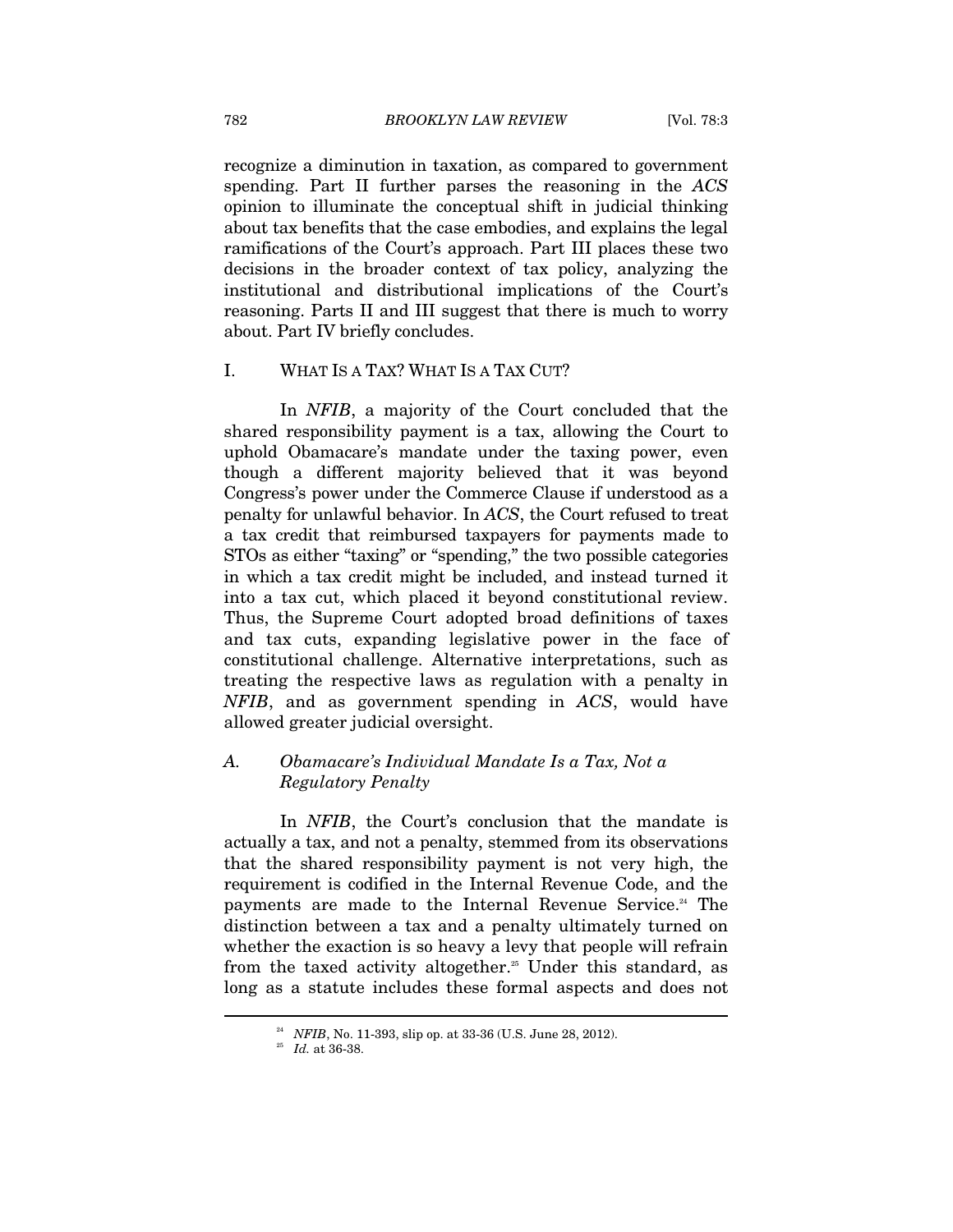function as a prohibition of conduct, it should constitute a tax.<sup>26</sup> If Congress had simply called the shared responsibility payment a "tax," justifying its constitutionality would likely have been easier. In *NFIB*, all the justices agreed that Congress could have constitutionally imposed a tax that achieved precisely what the Affordable Care Act legislation achieved; the dispute centered on whether it had, in fact, done so.<sup>27</sup> Congress called the charge a "shared responsibility payment" and a "penalty," not a "tax." But the Court determined that Congress's label does not control whether something is, in fact, a tax—and not a regulatory penalty—for purposes of the Constitution.28 Justice Roberts was persuaded that the payment should be treated as a tax based on a confluence of factors, rather than on some essential element that epitomizes taxation. Those factors were that Congress placed the shared responsibility payment in the Internal Revenue Code, that it was collected by the Internal Revenue Service, and that it "yields the essential feature of any tax: it produces at least some revenue for the Government."<sup>229</sup>

Article I, Section 8 of the Constitution grants Congress the power to tax, but it does not define what a tax is. There are many individual statutory provisions in the federal tax scheme. Some of them form the structure of the tax by defining taxable income, some of them are necessary for administration, and others carve out exceptions from the tax's coverage. Some provisions in the Internal Revenue Code are only marginally related to the general purpose of taxing income, as is the shared responsibility payment, which is primarily concerned with whether an individual has health insurance and not with accurate income measurement. The Constitution does not provide any guidance about which of these arguably extraneous elements are included under Congress's taxing power, thus its silence lends discretion to the Court to conclude that every one constitutes a "tax."

In very rare cases, the Supreme Court has rejected a provision of the tax law as not constituting a "tax," but only where the tax was disguising something else that was legally significant, such as a criminal penalty subject to the double jeopardy clause<sup>30</sup>

<sup>26</sup> *See* Sugin & Zipursky, *supra* note 9, at 16-17; *see also* Cooter & Siegel, supra note 9, at 1229-36.<br>
<sup>27</sup> See NFIB, slip op. at 17 (Scalia, Kennedy, Thomas, & Alito, JJ., dissenting).<br>
<sup>28</sup> Id. at 34; see also Metzger, supra note 9 (discussing institutionalism).<br>
<sup>29</sup> NFIB, slip op. at 33.<br>
<sup>30</sup>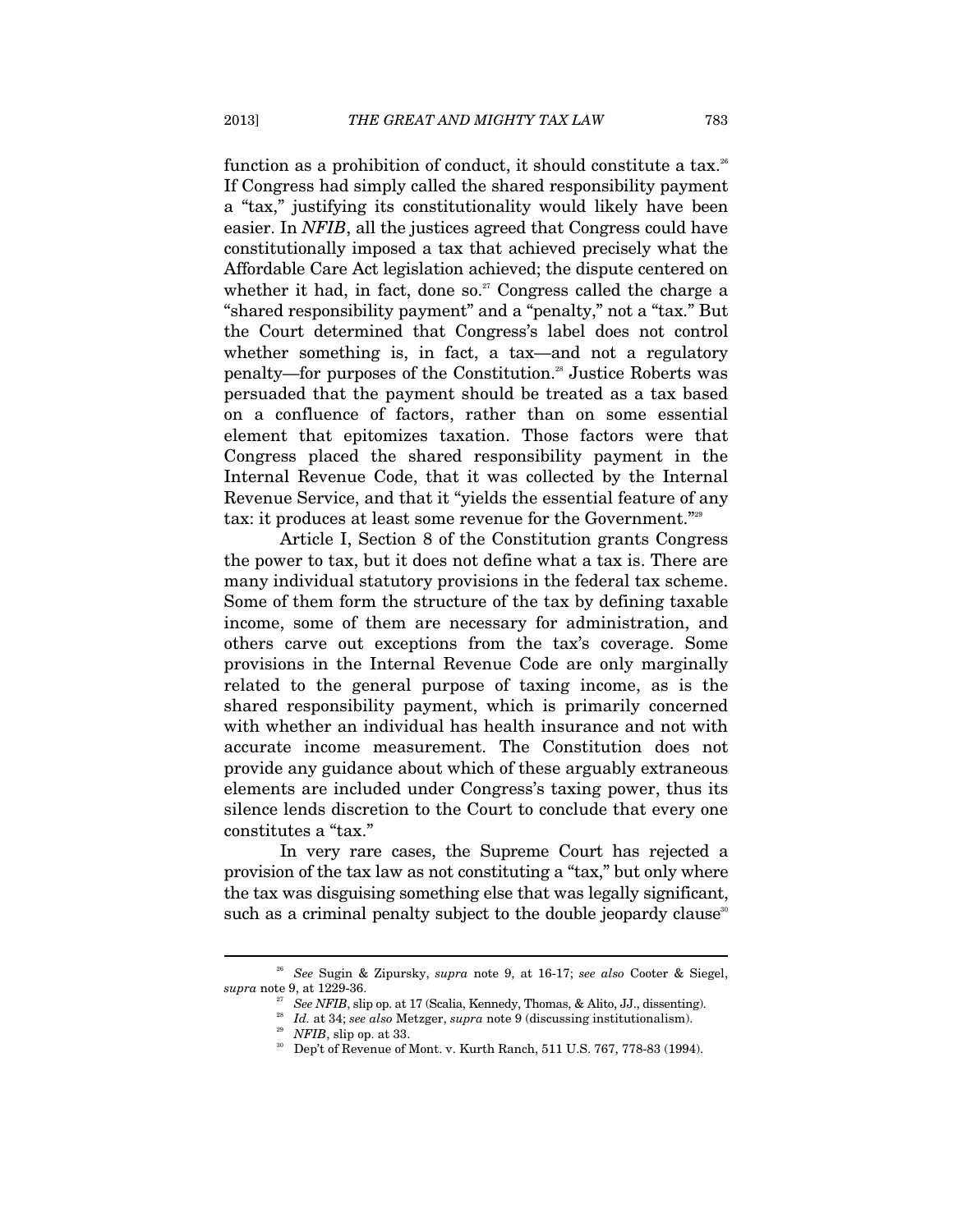or a taking.31 The alternative to characterization as a tax in *NFIB* was to treat the payment as a regulatory penalty designed to enforce Obamacare's requirement to acquire health insurance.<sup>32</sup> The joint dissent favored the latter characterization, which would have invalidated the provision as beyond Congress's power.<sup>33</sup> The majority conceded that the distinction between taxes and penalties continues to be important, but decided that the shared responsibility payment did not cross the line from tax to penalty.<sup>34</sup>

There is no bright line distinguishing taxation from regulation accompanied by a penalty, and the tax law is important in regulating all manner of activities. The tax law imposes levies and administers subsidies for all sorts of activities, just as regulation might do.<sup>35</sup> While there is a great deal of overlap between the legal regimes, the Supreme Court has treated some regulation as beyond Congress's taxing power. The leading case on the distinction between taxes and penalties, cited extensively by Justice Roberts in his *NFIB* opinion, concerned taxes imposed on businesses that engaged in child labor.<sup>36</sup> The purpose of the child labor tax was clearly to prevent employers from hiring children, and was an explicit end run around Congress's inability to directly regulate child labor at the time.<sup>37</sup> The child labor tax was ten percent of income<sup>38</sup>—substantial enough that no reasonable business would choose to pay it as a cost of business. The Supreme Court characterized the ostensible tax provision as a form of regulation and punishment, rather than a tax, and struck the statute down because it was not authorized by Congress's taxing power.39 The Court refused to allow Congress to call

<sup>31</sup> Cheaney v. Hooser, 48 Ky. (9 B. Mon.) 330, 345 (1848).

<sup>32</sup> The *NFIB* court relied heavily on *Bailey v. Drexel Furniture Co.* (*The Child Labor Tax Case*), 259 U.S. 20, 38 (1922), which treated a so-called tax as a penalty. *See*

*infra* notes 36-40 and accompanying text.<br><sup>33</sup> *NFIB*, slip op. at 16-24 (Scalia, Kennedy, Thomas, & Alito, JJ., dissenting).<br><sup>34</sup> *Id.* at 43 ("we need not here decide the precise point at which an exaction

becomes so punitive that the taxing power does not authorize it").<br><sup>35</sup> The Treasury Department's budget includes a comparison of tax expenditures and regulation that shows various similarities and differences in their operation and administration. *See* OFFICE OF MGMT. & BUDGET, ANALYTICAL PERSPECTIVES, BUDGET OF THE UNITED STATES 332 (2006). 36 *Drexel Furniture Co*., 259 U.S. at 38. The *NFIB* opinion may have revived

that opinion from obsolescence. *See* Galle, *supra* note 9, at 29 (questioning whether case had been effectively overruled).

<sup>&</sup>lt;sup>37</sup> See generally Hammer v. Dagenhart, 247 U.S. 251 (1918).<br><sup>38</sup> *Bailey*, 259 U.S. at 34. <sup>39</sup> "[A] court must be blind not to see that the so-called tax is imposed to stop the employment of children within the age limits prescribed. Its prohibitory and regulatory effect and purpose are palpable. All others can see and understand this." *Id.* at 37.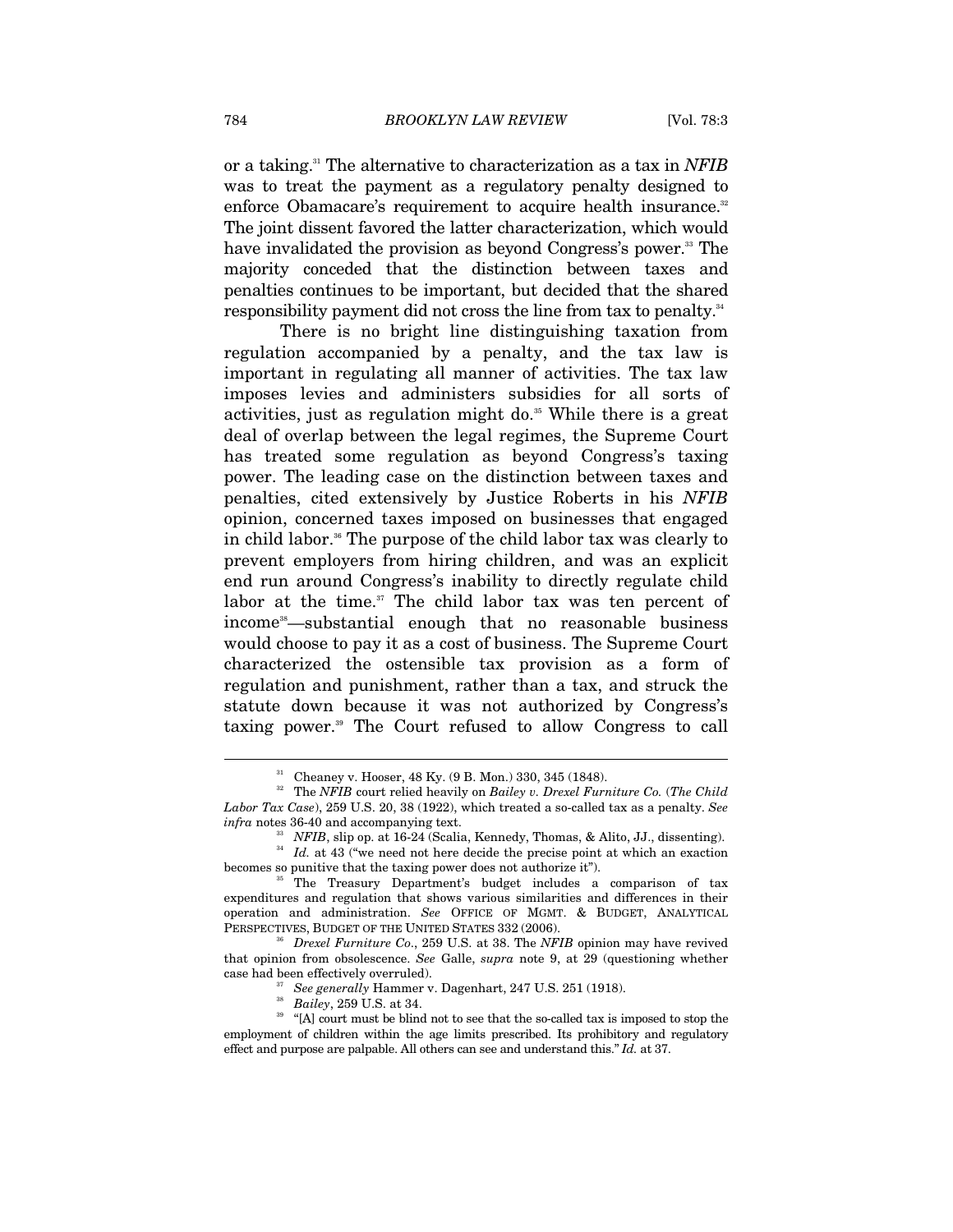something a tax as an end run around a constitutional impediment.40 Later cases followed this lead. In *Department of Revenue of Montana v. Kurth Ranch*, the Supreme Court invalidated the imposition of a tax under the double jeopardy clause.41 In that case, the Court held that the levy was not really a tax, but was instead an invalid criminal sanction because the "taxpayer" had already been punished once. The Court has also treated ostensible taxes as takings.<sup>42</sup> Such cases, however, are the exception; in most instances, the Court has upheld the legislature's characterization of a tax and treated it as such.<sup>43</sup>

As a legal matter, it would be possible to treat each individual provision included in a taxing statute as a tax since it is part of the whole that constitutes the tax, essentially allowing the legislature to determine the constitutionality of a tax by designating it as one.<sup>44</sup> It would also be possible for courts to focus solely on revenue, which would narrow the constitutional definition of a tax. Unfortunately, none of these characteristics are definitive. Placement in the tax law and collection by the Service is a pure formality. Revenue is more functional, but not definitive because fines and monetary penalties also yield revenue. So, revenue may be necessary, but cannot be sufficient to define a tax if the law is to maintain a distinction between taxes and penalties.<sup>45</sup> The inquiry is more aggregative of multiple factors of comparison, and the shared responsibility payment has some other income-tax-like elements

a palpable and flagrant departure from equality in the burthen as imposed upon the persons or property bound to contribute, or it must be palpable that persons or their property are subjected to a local burthen for the benefit of others, or for purposes in which they have no interest, and to which they are, therefore, not justly bound to contribute.

Cheaney v. Hooser, 48 Ky. (9 B. Mon.) 330, 345 (1848); *see also* Henderson Bridge Co. v. Henderson City, 173 U.S. 592, 616 (1899).<br><sup>43</sup> Except in rare and special instances, the due process of law clause

contained in the Fifth Amendment is not a limitation upon the taxing power conferred upon Congress by the Constitution. *See* Brushaber v. Union Pac. R.R., 240 U.S. 1, 24 (1916); *see also* A. Magnano Co. v. Hamilton, 292 U.S. 40, 44-45 (1934) (collecting cases

supporting this position).<br><sup>44</sup> That would allow the legislature to make the ultimate constitutional<br>determination, which has been the Court's role. See Brushaber, 240 U.S. at 12.

<sup>45</sup> In an ideal world, taxes would raise revenue while fines and penalties would not because everyone would be law-abiding, so they would never incur penalties.

<sup>40 &</sup>quot;To give such magic to the word 'tax' would be to break down all constitutional limitation of the powers of Congress and completely wipe out the sovereignty of the states."  $Id$ . at 38.

Dep't of Revenue of Mont. v. Kurth Ranch, 511 U.S. 767, 784 (1994).

<sup>&</sup>lt;sup>42</sup> The Court held that a tax levy crossed the line from a tax to an unauthorized taking where there is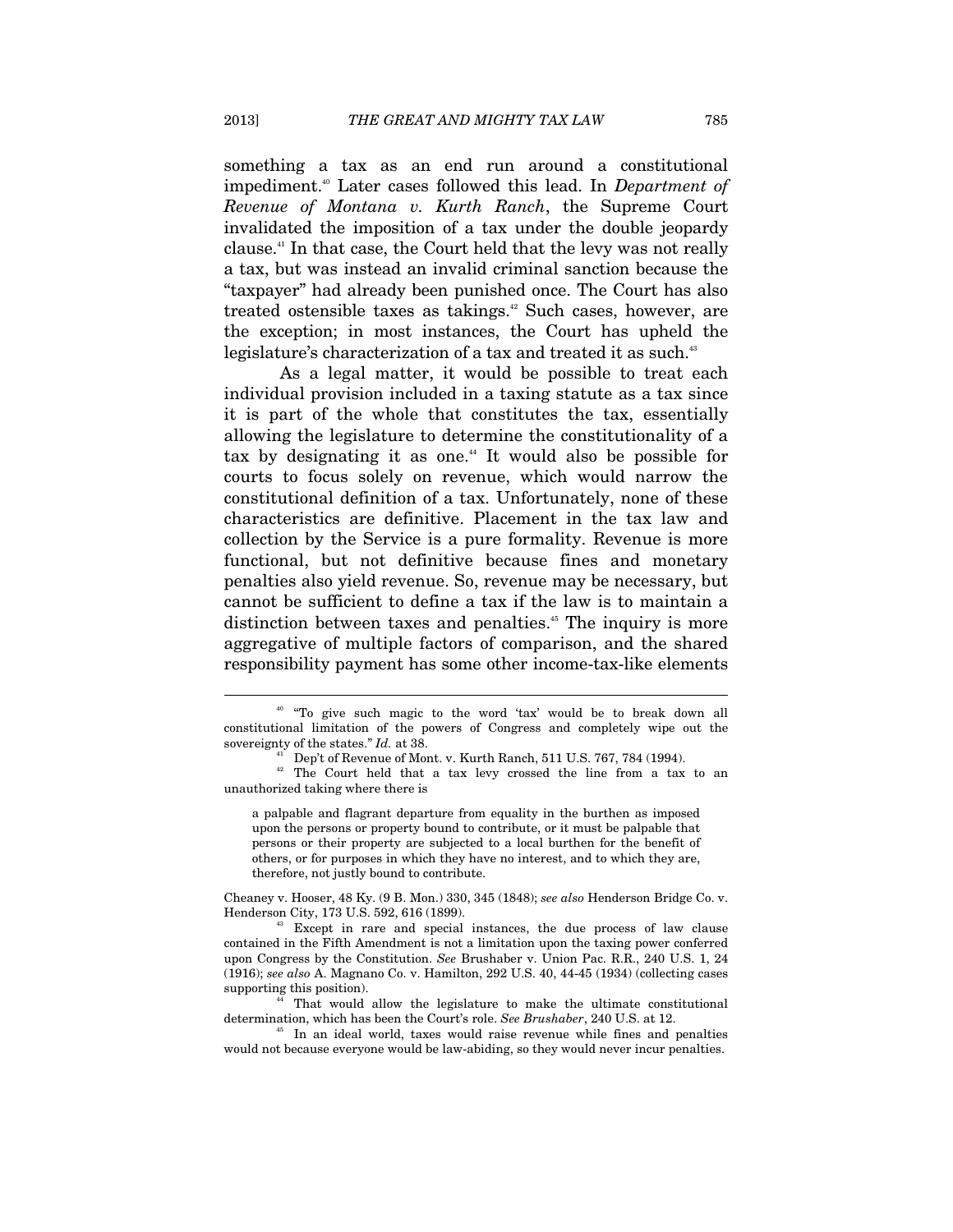that suggest it could be part of the larger scheme of income taxation in place. The most important provision is section  $5000A(c)(2)$ , which determines the amount of the penalty by reference to an individual's income and the size of his family. An income tax is levied based on an individual's ability to pay, and both income and family size are relevant to that determination, so these factors argue for including the payment as an element of the income tax. At the same time, however, the shared responsibility payment does not quite fit in the model of an income tax. It is not a structural component of the existing tax system because it does not refine the definition of income nor does having health insurance relate directly to measuring an individual's ability to pay taxes. The thing that is taxed under Obamacare is an individual's decision to forego insurance, which is unique compared to the items of "income" taxed under the Code.<sup>46</sup> The income tax does not generally tax decisions that individuals make or states of affairs; it rather looks to receipts and expenditures. Nevertheless, there are many provisions of the federal tax law that are not elements of the structural core that accurately measures income.

While not appearing precisely like a tax, the shared responsibility payment also does not look precisely like an average penalty. The toll, as Justice Ginsburg called it, $\alpha$  is unlike the penalty in the child labor cases because it is not very punitive. It is limited both by dollar amount and as a percentage of income, and will never exceed a modest sum.<sup>48</sup> The majority considered it important that individuals might choose to pay the toll instead of complying with the mandate to insure.<sup>49</sup> In addition, nonpayment does not lead to criminal sanctions, $50$  so if it were a "penalty," the charge is unlikely to be perceived as a more substantial punishment beyond ordinary taxes.

The crux of the tax-penalty distinction for purposes of the law depends on whether there is a legal duty underlying the exaction. Penalties are imposed for failure to comply with legal obligations, but taxes are imposed even on fully lawabiding citizens. The distinction between a tax and a penalty on these terms—is not obvious and the substantive disagreement between the majority and the joint dissent comes  $\overline{\phantom{a}}$ 

<sup>&</sup>lt;sup>46</sup> See I.R.C. § 61 (2006) (listing examples of income included in the tax base).<br><sup>47</sup> *NFIB*, slip op. at 17 (Ginsburg, J., concurring in part and dissenting in part).<br><sup>48</sup> I.R.C. § 5000A(c) (2010). The exact amount var never onerous.<br><sup>49</sup> *NFIB*, slip op. at 35-36.<br><sup>50</sup> I.R.C. § 5000A(g).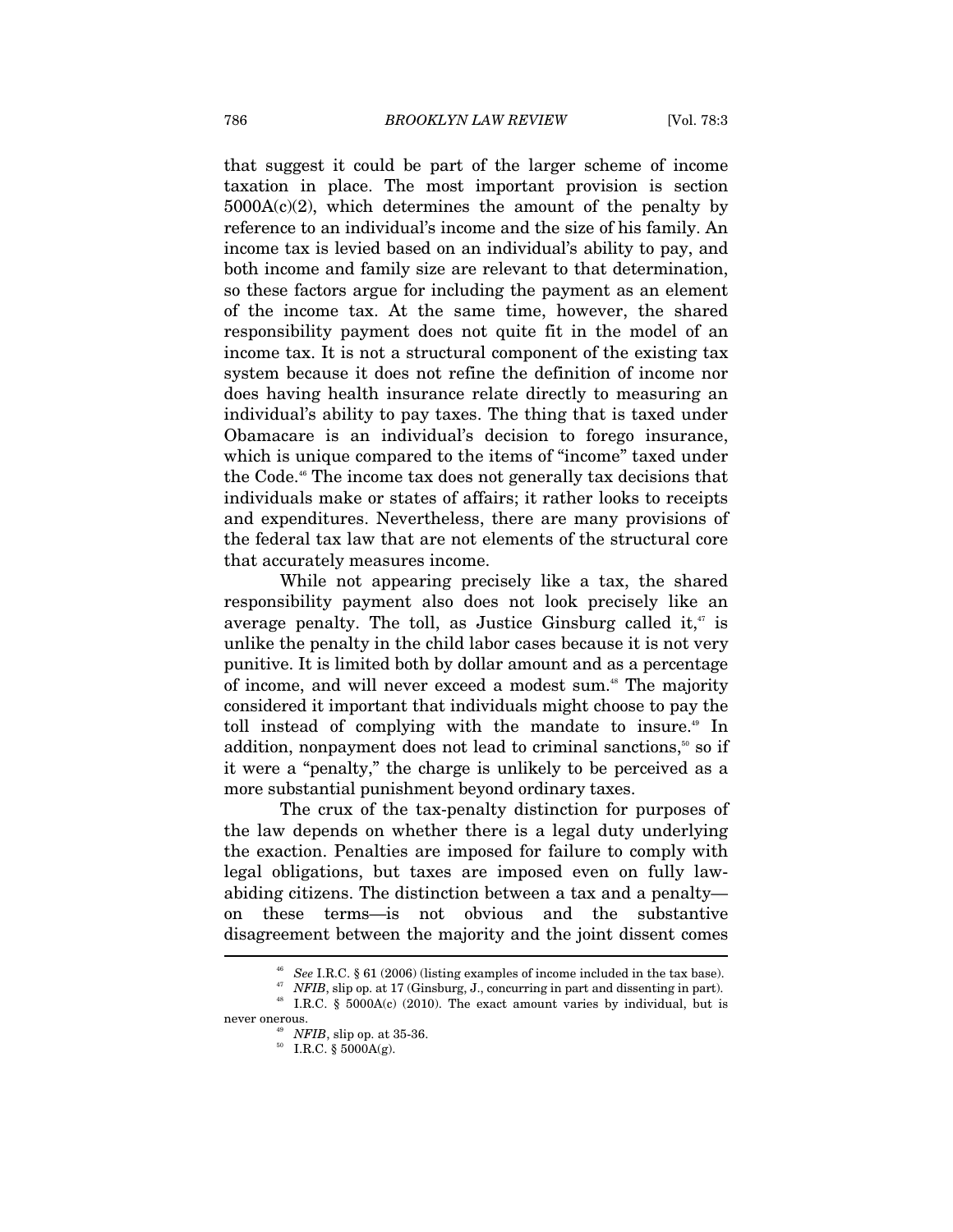down to the question of whether a legal duty exists.<sup>51</sup> Reasonable people can disagree about whether the ACA imposes such a duty, and while elsewhere I have concluded that the best reading of the mandate is that it does not, I concede that the question is debatable.<sup>52</sup>

The reason that the line between a tax and a penalty is not easy to draw is that taxes and penalties can be functional economic equivalents.<sup>53</sup> Taxes and regulation are effective economic substitutes for one another because the same objective can often be achieved by either taxation or regulation coupled with a penalty. It is in the discretion of the legislature to decide which mechanism to employ. Put simply, economic analysis cannot solve the tax–penalty dilemma. Similarly, government spending can be achieved directly via appropriations, or indirectly through the tax system. There is a legal distinction separating those categories, even though the economics overlap. Indirect spending is accomplished via the tax system by allowing taxpayers to reduce their tax liabilities if they engage in activities that the government wants to fund. Provisions in the tax system that operate as spending equivalents are called "tax expenditures," because of their function as spending and their placement in the tax law. The next section discusses the Supreme Court's recent attempt at defining tax expenditures.

# *B. Tax Expenditures Are Now Constitutionally Irrelevant Tax Cuts*

Unlike Congress, state legislatures do not depend on enumerated powers in the Constitution; states can pass any law they like and regulate any conduct, subject only to the explicit constraints imposed by the Constitution. Because the Bill of Rights prohibits it, no state law may establish religion or

 $51$  The dissent wrote, "[W]e have never held—never—that a penalty imposed for violation of the law was so trivial as to be in effect a tax." *NFIB*, slip op. at 18 (Scalia, Kennedy, Thomas, and Alito, JJ., dissenting) (emphasis omitted).

See Sugin & Zipursky, *supra* note 9, at 17-19 (arguing that there is no duty); Metzger, *supra* note 9, at 85 (describing Justice Roberts' opinion as reflecting "a libertarian resistance to compulsory measures in favor of choice and incentives"). Professors Cooter and Siegel conclude that the statute is a tax, even though its "normative language appears to reflect a congressional judgment that failing to insure is wrong." Cooter & Siegel, *supra* note 9, at  $1240$ .

<sup>&</sup>lt;sup>53</sup> The theory proposed by Professors Cooter and Siegel suggests that there is a distinction based on effects. *See* Cooter & Siegel, *supra* note 9, at 1198. I am less sure that it is always possible to draw that line, because the existence of an underlying duty may not always be determinable. *See* Sugin & Zipursky, *supra* note 9, at 17-19.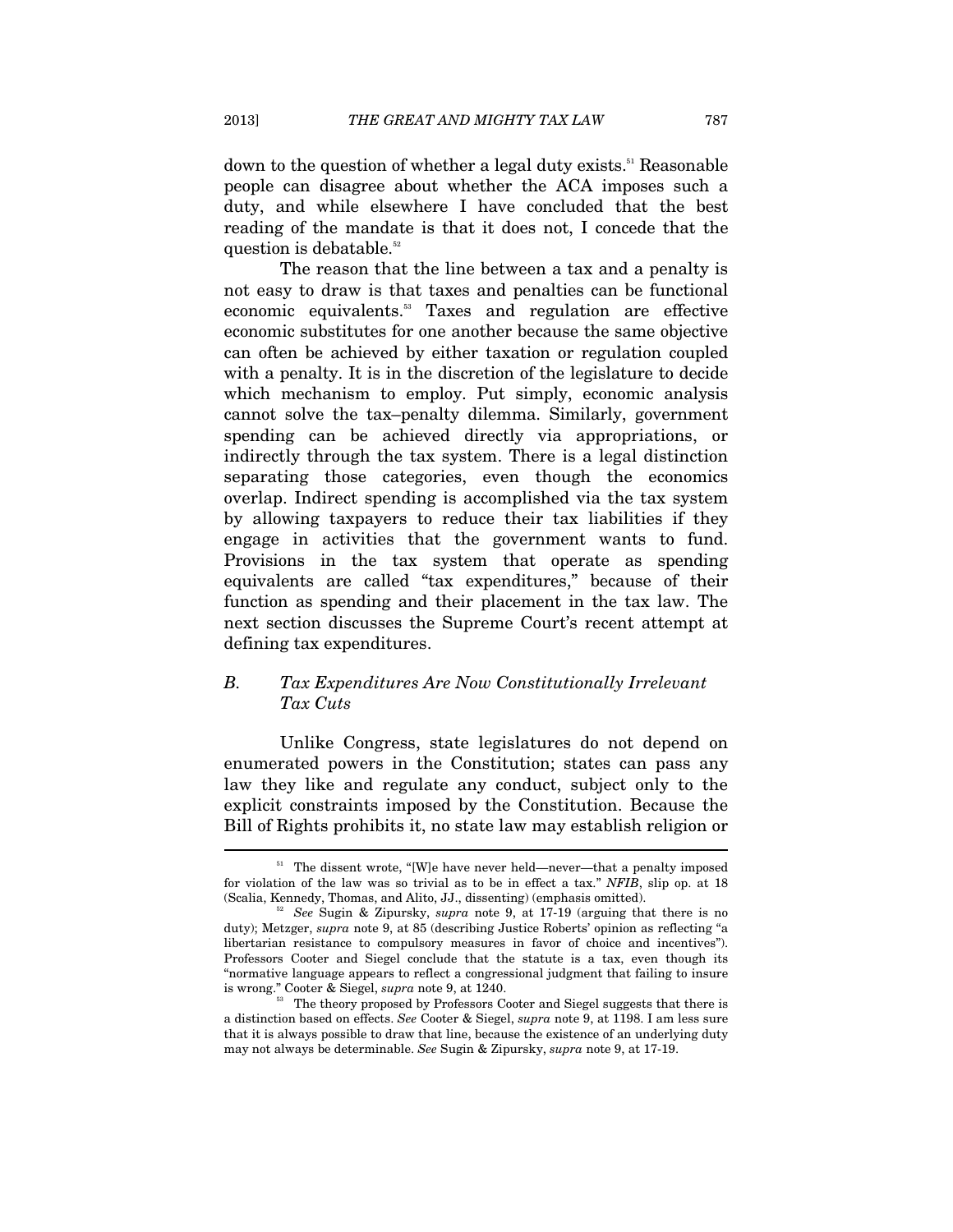abridge speech or deny equal protection. Similarly, Congress is subject to these rights-based limitations on its legislation. Through its analysis in the *ACS* decision, the Supreme Court has created an irresistible incentive for both Congress and state legislatures to use their tax statutes to avoid the constitutional constraints on direct spending that apply to their non-tax powers.

The *ACS* opinion makes tax benefits constitutionally unreviewable under the Establishment Clause by characterizing them as the legislature declining to impose a tax;<sup>54</sup> the resulting subsidy to religious institutions is consequently private spending<sup>55</sup> beyond constitutional concern. The tax credit at issue in the case produces a targeted reduction in tax for individuals who follow a narrow set of statutory parameters, effectively subsidizing the targeted activities. Nevertheless, the *ACS* decision treats the credit as though it is a tax cut similar to a reduction in rates, which reduces overall burdens rather than targeting specific expenditures. Characterizing such a targeted tax reduction as equivalent to a general cut in taxes—such as a rate reduction—is a truly radical development in the law. It effectively immunizes tax expenditures from constitutional review and gives them a unique constitutional status more privileged than other legislation.

Tax expenditures<sup>56</sup> function the same way as spending provisions but are located in the tax law. They include subsidies administered through the tax law that could have been delivered in another way. Tax credits reduce tax liability, and are an effective substitute for direct government transfers to taxpayers. Instead of the government allocating funds for particular programs, tax expenditures allow taxpayers to reduce their tax liabilities by participating in various activities enumerated in the statute, $57$  creating entitlements for taxpayers who can fit the statutory definition. For example, the government can provide matching grants out of federal funds to charities that individuals support,<sup>58</sup> or it can achieve the same effect by

 $^{54}_{\,55}$   $~Id.$  at 1448.  $^{55}_{\,56}$  Tax expenditures were defined by Congress as "revenue losses attributable  $^{56}$ to provisions of the Federal tax laws which allow a special exclusion, exemption, or deduction from gross income or which provide a special credit, a preferential rate of tax, or a deferral of tax liability." *See* Congressional Budget Act of 1974, Pub. L. No. 93-

<sup>&</sup>lt;sup>57</sup> Linda Sugin, *Tax Expenditures, Reform, and Distributive Justice*, 3 COLUM. J. TAX L. 1, 3 (2012). 58 This is what the U.K. does. *See infra* discussion at note 152.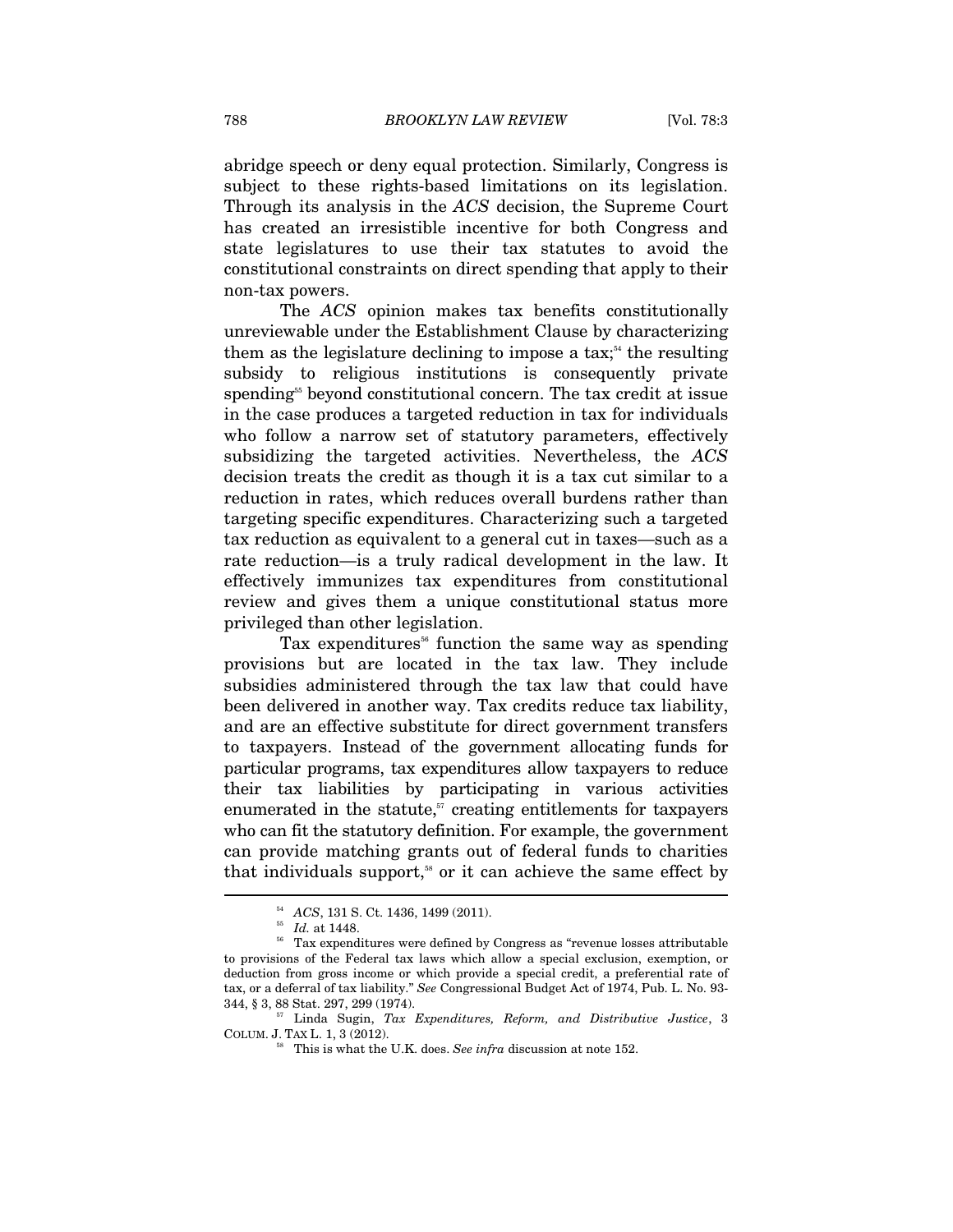allowing individual donors to take deductions for their gifts to those charities.<sup>59</sup> The subsidy in the deduction is equal to the tax savings enjoyed by the individual.<sup>60</sup>

The tax administration mechanism distinguishes tax expenditures from direct expenditures, even though their function and effect are equivalent. The government's reporting of tax expenditures reflects their economic substance as spending programs. Every year, the Treasury Department and the Joint Committee on Taxation prepare lists that enumerate the cost of tax expenditures, as they would for appropriations. The Treasury's tax expenditure budget is incorporated as one element in the Office of Management and Budget's comprehensive budget for the federal government that includes all federal spending, both direct and indirect.61 Tax expenditure *analysis* was developed to provide an appropriate method to evaluate these provisions, identifying sections in the tax law based on statutory function, and demanding that tax provisions that resemble spending be evaluated on the same terms as spending provisions.<sup>62</sup> Tax expenditure analysis was designed to be a budgetary tool, not a legal tool, so tax expenditure analysis does not mandate a particular legal methodology.<sup>63</sup>

The state tax credit at issue in *ACS* precisely fits the established definition of a tax expenditure. It is "analogous to [a] direct outlay program<sup>[]"</sup> and "similar to [a] direct spending program[] . . . available as entitlements to those who meet the statutory criteria."64 It operates to reduce the tax of individuals who participate in the narrow program described in the legislation, and it has the effect of fully subsidizing the contributions that individuals make to the organizations specified in the statute. Because the statute allows a credit for the full amount transferred to STOs, every dollar that a taxpayer contributes to an STO, up to the maximum allowed by the statute, reduces the taxpayer's tax liability by a full dollar. As an economic matter, there is no after-tax cost to individuals for their contributions as long as they have sufficient tax liability to

I.R.C. § 170 (2006).

 $^{\circ\circ}$  For example, a taxpayer with a 35 percent marginal rate of tax saves \$35 for each \$100 donated to charity because the \$100 deduction produces \$35 in tax savings.

<sup>&</sup>lt;sup>61</sup> See ANALYTICAL PERSPECTIVES 2013, *supra* note 23; JOINT COMM. TAXATION, ESTIMATES OF FEDERAL TAX EXPENDITURES FOR FISCAL YEARS 2009–2013 (JCS-1-10), Jan. 11, 2010 [hereinafter ESTIMATES OF FEDERAL TAX EXPENDITURES].

<sup>&</sup>lt;sup>62</sup> See STANLEY S. SURREY & PAUL R. MCDANIEL, TAX EXPENDITURES 25-26 (1985).<br><sup>63</sup> See Sugin, *supra* note 57, at 7.<br><sup>64</sup> ESTIMATES OF FEDERAL TAX EXPENDITURES, *supra* note 61, at 3.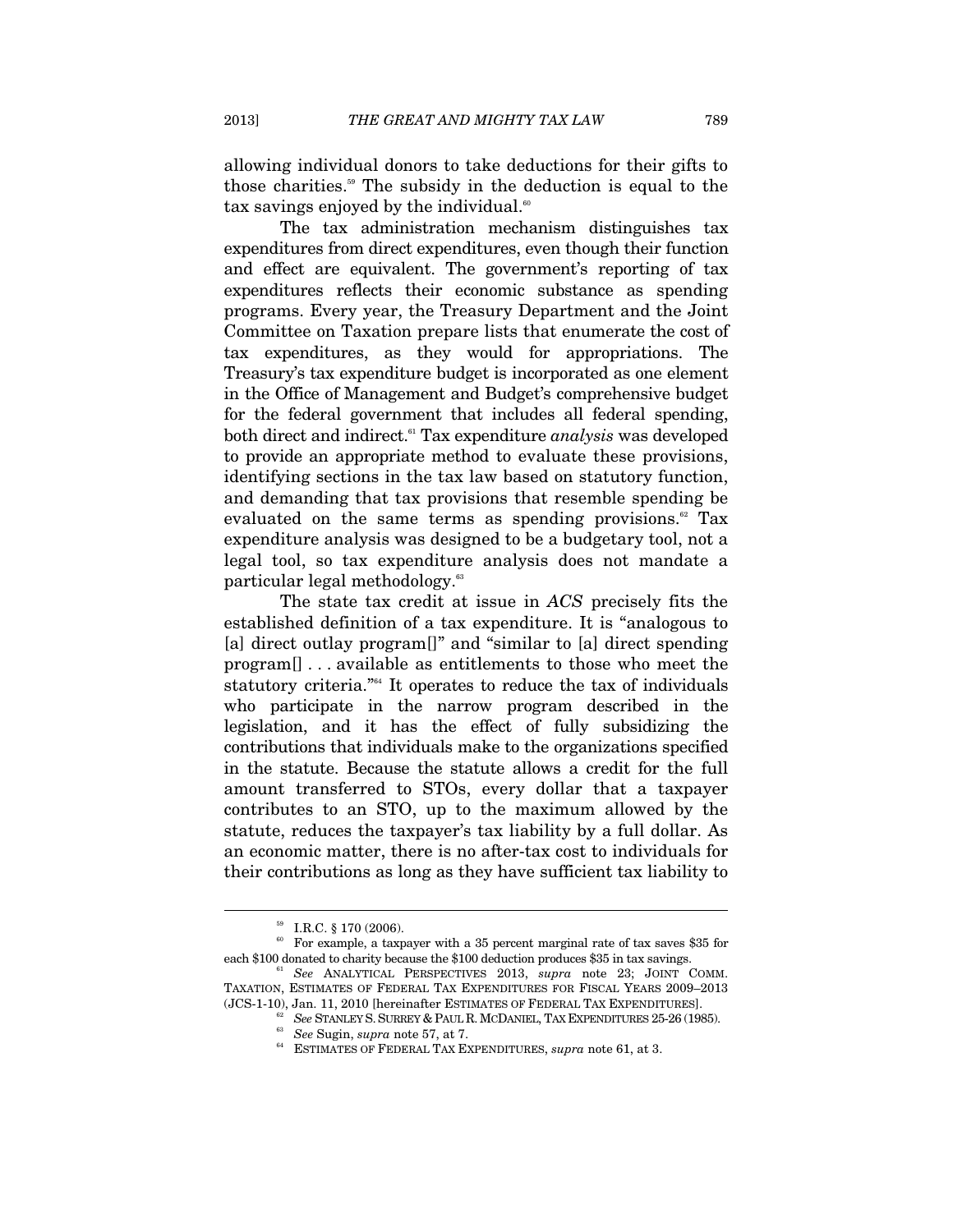enjoy the benefit of the credit. The state refunds, through the tax system, the entire amount paid to the STO. Despite this clear economic equivalence to government funding, the *ACS* Court flatly rejected the notion that the tax credit be "understood as a governmental expenditure."65 In its legal reasoning, it refused to acknowledge the economic equivalence of tax expenditures and direct spending. Instead, the Court treated the tax credit as a simple tax cut.

The disposition in the *ACS* case turned on standing—the Supreme Court denied standing to plaintiffs who were challenging an Arizona state tax credit<sup> $66$ </sup> on Establishment Clause grounds. The plaintiffs had alleged that the tax credit, which was allowed to individuals who made payments to STOs, provided an unconstitutional benefit to religious schools and their students.<sup>67</sup>

A. A certified school tuition organization must be established to receive contributions from taxpayers for the purposes of income tax credits under § 43-1089 and to pay educational scholarships or tuition grants to allow students to attend any qualified school of their parents' choice.

B. To be eligible for certification and retain certification, the school tuition organization:

1. Must allocate at least ninety per cent of its annual revenue for educational scholarships or tuition grants.

2. Shall not limit the availability of educational scholarships or tuition grants to only students of one school.

3. May allow donors to recommend student beneficiaries, but shall not award, designate or reserve scholarships solely on the basis of donor recommendations.

4. Shall not allow donors to designate student beneficiaries as a condition of any contribution to the organization, or facilitate, encourage or knowingly permit the exchange of beneficiary student designations in violation of § 43-1089, subsection F.

C. A school tuition organization shall include the following notice in any printed materials soliciting donations, in applications for scholarships and on its website:

Notice

A school tuition organization cannot award, restrict or reserve scholarships solely on the basis of a donor's recommendation.

A taxpayer may not claim a tax credit if the taxpayer agrees to swap donations with another taxpayer to benefit either taxpayer's own dependent.

D. In evaluating applications and awarding, designating or reserving scholarships, a school tuition organization:

 $65$  *ACS*, 131 S. Ct. 1436, 1447 (2011).  $66$  The tax credit allowed is for 100 percent of payments to a qualified organization, up to a maximum of \$1000 (for married tax filers). ARIZ. REV. STAT. ANN. § 43-1089 (2010). The credit is not refundable for filers with insufficient tax liability to absorb the credit.  $\frac{67}{67}$  The statute governing STOs, Arizona Code § 43-1603, provides: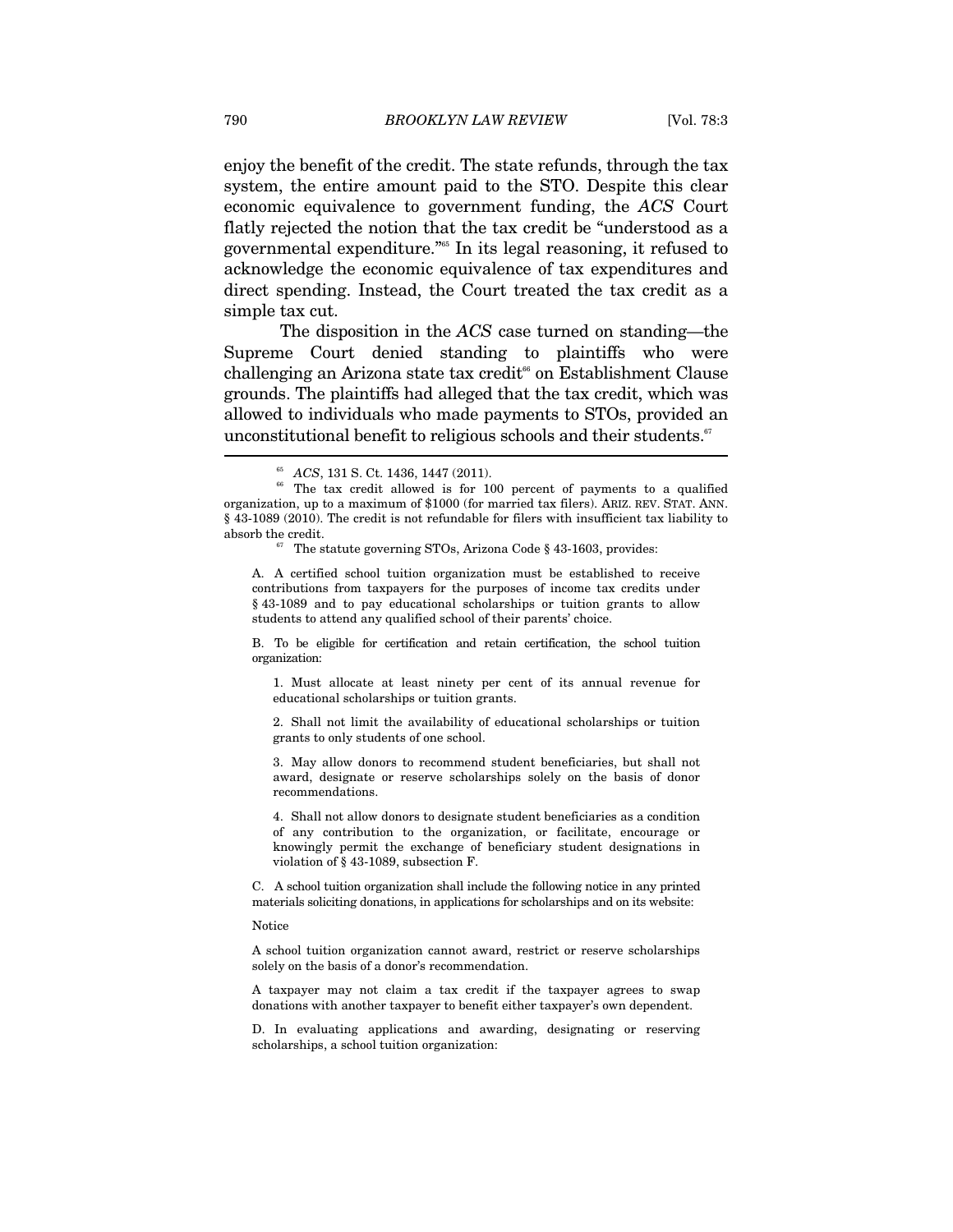This article does not focus on the standing issue. Instead, it argues that the *ACS* decision is important because its novel treatment of tax expenditures will have significant repercussions for tax policy and law. Even though tax expenditures have the same economic effect as direct government spending, and may have been adopted as functional substitutes for direct spending, the Supreme Court has now characterized them as "the government declin[ing] to impose a tax."68 This characterization turns tax expenditures into legislative forbearance, rather than affirmative policy choices contained in tax provisions. It transforms tax expenditures into decisions by the legislature *not* to tax. This is a critical conceptual shift: tax expenditures have become tax cuts. The Court's rejection of economic analysis into legal analysis is not too surprising, $\omega$  but its decision to treat tax expenditures as tax cuts is new and important.

The effect of the *ACS* decision could be substantial because the Court's reasoning threatens to make federal tax expenditures disappear from legal analysis altogether. This new characterization of tax expenditures as tax cuts logically extends beyond state tax credits such as the one at issue, to the judicial treatment of all tax expenditures, state and federal. While the credit in *ACS* concerned only \$43 million in Arizona revenue,<sup> $\pi$ </sup> at the federal level, the judicial conceptualization of tax expenditures applies to the equivalent of a trillion dollars of

ARIZ. REV. STAT. ANN. § 43-1603 (2010).<br><sup>68</sup> *ACS*, 131 S. Ct. at 1447.<br><sup>69</sup> The Court never fully adopted tax expenditure analysis as a legal framework, which is why tax-based assistance to churches is constitutional, even though direct aid is not. *See* Walz v. Tax Comm'n of New York, 397 U.S. 664, 680 (1970) (tax exemption to churches was not a violation of the Religion Clauses of the First Amendment). I have previously argued against constitutionalizing tax expenditure analysis. *See* Linda Sugin, *Tax Expenditures Analysis and Constitutional Decisions*, 50 HASTINGS L.J. 407, 412-13 (1999).<br><sup>70</sup> STATE OF ARIZONA, DEP'T OF REVENUE, INDIVIDUAL INCOME TAX CREDIT

FOR DONATIONS TO PRIVATE SCHOOL TUITION ORGANIZATIONS: REPORTING FOR 2010, EXECUTIVE SUMMARY 1 (2010), *available at* http://www.azdor.gov/Portals/0/Reports/ private-school-tax-credit-report-2010.pdf.

<sup>1.</sup> Shall not award, designate or reserve a scholarship solely on the recommendation of any person contributing money to the organization, but may consider the recommendation among other factors.

<sup>2.</sup> Shall consider the financial need of applicants.

E. A qualified school shall not accept an educational scholarship or tuition grant from a school tuition organization in an amount that exceeds the school's total cost of educating the student in whose name the scholarship or grant is received.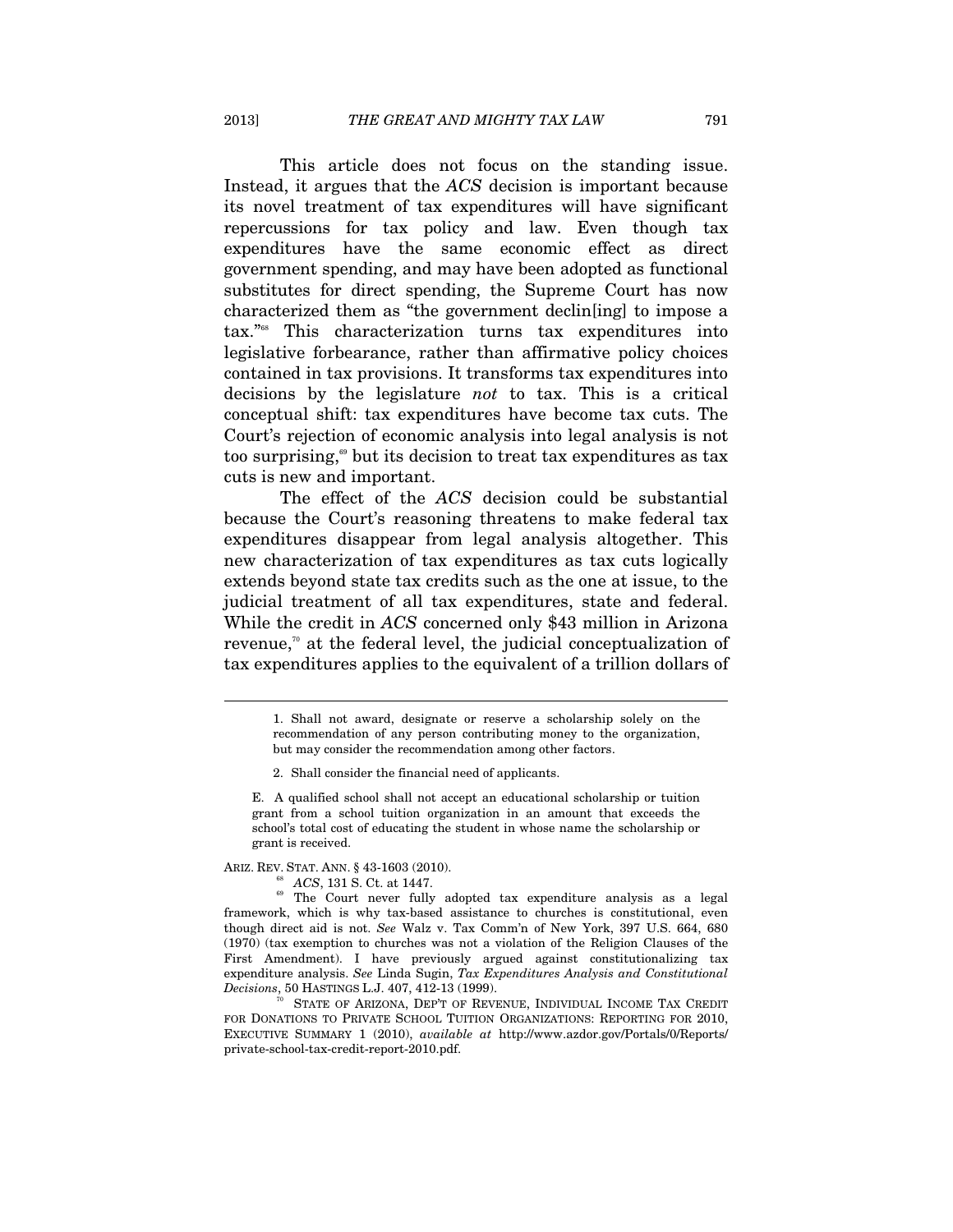federal spending annually.<sup>71</sup> The Court's approach places an enormous number of statutory provisions on a protected legal pedestal by shielding them from constitutional review for violations of individual rights.

Without the economic framework of tax expenditure analysis, tax credits produce an opaque reduction in the tax liability of some individuals. The problem with the *ACS* majority's approach is that an opaque reduction eludes legal analysis; it ignores the existence of the public policy that a targeted tax reduction reflects. Such a nebulous "tax cut" cannot be reviewed, whether it is structured as state aid to religion or anything else. It was only possible for the *ACS* Court to dismiss the case because it treated the credit as the absence of tax—a big legal nothing.

#### *C. Economic vs. Legal Analysis of Taxes and Tax Cuts*

The debate about the definition of taxes and tax cuts is confused, in part, because tax scholars commonly assume that economic equivalents must be legal equivalents. Tax scholars, both economists and lawyers, regularly engage in economic analysis, so perhaps they should be forgiven for thinking that economic effects should control legal results. The classic tax policy criteria of efficiency demands economic analysis, so tax lawyers have adopted economic criteria into legal discourse. $^{\scriptscriptstyle{72}}$ 

The debate between the *NFIB* majority and dissent fails to fit the framework usually applied by tax scholars because the distinction between taxes, on the one hand, and regulation accompanied by a penalty, on the other, is *legal*, not economic. The substance of the individual mandate to purchase health insurance could have been designed either as direct regulation or as a tax, with the same function and effect. A parallel issue arises in distinguishing tax benefits from government spending, so the *ACS* decision is also an example of the conflict between legal and economic analysis. In that case, the Arizona credit could have been designed as direct state funding for private school tuition with the same function and effect as the tax credit, but economic equivalence was not a meaningful part of the Court's legal analysis. The established jurisprudence on tax

 $^{71}$   $\,See$  THOMAS L. HUNGERFORD, CONG. RESEARCH SERV., RL34622, TAX EXPENDITURES AND THE FEDERAL BUDGET 13 (2011).

 $T<sup>2</sup>$  I have argued that efficiency receives too much deference in tax scholarship. *See* Sugin, *supra* note 57, at 35-36.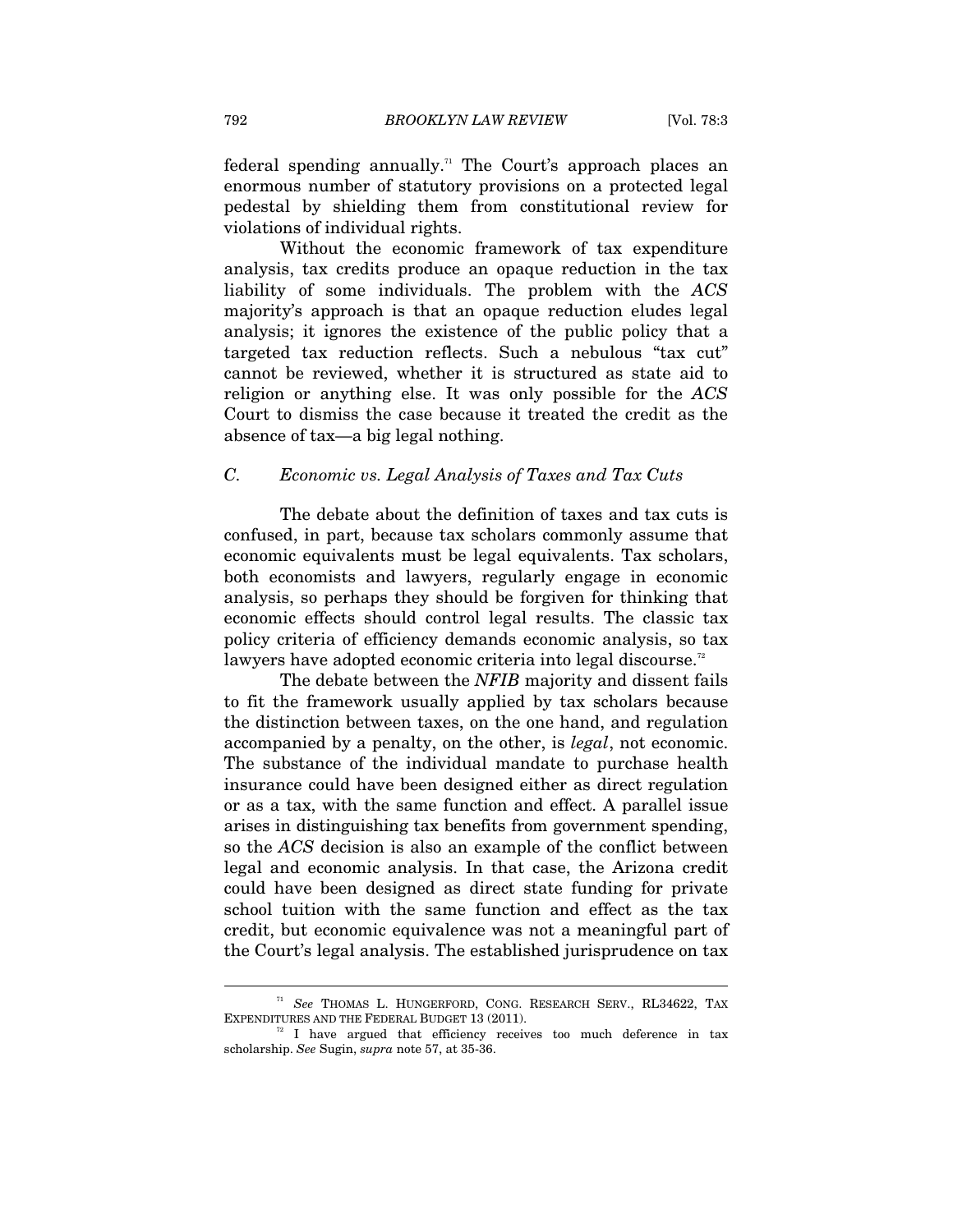expenditures confirms that form often controls substance when the Court reviews tax-based benefits.73 Prior to *ACS*, the constitutional treatment of tax expenditures had been nuanced: economic equivalence did not necessarily imply legal equivalence, but it was not irrelevant either. Rather, economic equivalence was considered evidence of government support, one element relevant in determining legal consequences.74 After *ACS*, tax provisions that benefit religious institutions through a credit are now immune from legal attack, even where other provisions with the same effect would not only be subject to judicial review, but likely adjudicated to be unconstitutional on the merits.

For *NFIB*, Professor Edward Kleinbard urged the Court to uphold the mandate as a tax by basing his argument on the economic substance of the shared responsibility payment.<sup>75</sup> He reconceptualized the mandate as a tax on everyone, with an associated "notional tax credit" for those who acquire health insurance.76 His characterization posits an increased tax for all, accompanied by an offsetting reduction for certain qualified individuals through a tax expenditure. As a result, the statute in *NFIB* was transformed into something that looked like the statute at issue in *ACS* where Arizona imposes a tax only on people who do not make payments to  $STOs.$ <sup>77</sup> In other words, the net effect of the increased tax with the notional credit is a liability only for those who are not entitled to the credit. Economically, Kleinbard's description is accurate—the notional tax credit combined with a universal tax would be economically equivalent to what actually exists in the law—a tax payment to be made only by individuals who fail to acquire health insurance. The mistake that Kleinbard made is not economic; it is legal. He assumed that the Court would treat the imposition of additional tax—say, a general rate increase—along with a tax credit the same way that it would treat a targeted levy charged only to a few individuals. His economic characterization is undeniably correct, but he mistakenly believed that economic

<sup>&</sup>lt;sup>73</sup> Part III.D, *infra*, develops this point.<br><sup>74</sup> *See infra* notes 120-25 and accompanying text.<br><sup>75</sup> See Februari D. *V*lainhard, Constitutional *K*n

<sup>75</sup> *See* Edward D. Kleinbard, *Constitutional Kreplach*, 128 TAX NOTES 755, 755-56 (2010). He also contributed to one of the briefs submitted to the court: Brief for Constitutional Law Scholars as Amici Curiae in Support of Petitioners (Minimum Coverage Provision), Dep't of Health & Human Servs. v. Florida, 132 S. Ct. 1133 (2012) (No. 11-398), 2012 WL 135050.

<sup>76</sup> Edward D. Kleinbard, *The Taxing Power and the ACA: Cravenness Is Not Unconstitutional*, HUFFINGTON POST (June 29, 2012, 4:29 PM), http://www.huffingtonpost.com/ edward-d-kleinbard/the-taxing-power-and-the-\_b\_1635361.html. 77 *Id.*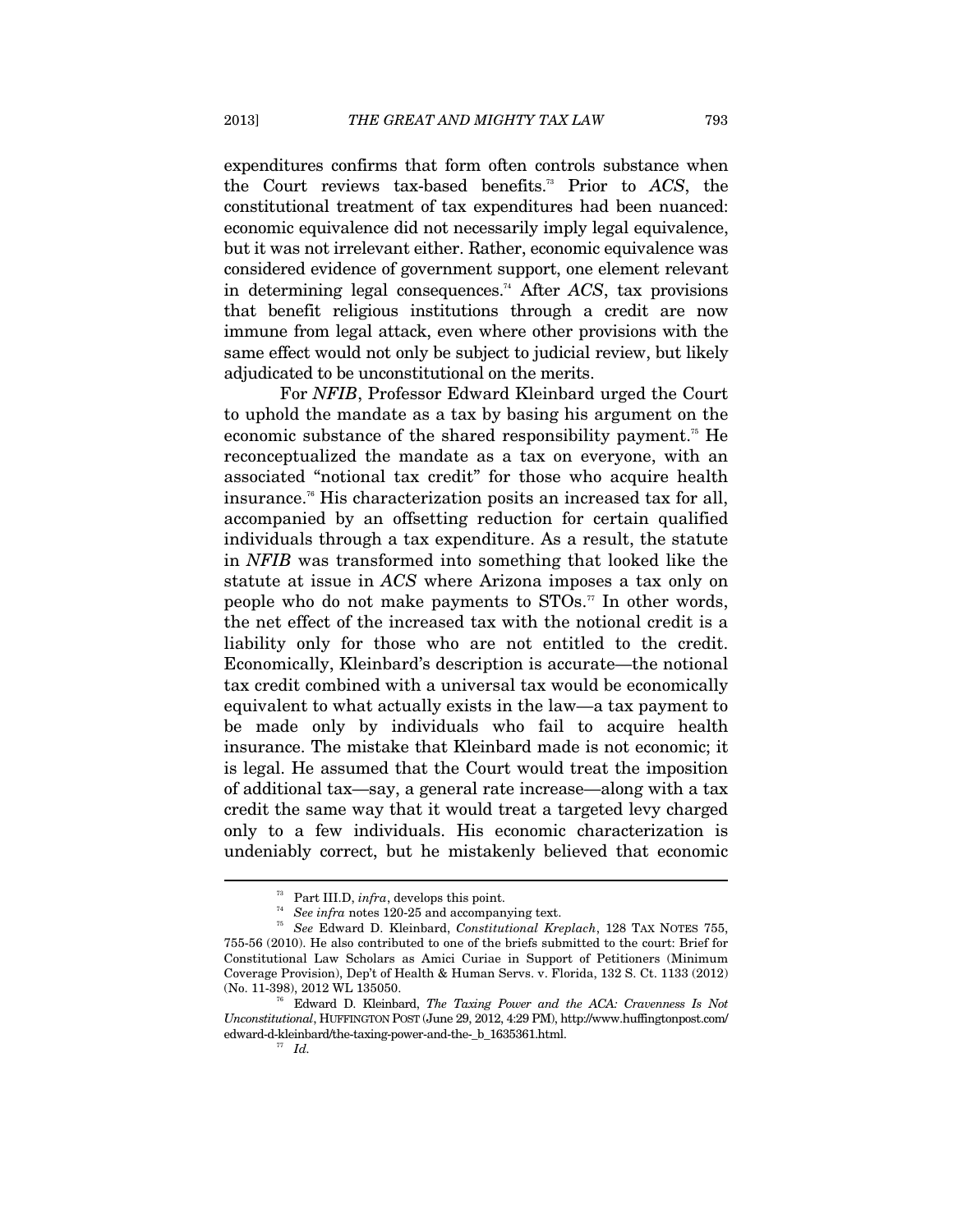equivalents are legal equivalents, which the Supreme Court has made amply clear is not the case.<sup>78</sup>

Kleinbard compared *NFIB* to *ACS*, as this article does, but came out in a different place. He rationalized the two cases by arguing that they are both examples of avoiding taxes by spending one's own money. That financial characterization may apply to both cases, but the Court's legal conclusions cannot be made consistent on those grounds. Kleinbard described the *ACS* majority as treating the law in that case as "just another tax," putting it in the same category as the mandate. But that is not an accurate reading of what the Court actually did in *ACS*. 79 The Court there refused to treat the Arizona statute as a tax. It also declined to treat the credit as its economic equivalent, government spending. Instead, the Court's legal conclusion was that the spending was solely private individual action. The Court's refusal to treat the statute as a tax was crucial because the constitutional claim in *ACS* concerned religious freedom, not the commerce power. Adoption pursuant to the taxing power would not have been enough to uphold the statute because the Establishment Clause limits the government's power to tax.

*NFIB* recognizes that Congress may tax even where it may not constitutionally regulate under the Commerce Clause. The Supreme Court, however, has never declared that taxes are completely immune from constitutional limitations, and the *NFIB* opinion confirmed that they are not. The majority stated that the affirmative prohibitions on the government's power, "such as contained in the Bill of Rights[,] . . . come into play . . . where the Government possesses authority to act."80 Thus, taxes authorized by Article I, Section 8 may not tread on individual rights. The prohibition on establishment of religion extends to establishment through taxation, even though an absence of power under the commerce clause has no effect on Congress's tax power. Similarly, the actions of state legislatures, which are not limited by constitutionally enumerated powers, are still subject to limitation by the Bill of Rights. Justice Roberts' *NFIB* opinion noted that states may not deny equal protection of the laws to any person.<sup>81</sup> Consequently, a tax imposed only on individuals of a particular race or of certain

<sup>&</sup>lt;sup>78</sup> See *infra* Part III.D.<br><sup>79</sup> See *supra* note 68 and accompanying text.<br><sup>80</sup> *NFIB*, No. 11-393, slip op. at 3 (U.S. June 28, 2012).<br><sup>81</sup> *Id.*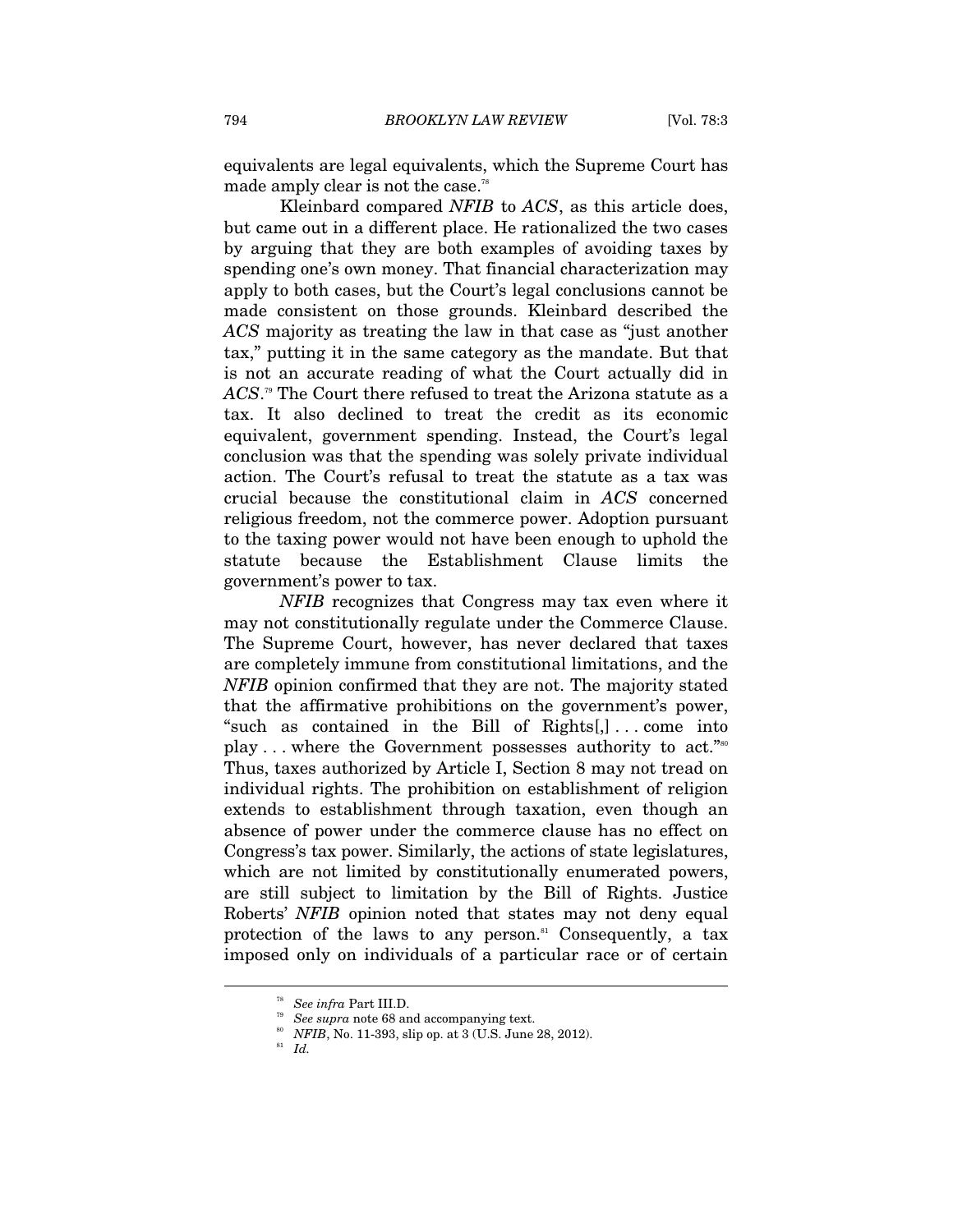religious denominations, whether adopted by Congress or one of the states, would be unconstitutional. Even something clearly identified as a tax and clearly within the powers of the government, must still withstand scrutiny under the religion clauses of the First Amendment. Thus, the constitutional question in *NFIB* was fundamentally different from the constitutional question in *ACS*: *NFIB* concerned Congress's enumerated constitutional powers, whereas *ACS* concerned the limitations imposed on those enumerated powers by the Bill of Rights. If the *ACS* Court had characterized the provision as "just another tax," it would have needed to face the constitutional question. Instead, the *ACS* Court characterized the tax credit as an absence of taxation. Because the Court concluded that the legislature did nothing, it was not subject to any constitutional limitations. Economic analysis fails to provide clarity for these legal issues.

# II. HOW THE COURT MADE TAXES AND TAX EXPENDITURES CONSTITUTIONALLY EXCEPTIONAL

This part argues that the Court's new rulings on the tax law are likely to have troubling legal repercussions. The most worrisome aspect of the Court's holdings is that tax expenditures disappear from the legal regime; they become essentially unreviewable as a constitutional matter because the Court's characterization denies the presence of any reviewable state action. If the *ACS* Court's approach is adopted broadly as the judicial treatment of tax expenditures, the ramifications will extend beyond the context of standing in Establishment Clause cases to the legal substance of tax expenditures more generally. The decision on tax expenditures also threatens to destabilize the accepted precedent on the constitutionality of restrictions attached to tax benefits.

Part III explores the policy ramifications of this legal development. From a policy perspective, the Court's expansive interpretation of the taxing power and hands-off approach to tax expenditures encourage increased policymaking of all sorts in the tax law. This is precisely the opposite of what tax reformers advocate because tax expenditures often create problems of inequity and inefficiency. In particular, dollar-for-dollar nonrefundable credits should not be encouraged because they constitute irresponsible budgeting by states, and allow economic and political advantages to flow inequitably to some individuals, while leaving others out. The Court's decisions undermine the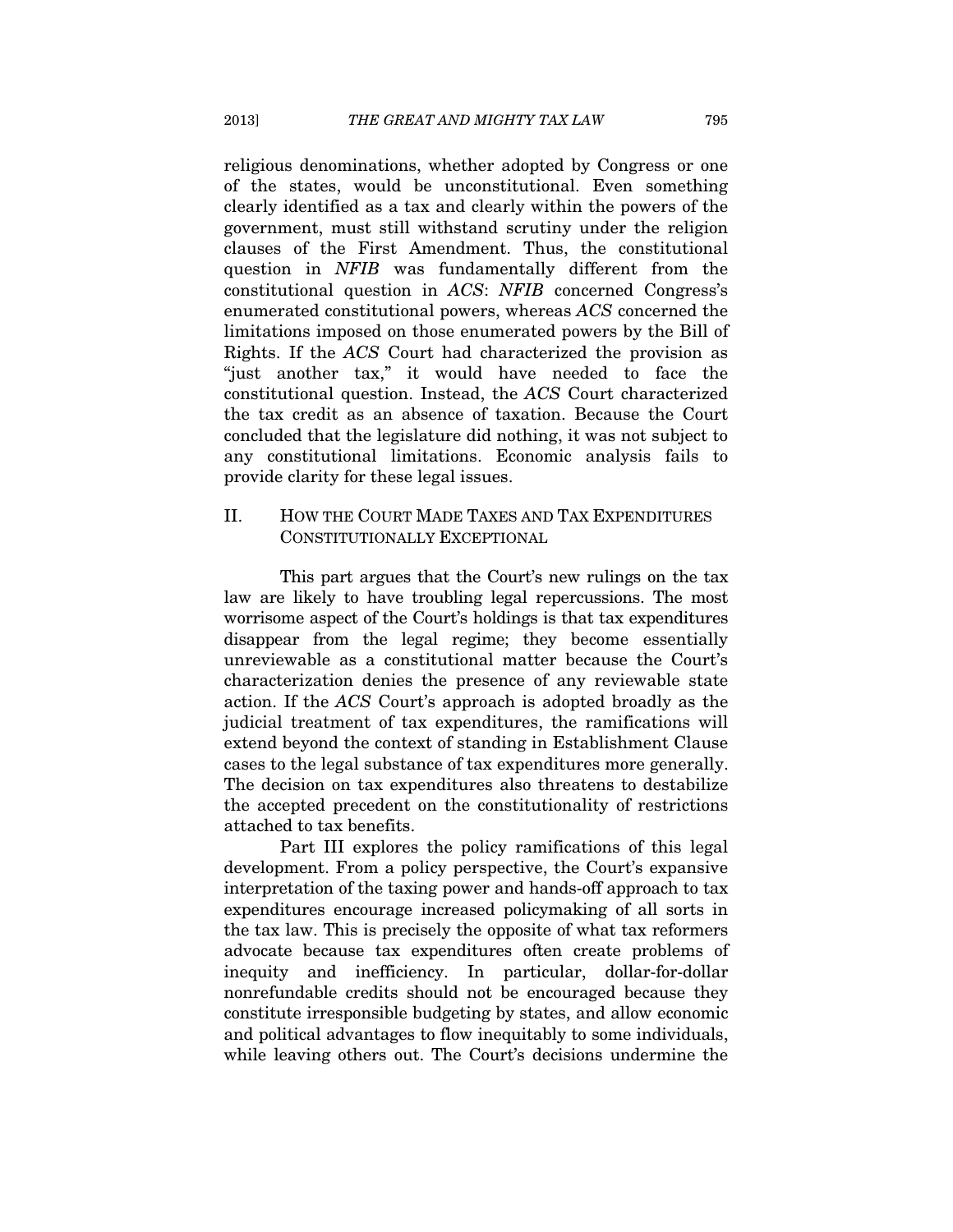integrity of the tax law, making it harder to raise the revenue needed to address the country's fiscal challenges.

#### *A. Taxation Is More Powerful Than Regulation, but Tax Cuts Are More Popular*

The *NFIB* decision emphasizes Congress's power to tax where it cannot constitutionally regulate. This privileges taxation over direct regulation and encourages regulatory taxation even where direct regulation would be a more effective alternative. Post-*NFIB*, Congress might choose to tax and thereby allow deleterious activities to proceed, even where prohibition would be better social policy. Nevertheless, the Court's invitation in *NFIB* to regulate with taxation is not excessively alarming because Congress is unlikely to seize the opportunity. In the Affordable Care Act, Congress used the taxing power to regulate beyond the powers of the Commerce Clause. In order to do that, however, it had to increase taxes on individuals, which it generally avoids at all costs, and the continuing public disapproval of the individual mandate provision<sup>82</sup> explains why. The political unpopularity of increased taxation is likely to constrain the regulation by taxation of "all private conduct" that the *NFIB* dissenters worried about.<sup>83</sup> The shared responsibility payment stands out as one of very few tax increases passed by Congress in recent years. As long as raising taxes remains politically unpopular, *NFIB*'s confirmation of the expansiveness of Congress's tax power is unlikely to produce many new and onerous taxes.

From a legal perspective, the *ACS* opinion's conflation of tax cuts with government spending is more significant than the *NFIB* opinion's definition of a tax. While the *NFIB* opinion followed precedent on the scope of the tax power, the *ACS* opinion broke new ground in treating tax expenditures as tax cuts. The practical effects of the *ACS* opinion are also likely to be more significant. The twenty-first century Congress is one of tax cutters, not tax raisers.<sup>84</sup> The Court's rejection of tax

 $82$  In July 2012, after the Court upheld the ACA, sixty-three percent of people surveyed had an unfavorable view of the mandate. *See* HENRY J. KAISER FAMILY FOUND., KAISER HEALTH TRACKING POLL: PUBLIC OPINION ON HEALTH CARE ISSUES 6 (July 2012), *available at http://www.kff.org/kaiserpolls/upload/8339-F.pdf.* 

 $S<sup>33</sup>$  *See NFIB*, No. 11-393, slip op. at 2 (Scalia, Kennedy, Thomas, and Alito, JJ., dissenting). 84 *See, e.g.*, Economic Growth and Tax Relief Reconciliation Act of 2001, Pub.

L. No. 107-16, 115 Stat. 38 (2001); Jobs and Growth Tax Relief Reconciliation Act of 2003, Pub. L. No. 108-27, 117 Stat. 752 (2003).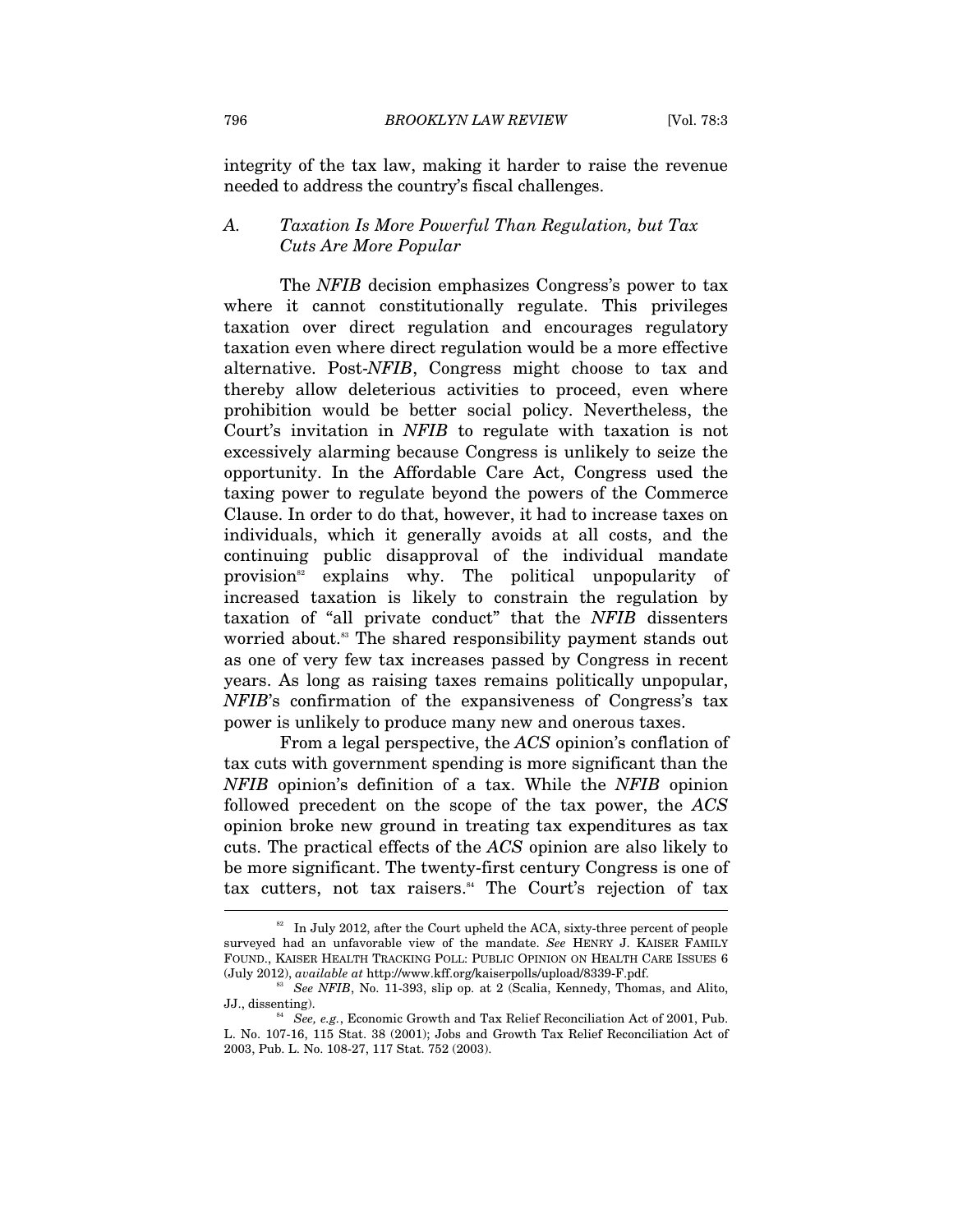expenditure analysis in its legal reasoning is likely to encourage legislatures to engage in irresponsible behavior. The *ACS* decision created a protected legal space for tax expenditures as compared to their direct spending equivalents, and effectively constitutionalized the definition of tax expenditures, immunizing them from judicial review. The *ACS* decision invites legislatures to tread upon the Bill of Rights with impunity, and they might be politically tempted to do so because they can claim to be cutting taxes. Now that tax expenditures share the legal status of tax cuts, legislatures will be tempted to multiply the programs they administer through the tax law, all the while proclaiming their generosity in passing politically popular tax cuts.

The Court's analysis in *ACS* was more complex than its analysis in *NFIB* on account of the distinction between the relevant constitutional issues. The central issue in *NFIB* was whether the mandate was a tax authorized by Article I, Section 8's power to tax. As soon as the majority determined that it was, the inquiry was largely finished.<sup>85</sup> If the *ACS* majority had concluded that the statute at issue in that case was a tax, the inquiry would have needed an additional step. A tax would have been legislative action subject to limitation by the Establishment Clause, so the legal analysis would have proceeded to evaluate the constitutional question. The same analysis would have been required if the Court had characterized the credit as its economically equivalent public spending program because federal spending is also subject to the constraints of the Establishment Clause. But the Court's legal reasoning in *ACS* rejected both the tax characterization and the spending characterization; the tax credit was neither taxing nor spending by the legislature, but rather legislative forbearance, so the state did nothing constitutionally important when it allowed taxpayers to reduce their tax bills. The Court's characterization allowed it to dispense with the First Amendment analysis, whereas both taxing and spending would have been subject to further review.

Portraying tax expenditures as an absence of taxation, as the *ACS* Court did for purposes of standing, spills over into the substantive law evaluation of tax expenditures. Because

<sup>&</sup>lt;sup>85</sup> A secondary question relating to that authority was whether the Commerce Clause imposes any limitations on Congress's enumerated taxing power. The *NFIB* court concluded that it did not, which kept the constitutional analysis of the tax simple. *NFIB*, slip op. at 43-44.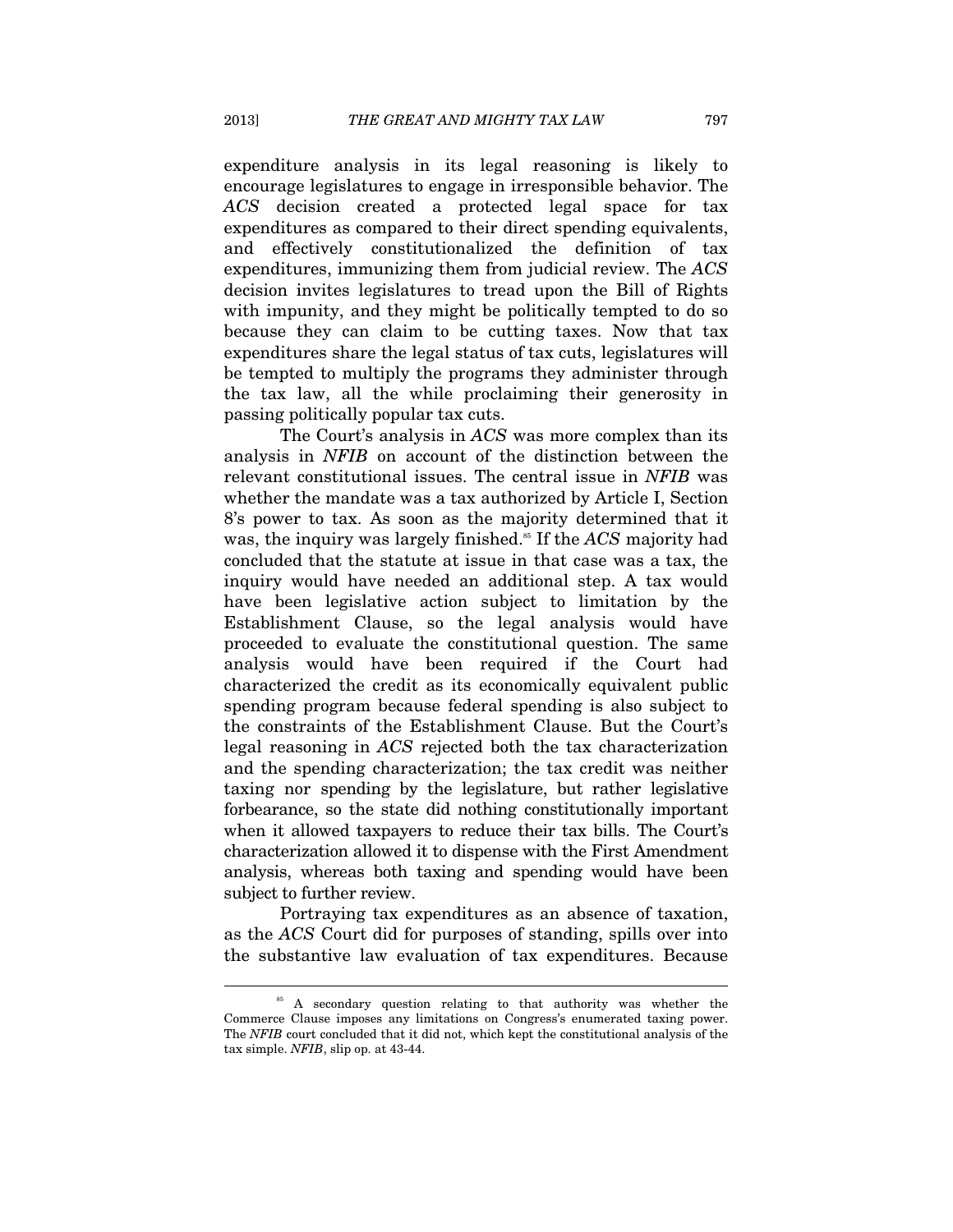the consequence of the legislature declining to tax is that the state does not do anything of legal significance when it adopts a tax expenditure, the Court's account of tax expenditures negates any allegation of state action in support of religion from tax credits. Accordingly, it is not surprising that the Court described the subsidy to religion in *ACS* as private, rather than public.<sup>86</sup> If the legislature has declined to act, there can be no allocation of public funds, so there is no legal issue. The state is not the decision-maker in the Court's analysis, so any religion-supporting action is private action and not subject to constitutional limitation; individual taxpayers decide to contribute their own money to the scholarship organizations so they are the agents supporting religion. If this analysis is extended to all tax expenditures, then tax expenditures only implicate private action, which is not subject to constitutional constraints. This is why the *ACS* opinion shields tax expenditures from constitutional review, elevating tax expenditures to a constitutional status, even where taxes would remain subject to constitutional limits.

### *B. The Court Takes A Literal Approach to Taxing and Spending Under* Flast v. Cohen

A more detailed parsing of the Court's 2011 decision in *ACS* is necessary to fully understand the implications of the holding. The plaintiffs in ACS claimed access to the courts as taxpayers under the Court's precedent in *Flast v. Cohen*,<sup>*st*</sup> which carved out an exception from the particularized injury requirement generally necessary for a plaintiff to gain access to judicial review. Under *Flast*, taxpayers—as taxpayers—have been allowed to challenge government support of religion as a violation of the Establishment Clause, even where they suffered no unique personal injury. The *ACS* decision was inconsistent with numerous prior cases in which the Court decided challenges to tax-based aid to religion on the merits,<sup>88</sup> often without any discussion of the standing question. Justice Scalia observed that the majority's opinion in *ACS* eviscerated

<sup>86</sup> *ACS*, 131 S. Ct. 1436, 1439 (2011). 87 392 U.S. 83 (1968).

<sup>88</sup> Justice Kagan's dissent cited many of those cases. *ACS*, 131 S. Ct. at 1453 & n.2 (Kagan, J., dissenting).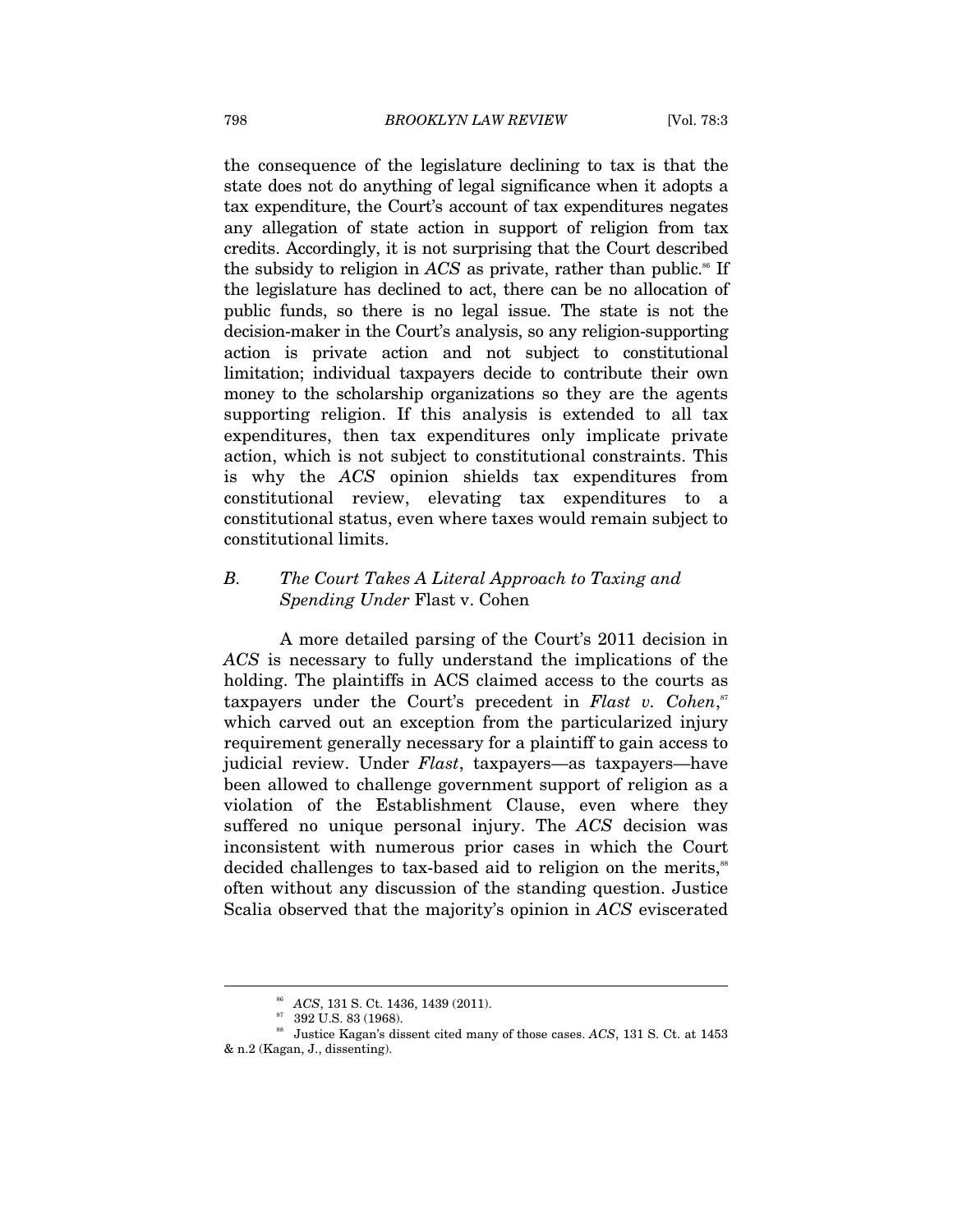the taxpayer standing authorized in *Flast*, essentially ending the era of taxpayer standing in Establishment Clause cases.<sup>89</sup>

The demise of *Flast*—whether complete or partial—is a significant development and will be important to the jurisprudence of the Establishment Clause.<sup>90</sup> Nevertheless, this article is not about the taxpayer standing rule in *Flast*. It's not about standing at all, $91$  and takes no position on whether the majority, concurrence, or dissent in *ACS* had the better interpretation on the standing question.<sup>92</sup> The nuances of Article III are better left to scholars of constitutional law. Rather, the analysis of *Flast* in *ACS* led the Court to its decision that the tax credit is constitutionally meaningless, since it is not "taxing and spending."

The Court reached the conclusion that the legislature declined to impose a tax by methodically working through the *Flast* standard. It demanded that plaintiffs show that taxpayer property is transferred through government to religion "by means of the taxing and spending power."93 The notion of taxing and spending, as a required unit, originated with *Flast* because *Flast* focused on the federal government's constitutional power to tax under Article I, Section 8—the same power considered by the Court in *NFIB*—but with a greater focus on the spending element. In *Flast*, the claim was that the Establishment Clause limited the government's constitutional authority to spend funds supporting religion, and the specific issue concerned the direct spending of federal funds for books used by religious schools.94 The *Flast* rule was created to allow taxpayer standing because government funding of religion in violation of the

See id. at 1450 (Scalia, J., concurring).<br>The effect of narrowing the *Flast* rule in the law of standing could be small in practical effect. There are other plaintiffs with injuries that would be sufficient to support individual standing who can still challenge state tax credit programs on Establishment Clause grounds. *See id.* at 1457 n.7 (Kagan, J., dissenting). *ACS* closes the courthouse doors only to *taxpayer* plaintiffs complaining of Establishment Clause violations—claims that would have previously been heard, but would not have been the only claims to attack the type of program in Arizona. Thus, while the holding on standing was surprising and new, the practical importance of the Court's decision on the standing issue may be limited.<br><sup>91</sup> In a forthcoming project, I will make some observations about when taxpayer

standing might be necessary to address Establishment Clause issues in the tax system. *See*  Linda Sugin, When Taxpayer Standing Really Matters (Mar. 2013) (unpublished manuscript) (on file with the *Brooklyn Law Review*).

<sup>&</sup>lt;sup>1</sup> The majority narrowed the *Flast* rule to deny the plaintiffs' standing, the concurrence would have explicitly overruled *Flast*, and the dissent would have allowed the plaintiffs to proceed under *Flast*'s exception.<br><sup>93</sup> ACS, 131 S. Ct. at 1438 (majority opinion).<br><sup>94</sup> Flast v. Cohen, 392 U.S. 83, 85-86 (1968).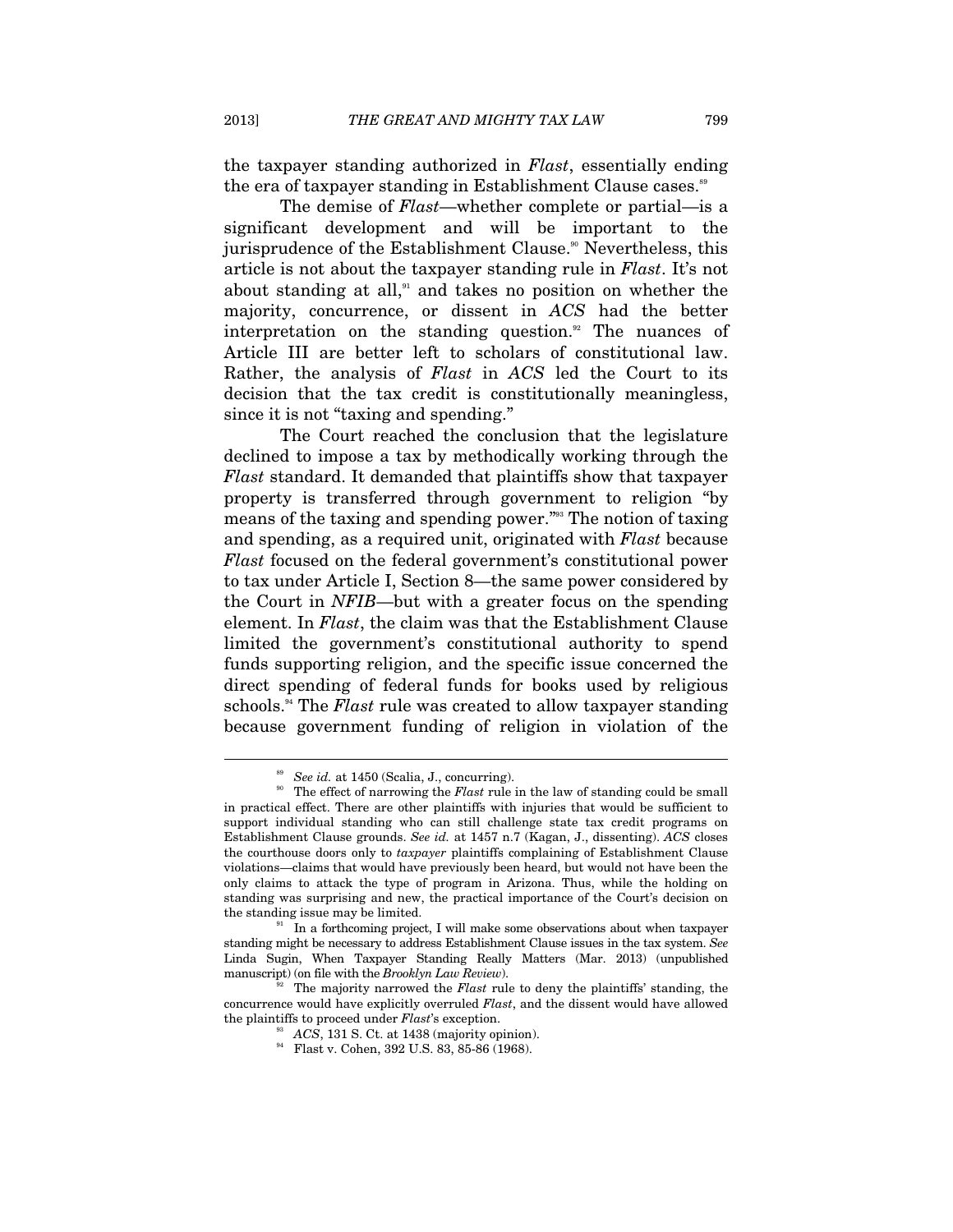Establishment Clause related to the plaintiff's status as a taxpayer and created a taxpayer-relevant injury. The *Flast* court did not dwell on the taxing aspect of the government's action because whenever there is direct spending for particular purposes, it assumed the tax step would precede it—the government has nothing to spend if it does not collect any revenue.<sup>55</sup> Even though state-law decisions to tax and spend are not governed by Article I, Section 8, the *Flast* standard for allowing taxpayer plaintiffs to challenge state decisions to tax and spend has been adopted into the jurisprudence of federal court review of state law, and the Establishment Clause has been understood to limit state decisions in the same manner as federal decisions.96 Consequently, the Supreme Court's understanding of taxing and spending is relevant to determining what falls under the *Flast* standard for state law challenges like the one in *ACS*. It is also relevant to the issue of state action, which is necessary for constitutional limits to apply in any case.

In *ACS*, the Court adopted a highly literal interpretation of the *Flast* standard—requiring *both* taxing and spending for application of Establishment Clause standing. Under that approach, money must actually be collected and then disbursed, in separate steps. Neither of those steps occur for tax expenditures; there is no "extraction" separate from "spending" with tax expenditures. Thus, tax expenditures seem to fall through the cracks of the possible categories that might be subject to judicial review, even though they could reasonably be legally categorized as taxing, spending, or both. Tax expenditure analysis, the mode of thinking about tax provisions as spending equivalents, is necessary to find that both extraction and spending have taken place. It explains how tax expenditures accomplish the result of both taxing and spending simultaneously, by foregoing revenue that would have otherwise been collected under the law. Tax expenditure analysis would treat tax credits like the one in *ACS* as spending provisions by relying on the economic equivalence of the credit and direct spending on scholarship programs.

Since the Court was reticent to employ economic analysis to treat the STO credit as legally equivalent to direct spending, it could have instead subjected the statute to review

<sup>&</sup>lt;sup>95</sup> Deficit financing refutes this, but the *Flast* Court accepted the taxing element without discussion. *Id.* at 102-06.

<sup>96</sup> *See* Nancy C. Staudt, *Taxpayers in Court: A Systematic Study of a (Misunderstood) Standing Doctrine*, 52 EMORY L.J. 771, 794 (2003).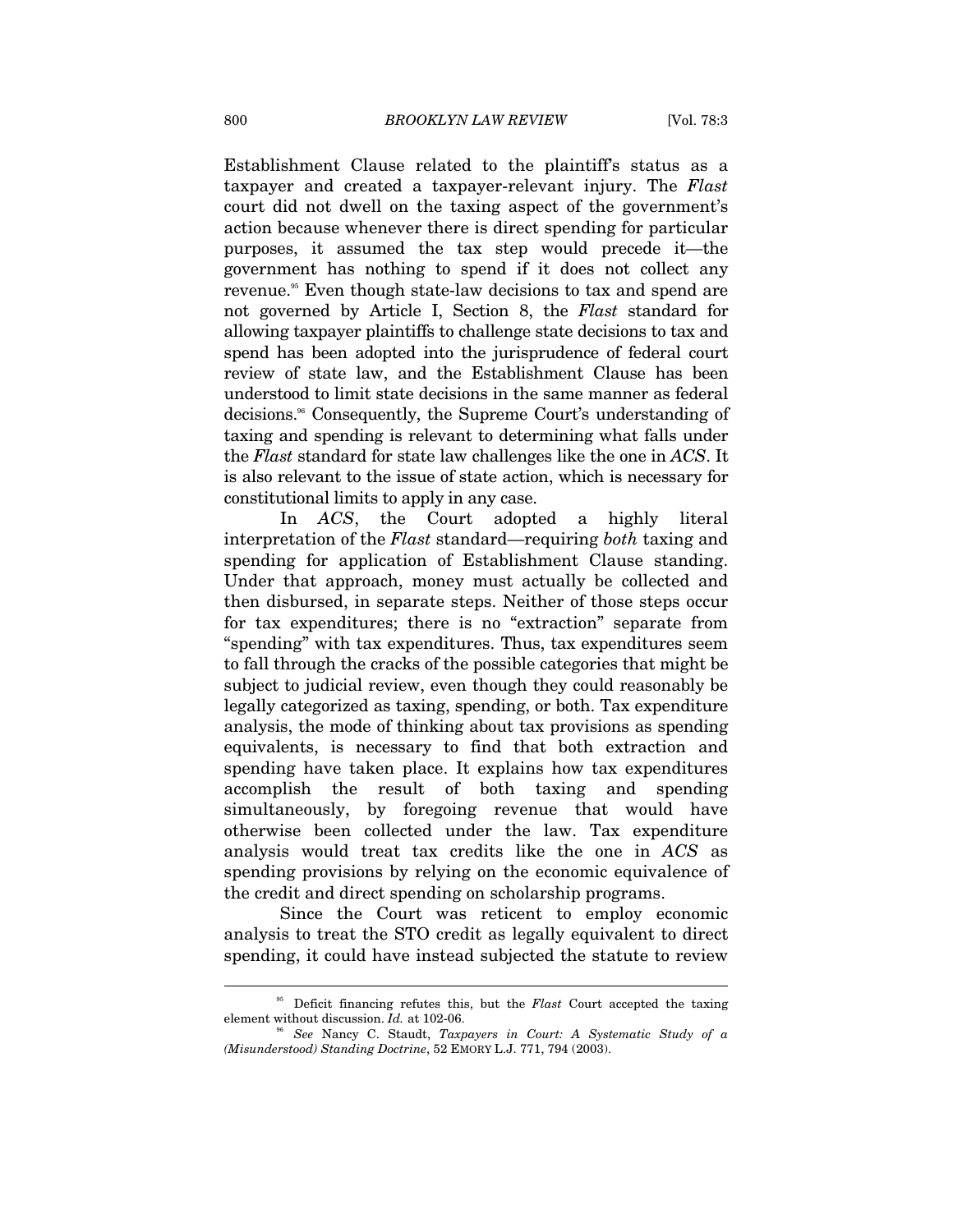as a tax. An expansive notion of what constitutes a tax would be consistent with the Court's approach in *NFIB*. Like the individual mandate, the Arizona credit was in the state's tax statute, administered by the state's taxing authorities, and accounted for on taxpayer returns. Tax expenditure analysis, however, rejects the tax characterization because tax credits like the one in Arizona fit poorly into the definition of a tax for other purposes. For example, the Supreme Court has long defined a tax in terms of revenue collection—this was one of the reasons it found the shared responsibility payment to be a tax in *NFIB*97—but tax credits reduce revenue. Revenue has been an important touchstone for defining a tax under the Tax Injunction Act,<sup>98</sup> which bars federal courts from interfering with the collection of tax by the states.<sup>99</sup> In fact, the *ACS* litigation itself had a prior visit to the Supreme Court in 2004, and the majority in that decision held that the Tax Injunction Act did not bar review by the federal court because the challenge to the credit would not "impede Arizona's receipt of tax revenues."100 The Court there refused to treat the whole "state tax system" as a tax under the Tax Injunction Act, $101$  paving the way for treating the credit as spending. But the author of that earlier opinion dissented in the later *ACS* decision, which rejected the spending characterization in favor of treating the credit as declining to tax.

#### *C. The* ACS *Court Makes an Economic and a Legal Mistake*

The *ACS* Court's reasoning was based on two mistakes. The first mistake was economic: the Court treated individuals as spending their own money to support STOs even though there is no economic burden on taxpayers who "support" STOs. It is not necessary to adopt tax expenditure analysis into judicial reasoning to reject that conclusion. The second was legal: the Court treated the *taxpayers*' decision to send money to STOs as legally relevant, whereas the *legislature*'s decision to adopt the tax credit should have been the central legal l

<sup>&</sup>lt;sup>97</sup> *NFIB*, No. 11-393, slip op. at 33 (U.S. June 28, 2012).<br><sup>98</sup> 28 U.S.C. § 1341 (2006).

<sup>&</sup>lt;sup>99</sup> NFIB also involved a tax injunction issue, under the federal Anti-Injunction Act. The Court concluded that the mandate was not a tax for purposes of that statute, allowing it to reach the merits of the case. That holding is consistent with the revenue focus because it effectively allows Congress to determine whether it will be subject to suits that interfere with revenue collection. *See NFIB*, slip op. at 11-15. 100 Hibbs v. Winn, 542 U.S. 88, 92 (2004). *Id.* at 94.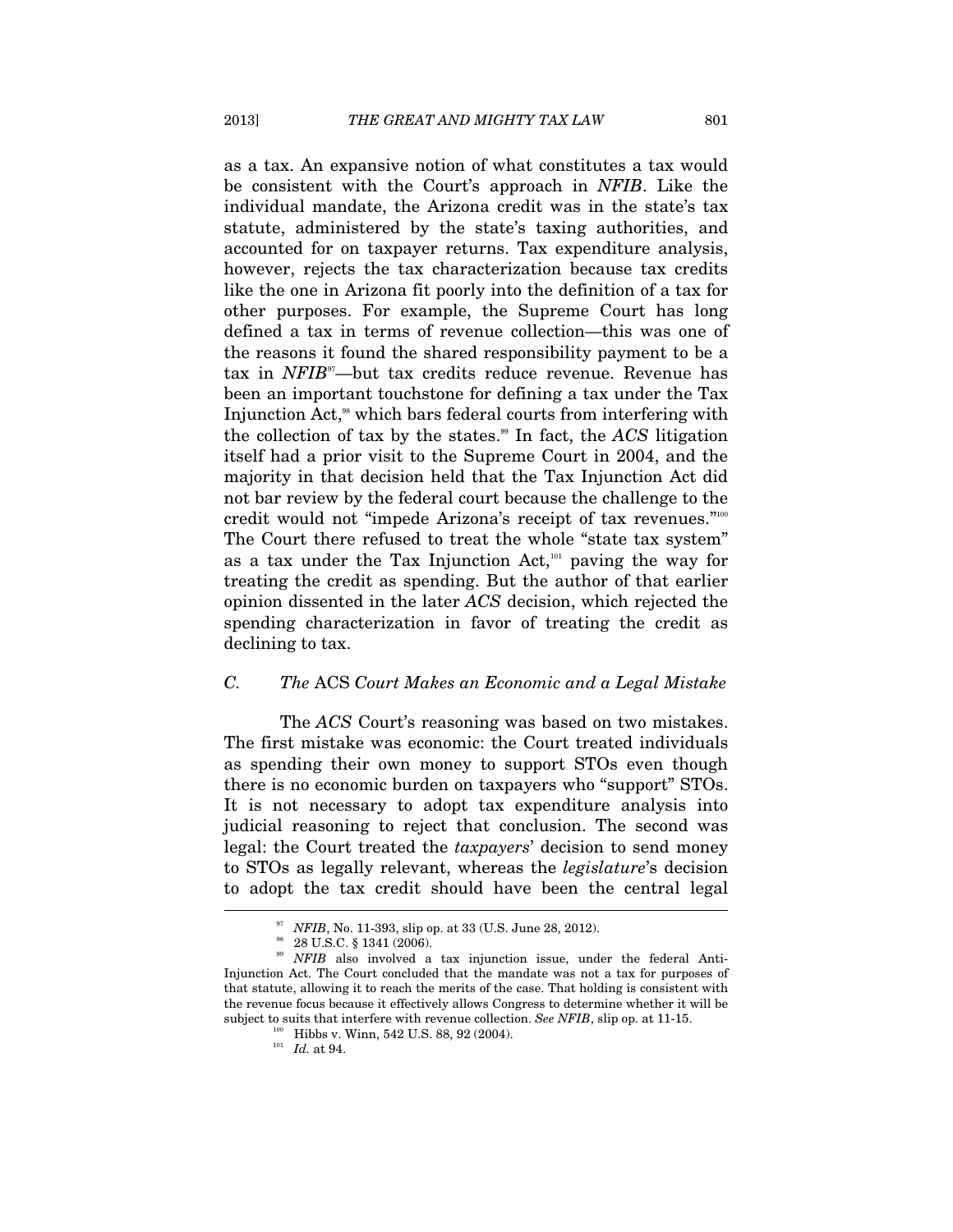question. These mistakes together led the majority to the conclusion that the case involved private action of no constitutional concern. It was a short step from the Court's statement that the credit is a decision to decline to impose a tax, to its ultimate conclusion that taxpayers claiming the credit simply "spend their own money."<sup>102</sup> Pursuant to the Court's approach, where the legislature has declined to impose a tax, it has no revenue to spend, so any transfer must come from private sources. Because the entire transaction is the private business of taxpayers, those claiming the tax credit are separate and apart from the rest of Arizona's taxpayers under this approach.<sup>103</sup>

The conclusion that taxpayers who contribute to STOs and claim the attendant tax credit are "spend[ing] their own money" rests on a tortured understanding of what it means to "spend" one's own money. Spending one's own money generally implies that the spender has less of it after the expense. While Arizona taxpayers claiming the credit do physically send their checks to the STOs, they are no poorer for doing so because every dollar that a taxpayer spends on an STO—up to the maximum creditable amount—is reimbursed by the state. Individuals suffer no net outlay from personal resources. This 100 percent credit design is more generous to taxpayers than deductions, or even most credits. For all deductions, and most tax credits, the taxpayer bears an out-of-pocket cost for the underlying expense eligible for the tax benefit because the tax benefit is only part of the dollar expense necessary for claiming the tax benefit.<sup>104</sup> A deduction saves a taxpayer an amount equal to the deducted outlay multiplied by the taxpayer's marginal rate of tax. Because a deduction operates to reduce taxable income, rather than tax, there is always an after-tax cost of a deductible item.105 The only example in the federal tax

<sup>&</sup>lt;sup>102</sup> ACS, 131 S. Ct. 1436, 1447 (2011).<br><sup>103</sup> The Court says, "respondents [opposed to the credit] . . . remain free to pay their own tax bills, without contributing to an STO," *id.*, implying that the issues they raised about the credit have nothing to do with the respondents' tax bills, and that the tax bills of those claiming the credit have no effect on the taxpayers who do not claim the credit.<br>Unlike deductions, credits reduce tax liability by the amount of the credit.

So a credit for \$100 saves \$100 in tax. In the federal tax system, however, credits are generally designed to offset only a part of a taxpayer's outlay. For example, the childcare credit in the Internal Revenue Code has a maximum of only thirty-five percent of the child-care expenses incurred, leaving the taxpayer with an after-tax cost of sixty-<br>five percent of the outlaid funds. I.R.C.  $\S 21$  (2006).

 $105$  To illustrate, a \$100 deduction to a taxpayer with a thirty percent marginal rate of tax saves that taxpayer \$30 in tax; the after-tax cost to the taxpayer of the expense is \$70 in that case.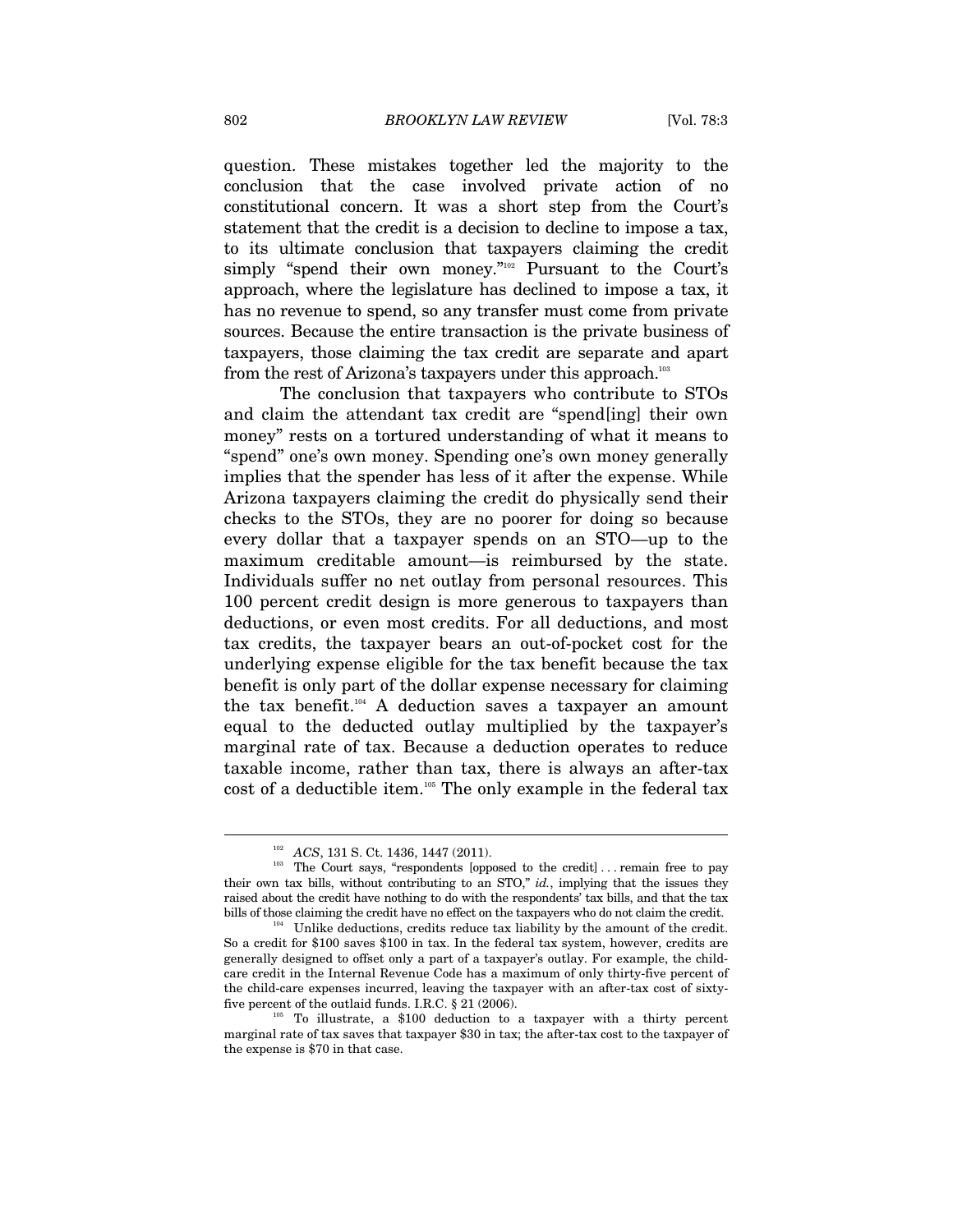law of a credit as generous as the one at issue in *ACS* is the credit for qualifying educational expenses up to \$2000.106

Spending one's own money also usually implies substantial autonomy over the spending decision. The broader a statute's eligible class of recipients, the more autonomy taxpayers would have in any spending decision. For example, if the credit had been available for payments to any educational institution, it would have given taxpayers greater autonomy. With the Arizona credit, there is limited autonomy over what receives support because the state has defined the narrow circumstances in which it will reimburse the contribution amount.

In keeping with its assertion that the state is passive in this financing, the Court stated that awarding the credit to STO supporters "allows other citizens to retain control over their own funds in accordance with their ... consciences."107 Thus, the Court suggested that private individuals can choose not to spend on STOs, but on something else of their choice. Although this is true, those individuals are worse off than those who contribute to STOs because they have to actually spend their own money without state reimbursement. They need to pay more money to the state in taxes because they are ineligible for the credit. Only the contributors to STOs are allowed to spend the funds as they like. Since the amount of the credit fully reduces the amount of tax owed, it is clear how much additional cash the taxpayer has available for other purposes.<sup>108</sup>

The *ACS* Court's legal mistake is more serious than its economic one. The opinion recognized that a government's decision to collect revenue and spend it is a government choice,109 but it did not acknowledge that the decision to allow tax credits for contributions to STOs is also a government choice. That is why the majority treated the case as involving

<sup>106</sup> This is the American Opportunity Tax Credit. I.R.C. § 25A(i) (extended through 2017 by the American Taxpayer Relief Act of 2012 P.L. 112-240 §103(a) (2013)). Even so, since college expenses often exceed \$2000 per year, the \$2000 cap on the 100 percent credit often requires some taxpayer outlay in addition to the amount

reimbursed through the tax system.<br><sup>107</sup> *ACS*, 131 S. Ct. at 1447.<br><sup>108</sup> To illustrate, Taxpayers *A* and *B* each earn \$10,000. If the tax rate applicable to them is five percent, then they each presumptively pay \$500 in tax, leaving them each \$9500 to spend after tax. If *A* gives \$500 to an STO, he is entitled to the credit and still has \$9500 after tax to spend as he likes. If *B* gives \$500 to a needy person, he is not entitled to the credit. Consequently, *B* has only \$9000 after tax to spend because his \$500 tax liability is not diminished on account of the gift. *B* is out of pocket both the \$500 tax and the \$500 gift to the needy person, while *A* is only out of pocket either the \$500 tax or the \$500 STO payment, but not both.  $ACS$ , 131 S. Ct. at 1438.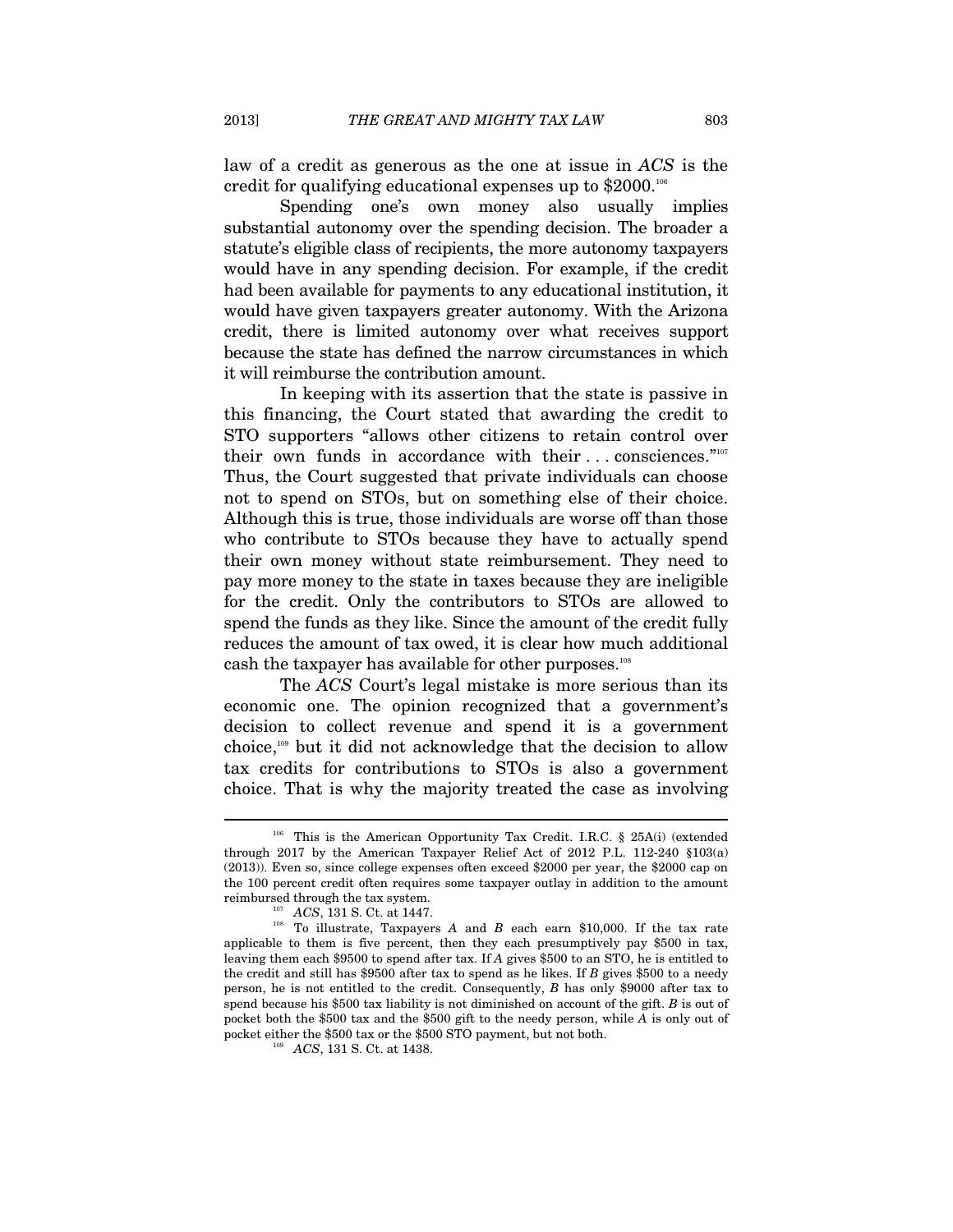only private decisions, rather than state action.110 Government choice extends beyond the narrowest categories of taxing and spending to include the myriad ways that government influences private action. All legislation is the product of government choice; the Arizona legislature made the choice to adopt the enabling legislation authorizing  $STOs$ ,<sup>111</sup> and it also made the choice to adopt the tax credit that is so important in funding them.112 Arizona's data indicates that only a miniscule percentage of all funds received by STOs are in excess of taxcredited donations, so almost all STO funding, in fact, comes from foregone taxes.<sup>113</sup>

The state's role in administering and regulating STOs is also substantial. STOs are certified and listed on the Department of Revenue's website.114 The tax credit that helps to finance STOs is implemented by the state through the apparatus of the state taxing authorities. Like nonprofit organizations generally, STOs are privately controlled by trustees. The fact that there is "no state intervention"115 in the internal operations of individual STOs, however, is not particularly meaningful where the legislated requirements for eligibility largely dictate the business of such organizations.<sup>116</sup> The state's role in inducing private parties to organize and support STOs should be included in any assessment of the private role of individuals compared to the public role with respect to these organizations. While it is true that the government does not force anyone to send money to STOs or to take the credit for such outlays, creating a powerful incentive to do so was a legislative choice.

<sup>&</sup>lt;sup>110</sup> The Court treats the STOs and their financing as private matters, undertaken by citizens rather than the state. *Id.* at 1439.

 $\begin{array}{l} \textbf{111} \quad \textbf{See supra note 67.} \\ \textbf{112} \quad \textbf{ARIZ. REV. STAT. ANN. § 43-1089 (2012).} \end{array}$ 

<sup>113</sup> See ARIZ. DEP'T OF REVENUE, PRIVATE SCHOOL TUITION ORGANIZATION INCOME TAX CREDITS IN ARIZONA: A SUMMARY OF ACTIVITY FY 2011, at 2, *available at* http://www.azdor.gov/Portals/0/Reports/2011-Private-School-Tuition-Organization-

Individual-and-Corporate-Income-Tax-Credit-Report.pdf (last visited Jan. 30, 2013) ("[t]wenty-eight STOs reported that their revenue equaled their donations, meaning that they had no non-tax credit revenue"); *id.* at 23 (App. II) (showing revenues in excess of tax credit donations). 114 *See* OFFICE OF ECON. RESEARCH & ANALYSIS, ARIZ. DEP'T OF REVENUE, SCHOOL

TUITION ORGANIZATIONS CERTIFIED TO RECEIVE DONATIONS FOR THE INDIVIDUAL INCOME TAX CREDITS (Feb. 1, 2013), *available at* http://www.azdor.gov/LinkClick.aspx?fileticket= 4LCbUS0EE4w%3d&tabid=114. It also has a manual for participation. OFFICE OF ECON. RESEARCH & ANALYSIS, ARIZ. DEP'T OF REVENUE, MANUAL FOR SCHOOL TUITION ORGANIZATIONS (June 22, 2012), *available at* https://www.azscholarships.org/ Media/School+Tuition+Organization+Manual\_062212.pdf. 115 *ACS*, 131 S. Ct. at 1448.

 $116$  See *supra* note 67 for the enabling statute.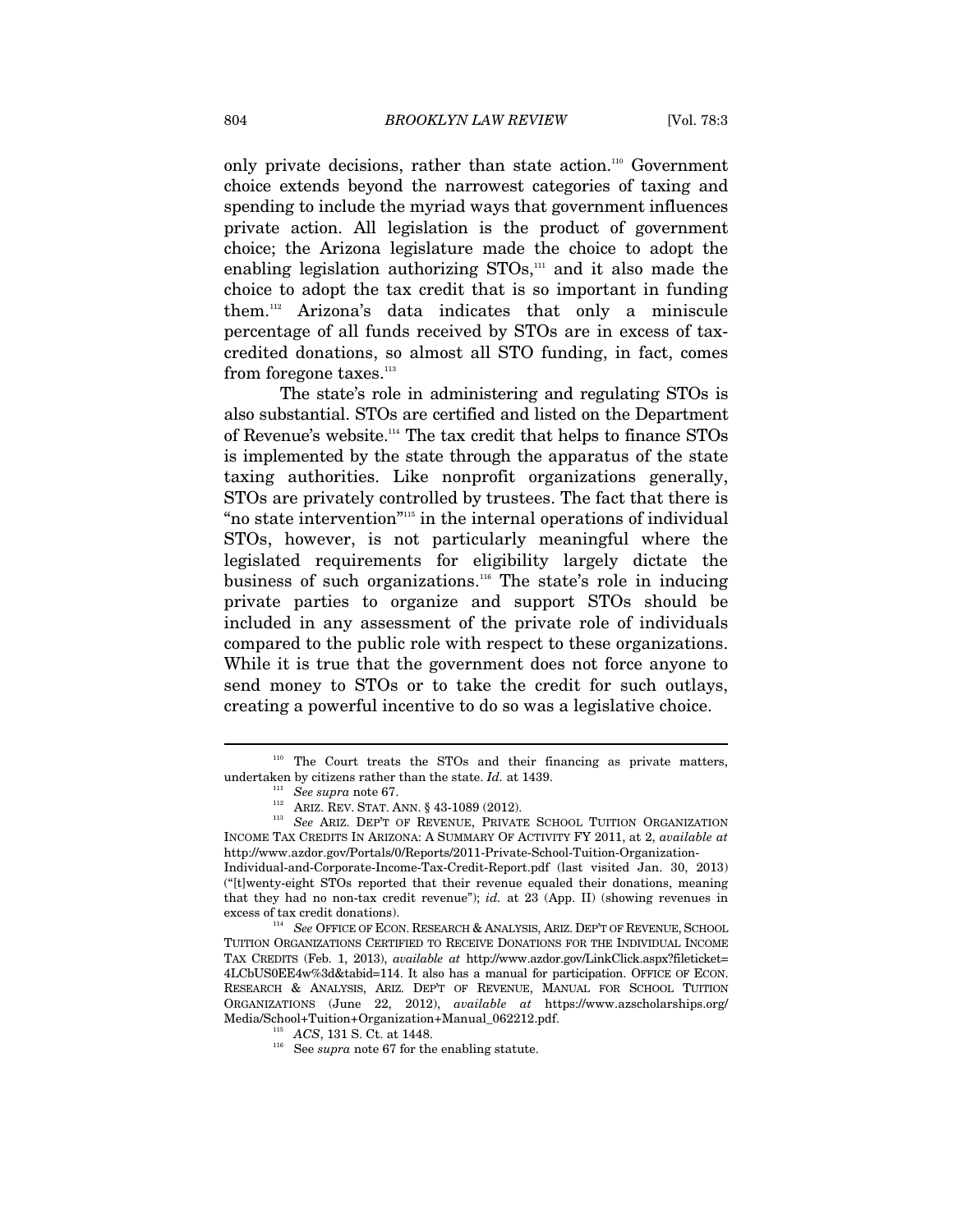# *D. Tax Benefits Should Be Subject to Constitutional Scrutiny*

I have previously argued that "the government's role in providing tax benefits should always be evaluated as state action,"117 even though that evaluation does not always result in a finding of unconstitutional state action. The key to the legal analysis of the state's role depends on whether the statute reflects general principles. The price for government immunity on account of individual choice demands that the government may not too narrowly draw the contours of the beneficiaries.<sup>118</sup> Constitutionality depends on a substantive review of the state's program, along with an inquiry into any related independent decisions made by individuals. Individual agency can interrupt the effects of legislative actions so that private choices are more significant than public choices in determining outcomes, but only if that choice is meaningful. Where the statutory limits are wide, taxpayer action is more meaningful and it is much harder to argue that the government is supporting particular organizations. If a statute provides broad contours with numerous interpretations to be filled in by individuals, then the individual's role is legally significant and holds more weight, thus the overall scheme would be less likely to reflect government control over funding. In other words, wide entitlements to government benefits that are available to all citizens are more likely to be constitutionally acceptable than narrower ones, even where some recipients of those benefits are religious.<sup>119</sup>

The law has long been clear that tax expenditures are not necessarily legally equivalent to direct spending, even where they are economic equivalents.<sup>120</sup> As a result, the Supreme Court is more accepting of tax-based aid to religion over its direct spending equivalent.121 Consequently, if the *ACS* Court had reviewed the substance of the Arizona statute, the plaintiffs may well have lost the case under established precedent on tax-based aid to religion.<sup>122</sup> The judicial inquiry is nuanced, and courts

<sup>&</sup>lt;sup>117</sup> Sugin, *supra* note 69, at 433 (emphasis omitted).<br><sup>118</sup> *Id.* at 437-38.<br><sup>119</sup> *Id.* 120<br><sup>121</sup> The leading case is *Walz v. Tax Comm'n of New York*, 397 U.S. 664 (1970) (upholding property tax exemption for churches); *see also* Mueller v. Allen, 463 U.S. 388 (1983) (upholding deduction for school costs for all taxpayers).<br>
122 Another iteration of the challenge to the Arizona tax credit upheld it on

substantive grounds. Kotterman v. Killian, 972 P.2d 606, 625 (1999). The Supreme Court denied certiorari in that case. *See* Kotterman v. Killian, 528 U.S. 921 (1999); Rhodes v. Killian, 528 U.S. 810 (1999).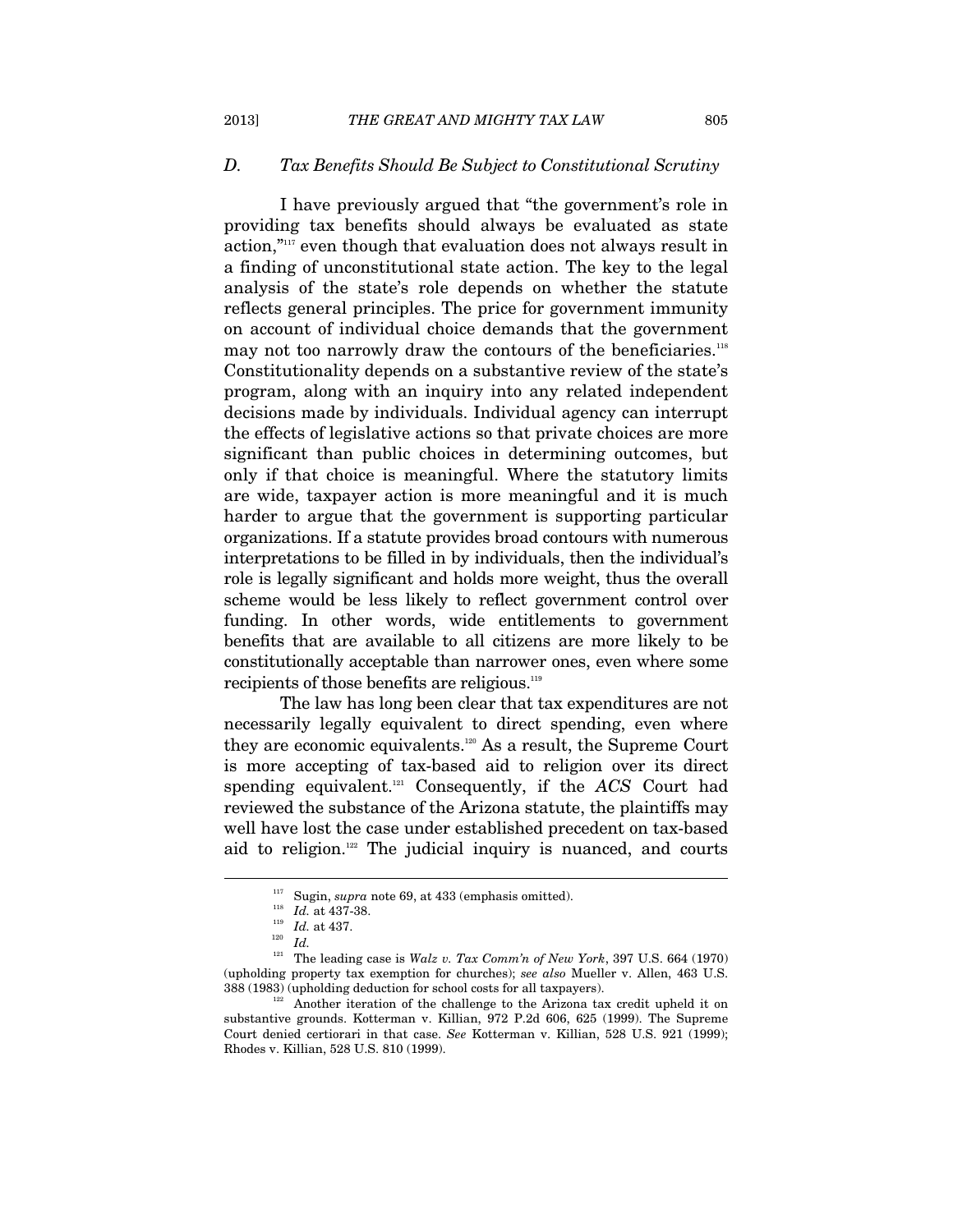exercise judgment about which economically equivalent cases are legally equivalent. A tax expenditure constitutes a government establishment of religion only if it fails to satisfy the substantive elements of constitutionality: secular purpose, no primary effect of advancing religion, and no excessive entanglement of government with religion.<sup>123</sup> If government action is superseded by meaningful individual choice, a tax expenditure can be constitutional where its equivalent direct appropriation subsidy would not.<sup>124</sup>

In the substantive Establishment Clause analysis, the message of government support for religion can be more important than that of economic support,<sup>125</sup> so the purposes that are evident in the statute may outweigh the economic consequences of its implementation. Furthermore, tax-based aid generally has less entanglement with religion than direct aid, so it more easily avoids Establishment Clause problems.126 Under this substantive criteria, the *ACS* facts favor the state. First, the statute is neutral with respect to religious and secular schools; there is no mention of religious organizations anywhere in the legislation. And second, the STOs stand between the state and the religious schools so that no money flows directly from state coffers to religious organizations. These distinctions are important to the substantive constitutional evaluation of Establishment Clause claims, so the *ACS* majority did not need to characterize tax expenditures as tax cuts or private spending to uphold the STO credit. For these reasons, the plaintiffs would likely have lost on the merits if the Supreme Court had reached them, despite the fact of economic equivalence.

The taxpayer's own out-of-pocket, after-tax cost elevates the role of individuals relative to the state because it tips the legal balance further towards individual purposefulness. For example, under the federal charitable contribution deduction<sup>127</sup> the financial commitment that the taxpayer must make to garner the state's contribution is substantial.<sup>128</sup> Thus, there might be enough individual agency to separate the state from  $\overline{a}$ 

<sup>&</sup>lt;sup>123</sup> These are described in *Lemon v. Kurtzman*, 403 U.S. 602, 612-13 (1971).<br><sup>124</sup> See Sugin, *supra* note 69, at 437, 446, 461.<br><sup>125</sup> See Lee v. Weisman, 505 U.S. 577, 584-85 (1992); Lynch v. Donnelly, 465 U.S. 668, 678 (1984); *see also* Sugin, *supra* note 69, at 465. 126 *See* Sugin, *supra* note 69, at 466-67.

<sup>&</sup>lt;sup>128</sup> The top marginal rate under current law is thirty-five percent, so any contribution deducted under § 170 leaves the taxpayer with a sixty-five percent aftertax cost. Appreciated property is an exception to this because gain is untaxed while fair market value is deducted. Treas. Reg. § 1.170A-1(c) (2012).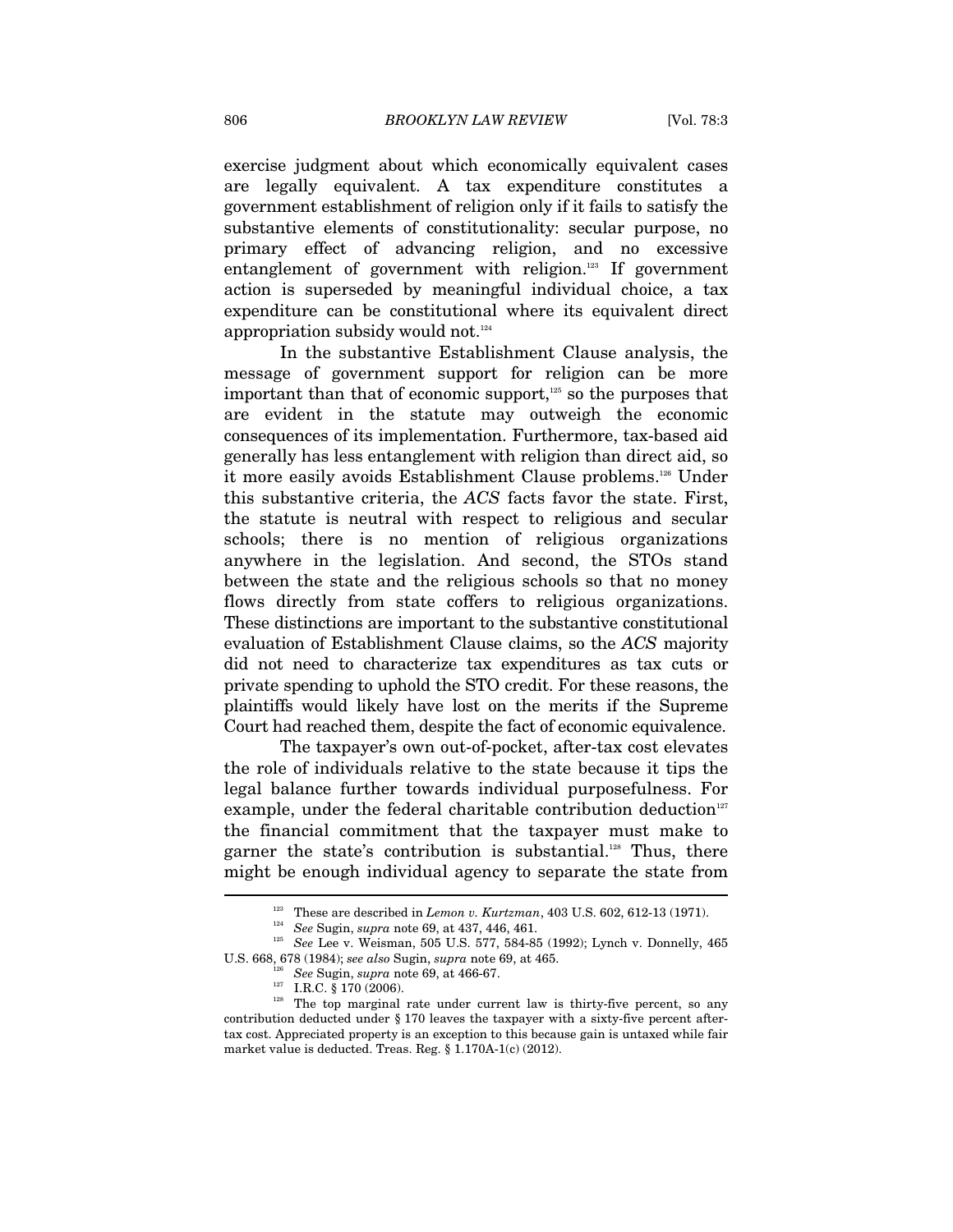the charitable recipient.129 For the Arizona tax credit, the individual plays a purely ministerial role in choosing the STO to which the government's reimbursement will be paid. The individual is merely a conduit for the government funds, so both individual agency and individual cost are very limited.

By describing the support of STOs as purely private decisions of individuals, the *ACS* majority appeared confused about the nature of the plaintiffs' complaints. The opinion states, "any injury suffered by respondents would not be remedied by an injunction limiting the tax credit's operation."<sup>130</sup> This statement indicates that the majority imposed a private action perspective onto the complaint. But the plaintiffs were not challenging private support for STOs; they were challenging the tax credit's public subsidy of that private support. Since the Court refused to recognize the tax credit as public support, however, the majority did not acknowledge their grievance. Enjoining application of the tax credit would certainly have addressed their concerns.

The Court's interpretation of government action and private action understated the significance of government actions in shaping policies, while simultaneously overstating the private nature of actions that would be unlikely to occur without the government's intervention. Should the Supreme Court insist that there be absolutely no discretion by citizens in order to be considered a statutory scheme reviewable as government action, it would ignore the most effective regulatory tool of taxation, which is precisely what it upheld in *NFIB*.

# *E. Treating Tax Expenditures as Tax Cuts Jeopardizes Settled Law Permitting Conditions Attached to Tax Benefits*

If tax benefits are no longer to be understood as government spending for favored activities, the law's limits are not attached to government largesse, but to private actions. Congress has chosen to limit the benefits flowing from tax expenditures in various ways, and the Supreme Court has long allowed those limitations. The Court has held that government may condition its own generosity on recipients' surrender of constitutional rights, even where it would be unconstitutional

<sup>&</sup>lt;sup>129</sup> The Supreme Court has specifically upheld charitable exemptions and deductions for religious organizations. *See generally* Walz v. Tax Comm'n of New York, 397 U.S. 664 (1970). 130 *ACS*, 131 S. Ct. 1436, 1448 (2011).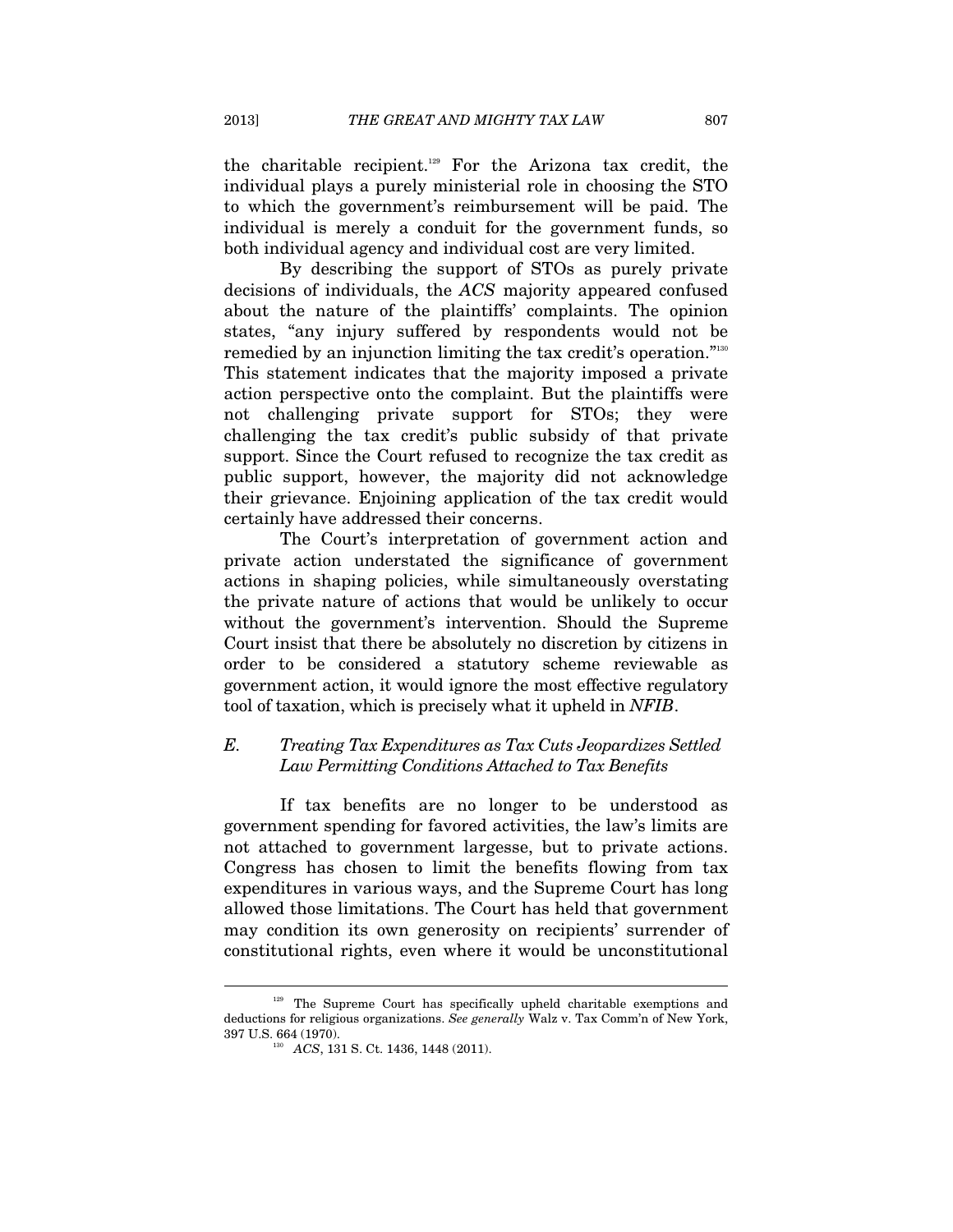to limit the actions of private persons. The jurisprudence of these limitations rests on the Court's characterization of tax expenditures as public subsidy and government privileges. The *ACS* Court's reasoning threatens to undermine the law of constitutional conditions on government benefits that are administered through the tax law because it disturbs the subsidy-privilege paradigm. If tax expenditures are no longer treated as government privileges, then the conditions the government imposes on them would no longer be constitutional.

In prior cases, the Supreme Court recognized that tax expenditures function as the equivalent of direct government spending. The leading authority on this issue is *Regan v. Taxation with Representation* (*TWR*),131 though the *ACS* majority's reasoning destabilizes that precedent. In *TWR*, a nonprofit organization challenged the lobbying limitations in  $\S 501(c)(3)$  of the Code.<sup>132</sup> It claimed that the lobbying limitations on exempt charitable organizations were unconstitutional under the First Amendment,133 an argument that the Court rejected. The organization was allowed to lobby through an affiliate not organized as a charity for tax purposes,<sup>134</sup> but not as a substantial part of its own charitable activities. The Court focused on the benefit of exemption under  $\S 501(c)(3)$ : only  $\S 501(c)(3)$ organizations are eligible to receive tax-deductible contributions on the condition that the organization adheres to rigorous statutory limits on lobbying. The issue in the case was whether it was constitutional to condition the deductibility of donor contributions on how strictly the organization limited its lobbying. The Court determined that it passed constitutional muster, even though lobbying is constitutionally protected speech.

The characterization of the charitable exemption/deduction as a subsidy for  $\S 501(c)(3)$  organizations was the linchpin in the decision. It allowed the Court to uphold the political limitations on charitable organizations by concluding, "Congress has merely refused to pay for the lobbying out of public moneys."135 Although Justice Rehnquist did not use the term "tax expenditure" in the

<sup>&</sup>lt;sup>131</sup> Regan v. Taxation with Representation of Wash.  $(TWR)$ , 461 U.S. 540 (1983). That section describes organizations exempt from tax (and eligible to receive deductible contributions) to require that "no substantial part of the activities of which is carrying on propaganda, or otherwise attempting, to influence legislation . . . and which does not participate in, or intervene in . . . any political campaign . . . . " I.R.C.  $\S 501(c)(3)(2006)$ .

<sup>&</sup>lt;sup>133</sup> There was also an equal protection claim not relevant to the issue here. The affiliate was a social welfare organization, exempt from tax under § 501(c)(4), but not eligible to receive deductible contributions from donors. *TWR*, 461 U.S. at 543.

 $^{135}$  *Id.* at 545.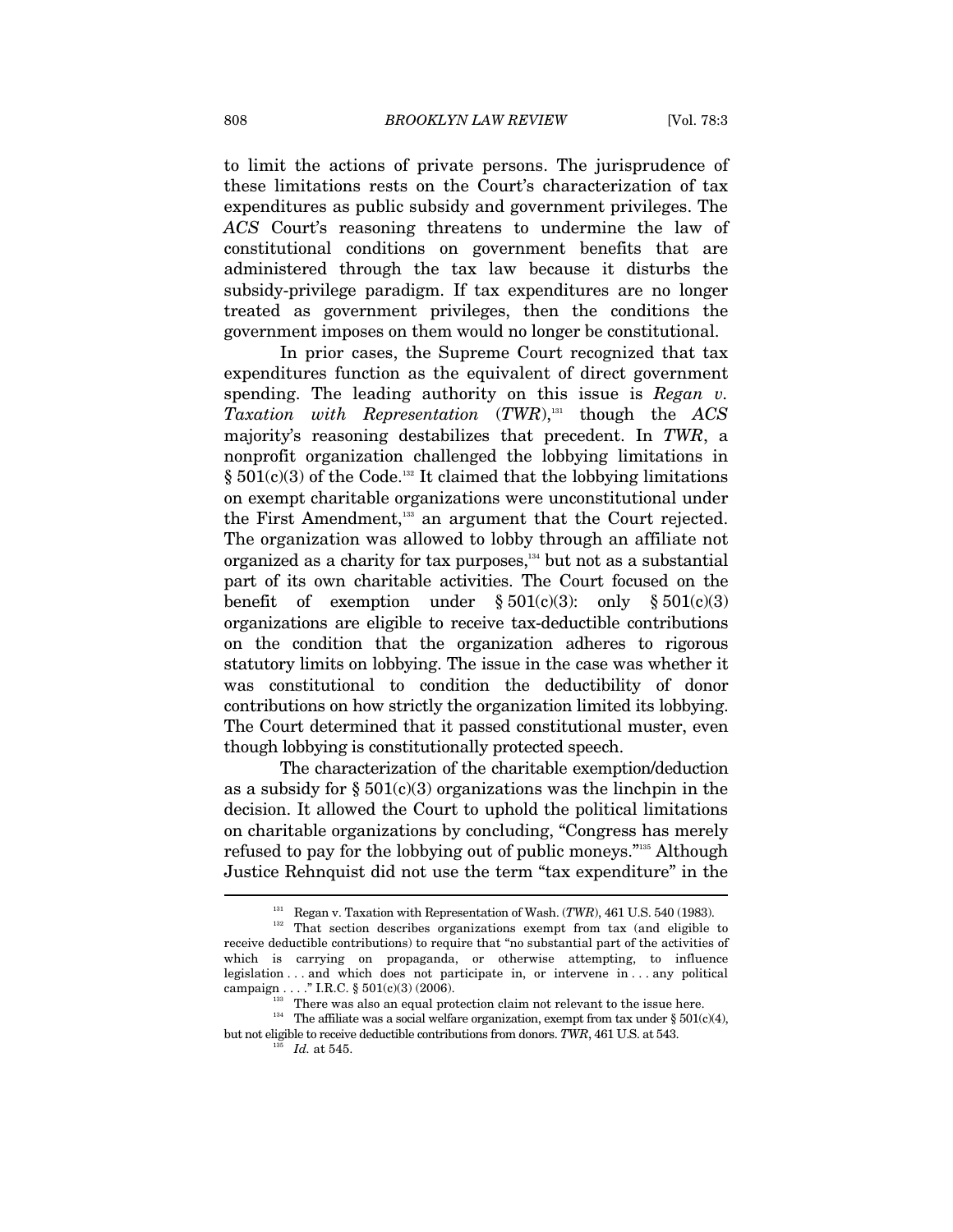majority opinion, he unmistakably adopted the lessons of tax expenditure analysis. He wrote:

Both tax exemptions and tax-deductibility are a form of subsidy that is administered through the tax system. A tax exemption has much the same effect as a cash grant to the organization of the amount of tax it would have to pay on its income. Deductible contributions are similar to cash grants of the amount of a portion of the individual's contributions.<sup>136</sup>

It was important in the case that Taxation with Representation could forego its  $\S 501(c)(3)$  status and engage in lobbying, or have a non-charitable affiliate lobbying with nondeductible contributions. The price for lobbying was that no deduction would be allowed for its contributors.137 The Court's holding that the restriction on substantial lobbying was not an unconstitutional condition on free speech depended on the Court's characterization of the restriction, and it did not treat the loss of the donor deduction as a penalty on exercising a constitutional right. Instead, it treated the grant of the exemption as a privilege that could have conditions attached.

Similarly, in *Branch Ministries v. Rossotti*, the D.C. Circuit decided that  $\S 501(c)(3)$ 's restriction on political campaign activity of charities, including churches, was not an unconstitutional condition burdening the free exercise of religion.138 In that case, a church had sponsored a Presidential campaign advertisement and solicited tax-deductible contributions on the face of the ad.139 The government revoked the church's  $§ 501(c)(3)$  status and its ability to receive deductible contributions from donors.140 The court upheld the exemption revocation on tax expenditure analysis reasoning, treating the charitable deduction as a benefit that could be constitutionally conditioned on refraining from engaging in political campaigns.<sup>141</sup> Judge Buckley explained that the church's free exercise right was not itself burdened by the loss of the exemption; the lost exemption reduced the money available to the church, but did not require that the church do anything contrary to its religious beliefs. $142$ 

 $\begin{array}{rclcl} \hbox{^{136}} & Id. \text{ at 544.} \\ \hbox{Section} & 501(c)(4) \text{ organizations are allowed to engage in substantial} \end{array}$ lobbying. Treas. Reg. § 1.501(c)(4)-1(a)(2)(ii) (2012).

<sup>&</sup>lt;sup>38</sup> Branch Ministries v. Rossotti, 211 F.3d 137 (D.C. Cir. 2000).

<sup>&</sup>lt;sup>139</sup> *Id.* at 140.<br>
<sup>140</sup> *Id. Id.* at 142.

 $142$  *Id.* ("[T]he Church does not maintain that a withdrawal from electoral politics would violate its beliefs. The sole effect of the loss of the tax exemption will be to decrease the amount of money available to the Church for its religious practices.").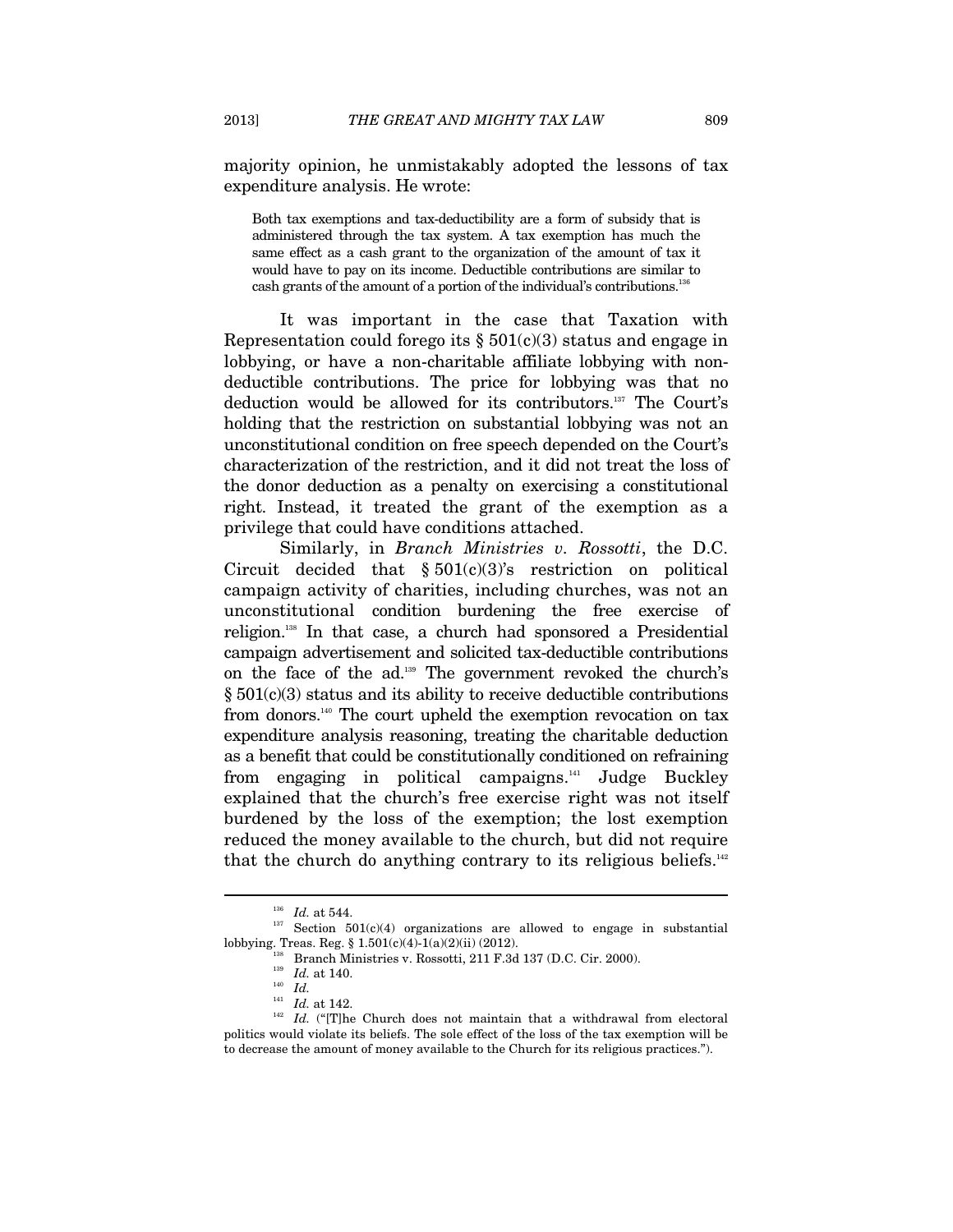The church could still engage in political campaign activity if it felt compelled to do so. However, it could not both retain its  $§ 501(c)(3)$  status and engage in politicking.<sup>143</sup> It was important to the holding that the statute did not require that the church or its members engage in any religiously proscribed activity, which would have been unconstitutional.<sup>144</sup> Instead, the statute withdrew a "conditional privilege for failure to meet the condition."145 *Branch Ministries* clarified the jurisprudence of unconstitutional conditions on tax benefits by distinguishing between (1) requiring that a person do something proscribed by his religious conviction—which is not legally permissible—and (2) limiting constitutionally protected activity as a condition on a tax-based benefit—which is legally permissible.

These two cases make clear that as long as there is a "privilege," it can be conditioned on waiving constitutional rights.146 But if tax expenditures are legislatures declining to act, as the *ACS* majority believed, then there is no way to distinguish among different species of tax reductions for purposes of determining which ones can be constitutionally conditioned. Without tax expenditure analysis and the judicial treatment of the tax benefit as a form of subsidy, there is no privilege on which to hang a restriction. Without a government subsidy, the *TWR* court's description of the government paying for lobbying makes no sense, and *Branch Ministries*' "conditional privilege" disappears. If a tax expenditure is not a subsidy, as the *ACS* decision insisted, then the lobbying and campaign limitations in  $\S 501(c)(3)$  may become unconstitutional restrictions on speech or religion. This is a consequence that the Court failed to consider when it reconceptualized tax expenditures in *ACS*.

 $^{143}$   $\,$   $Id.$  at 143-44. This was essentially the holding of *Speiser v. Randall*, 357 U.S. 513, 515, 532 (1958) (striking down property tax exemption required signing patriotic declaration).  $Branch$  *Branch Ministries*, 211 F.3d at 142. <sup>146</sup> It is not clear how much Congress would be allowed to condition the

<sup>§ 501(</sup>c)(3) exemption and whether there are any limits to the *TWR* doctrine. For example, there has been no test of whether Congress can regulate solicitation of charitable giving through the exemption, something that states and localities have been unable to do as a matter of direct regulation. *See* Riley v. Nat'l Fed'n of the Blind, 487 U.S. 781, 784-87 (1988). The non-political limitations in §  $501(c)(3)$ , such as the prohibition on private inurement, do not implicate free speech concerns and are more integral to the purpose of the exemption.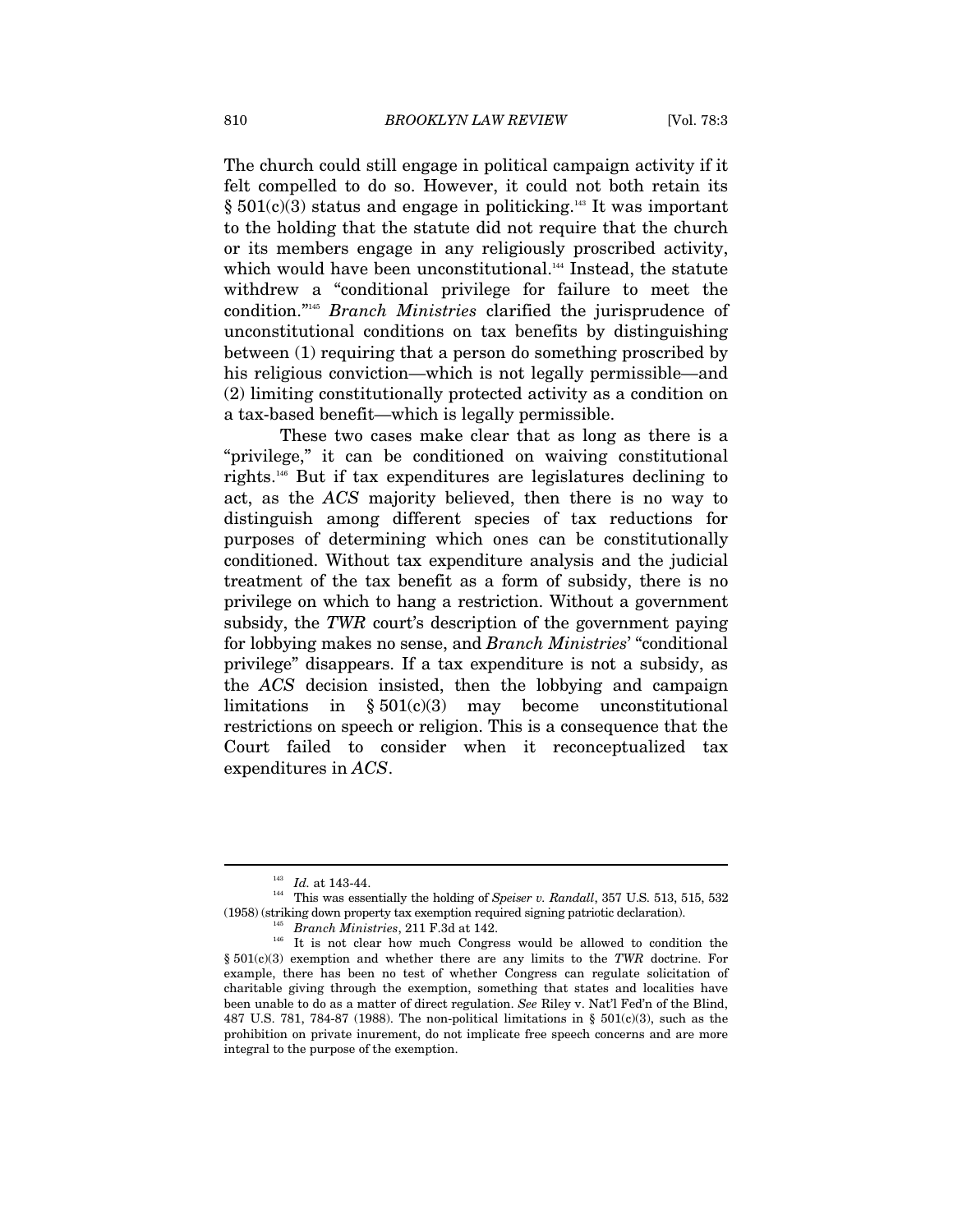#### *F. The* ACS *Decision Could Have Unintended Consequences*

The definition of a tax expenditure is not strong enough to bear the weight of constitutional status, $147$  as the Court now requires it to do. This is precisely why it is so troublesome for the Court to make tax expenditures nonreviewable simply because they are tax expenditures rather than actual spending from extracted taxes. Because the tax-cut characterization applies equally to all tax expenditures, *ACS* could resonate beyond the Establishment Clause and shield tax expenditures that are suspect under other constitutional provisions, such as the Equal Protection Clause.148 Justice Kagan was certainly right when she stated in her dissent that the Court's *ACS* opinion offers a "one-step instruction[] to any government that wishes to insulate its financing of religious activity from legal challenge."149 "[T]he government need follow just [the] simple rule—subsidize through the tax system—to preclude taxpayer challenges to state funding of religion."150 But her concern, directed only to the standing question under *Flast*, was too narrow. The Court's *ACS* opinion implies that legislation that can be characterized as a tax cut will be completely immune from constitutional scrutiny for any purpose.

Arizona parents or children would have sufficient personal injury to challenge the tax credit under the rules for standing.<sup>151</sup> But the *ACS* majority's reasoning guts the claims that would be made by those parents or children on the merits. Even beyond the standing context, the decision suggests that the children are not harmed by anything that the state has done. They are harmed instead only by the private decisions of the individuals who choose to organize STOs and contribute their own money to them. The key aspect of the majority's opinion is that there is no government support in the tax credit; legislative forbearance, from their perspective, lacks both the policy purpose and the financial baseline necessary to constitute

<sup>&</sup>lt;sup>147</sup> I discussed this at length in Sugin, *supra* note 69, and argued that structural provisions of the tax should not be immune from constitutional review. 148 For a discussion of equal protection and tax expenditures, see Sugin, *supra*

note 69. In that article, I argued that it would be a bad idea to constitutionalize tax expenditure analysis. At that time, I did not imagine the Court would go significantly further and protect tax expenditures from constitutional review.<br>  $ACS$ , 131 S. Ct. 1436, 1462 (2011) (Kagan, J., dissenting).<br>  $Id$ . at 1450.<br>  $Id$ . at 1448-49 (majority opinion);  $id$ . at 1457 n.7 (Kagan, J., dissenting).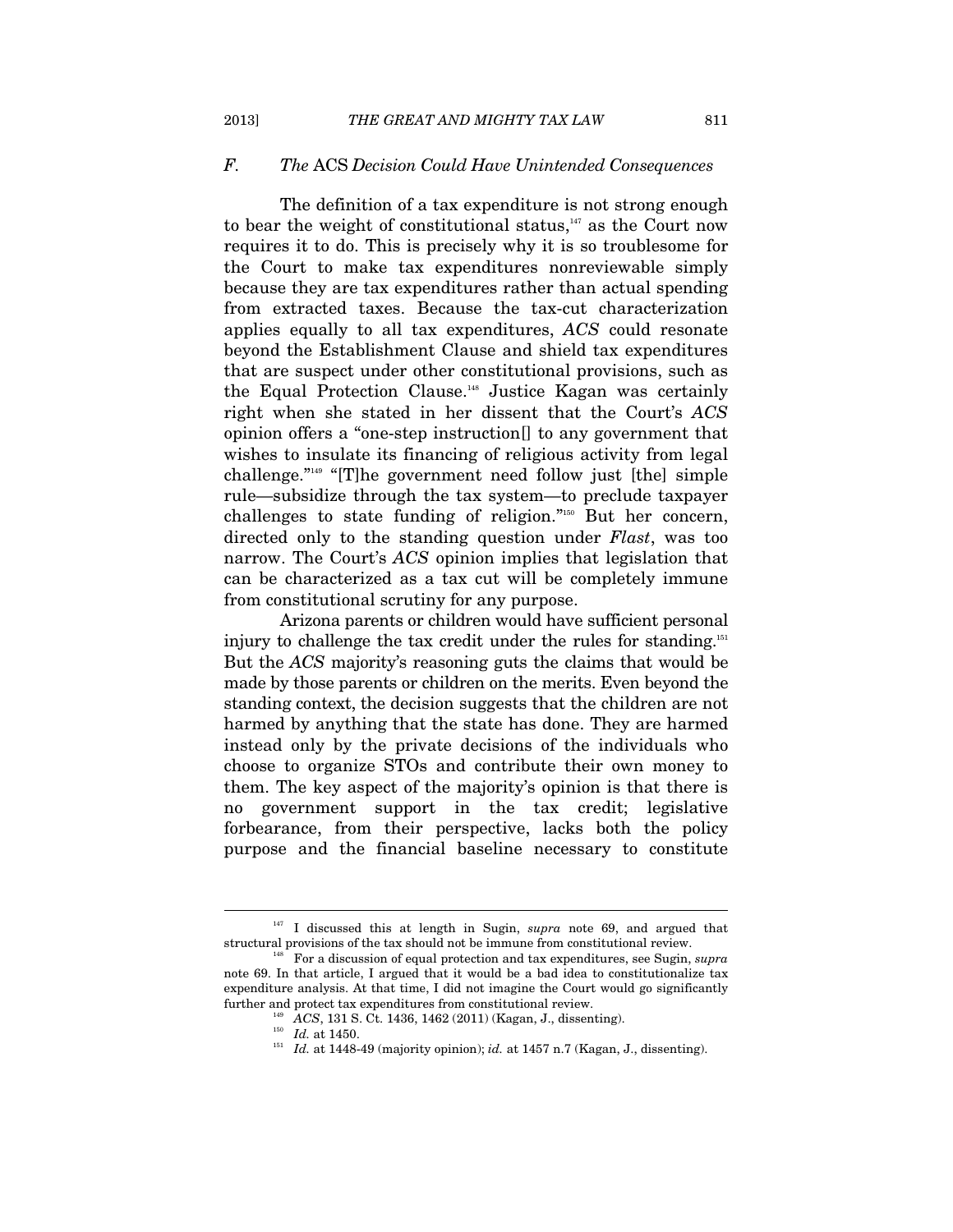government support because declining to tax implies an absence of policy.

Characterizing the STO credit as a tax cut makes the distinction between tax cuts and government spending purely formal, with potentially bizarre legal consequences. For example, the Court's analysis would mean that a provision modeled after the U.K.'s system of charitable subsidies would be subject to a constitutional challenge because it comprises both extraction and spending by the government, while our current charitable deduction model would not be subject to review because it lacks those two elements. In the U.K., the government directs the tax subsidy for charitable contributions directly to the charities, $152$  rather than reducing the tax liability of the contributors by that amount, as is the case in the U.S. system.<sup>153</sup> An important recent proposal to reform the charitable contribution in the United States, proposed by the influential Bipartisan Policy Center,<sup>154</sup> would provide a matching grant system similar to the one in the U.K., which would distinguish it, as a legal matter, under the *ACS* court's approach, from the deduction under current law.

The legal analysis of tax expenditures becomes truncated on account of the *ACS* Court's characterization of the state's decision as one to *not* tax. Taken to its logical conclusion, the state would be free to decline to tax on any basis that it wants a tax credit for payments to racially discriminatory schools, contrary to the clear precedent of *Bob Jones University v. United States*, 155 would be an acceptable decision not to tax. The Court's reasoning could apply to tax credits more specifically drafted to benefit religion. For that matter, a tax credit for Christians only would also be a decision not to tax, though it would clearly be precisely the kind of thing that the Establishment Clause should prohibit. In short, the Court's decision to characterize a tax credit as the state declining to impose a tax proves too much. Not only does it shelter Arizona's STO credit from review, but it potentially protects

<sup>&</sup>lt;sup>152</sup> See Income Tax (Earnings and Pensions) Act 2003, 2003, c. 1, § 713 (U.K.), *available at* http://www.legislation.gov.uk/ukpga/2003/1/section/713. The British equivalent of the U.S. Internal Revenue Service explains the operation of its system on its website. *Giving to Charity Through Gift Aid*, HM REVENUE & CUSTOMS,

http://www.hmrc.gov.uk/individuals/giving/gift-aid.htm (last visited Jan. 30, 2013). 153 *See* I.R.C. § 170 (2006). 154 BIPARTISAN POLICY CTR., RESTORING AMERICA'S FUTURE 27 (2010) (describing the credits for charitable contributions as going directly to the charitable institutions).  $155$  461 U.S. 574 (1983).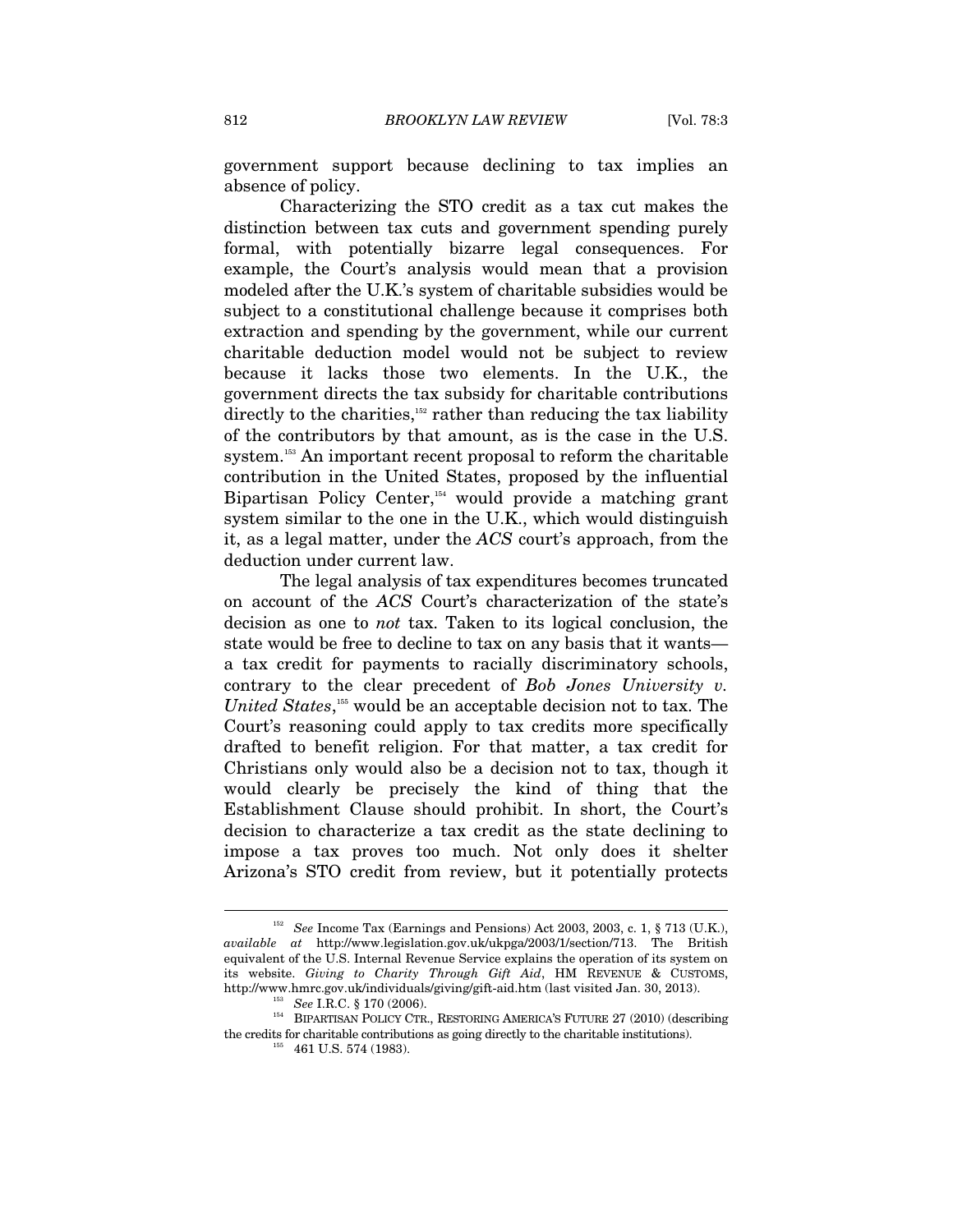any other provision in a tax statute that reduces ultimate tax liability, regardless of the provision's design or effect. Since tax expenditures are characterized in the negative—as an absence of affirmative government action—it could now be impossible to get constitutional review of any tax expenditure. This is precisely the opposite of how courts should approach tax statutes; any provision of the tax law, whether it functions as integral to taxing or a substitute for spending, should have to withstand constitutional scrutiny on the merits.<sup>156</sup>

It is also possible that the majority's approach will extend beyond tax expenditures. Justice Thomas has been trying to reduce the scrutiny of both tax expenditures and direct spending for some time. In *Rosenberger v. Virginia*, instead of arguing for scrutiny of tax expenditures on the same terms as direct expenditures, as do the advocates of tax expenditure analysis, Justice Thomas instead argued against scrutiny for direct spending on account of the existence of equivalent tax expenditures.157 *ACS* may be the beginning of the slippery slope that leaves tax expenditures (now) and direct spending (later) largely unreviewable for constitutional violations. These are reasons to worry about the Roberts Court's tax precedents.

#### III. POLICY IMPLICATIONS OF THE *ACS* DECISION

# *A. The Court Encourages More Non-Revenue Policy in the Tax Law, When There Is Too Much Already*

The Supreme Court's reasoning in *NFIB* and *ACS* is troubling from a policy perspective because it encourages legislatures to use the tax law to achieve non-revenue policy. When non-revenue policies make their way into the tax law, they are often revenue losers hidden from the political process—a significant problem given the current dire fiscal situation. Even revenue raisers are undesirable if they are hidden

<sup>156</sup> *See* Sugin, *supra* note 69, at 418-24 (arguing that income-defining provisions should be subject to the same constitutional scrutiny as tax expenditures). In that article, I focused on the problem of insulating normal structural provisions of the tax law from constitutional scrutiny. What the *ACS* Court has now done is far more radical than that; it has now insulated any provision of the tax law from challenge on Establishment Clause grounds simply because it is a provision of the tax law. Both structural provisions and tax expenditures would be unchallengeable under the

majority's interpretation. 157 *See* Rosenberger v. Rector & Visitors of Univ. of Va., 515 U.S. 819, 845-55 (1995); *see also* discussion in Sugin, *supra* note 69, at 463.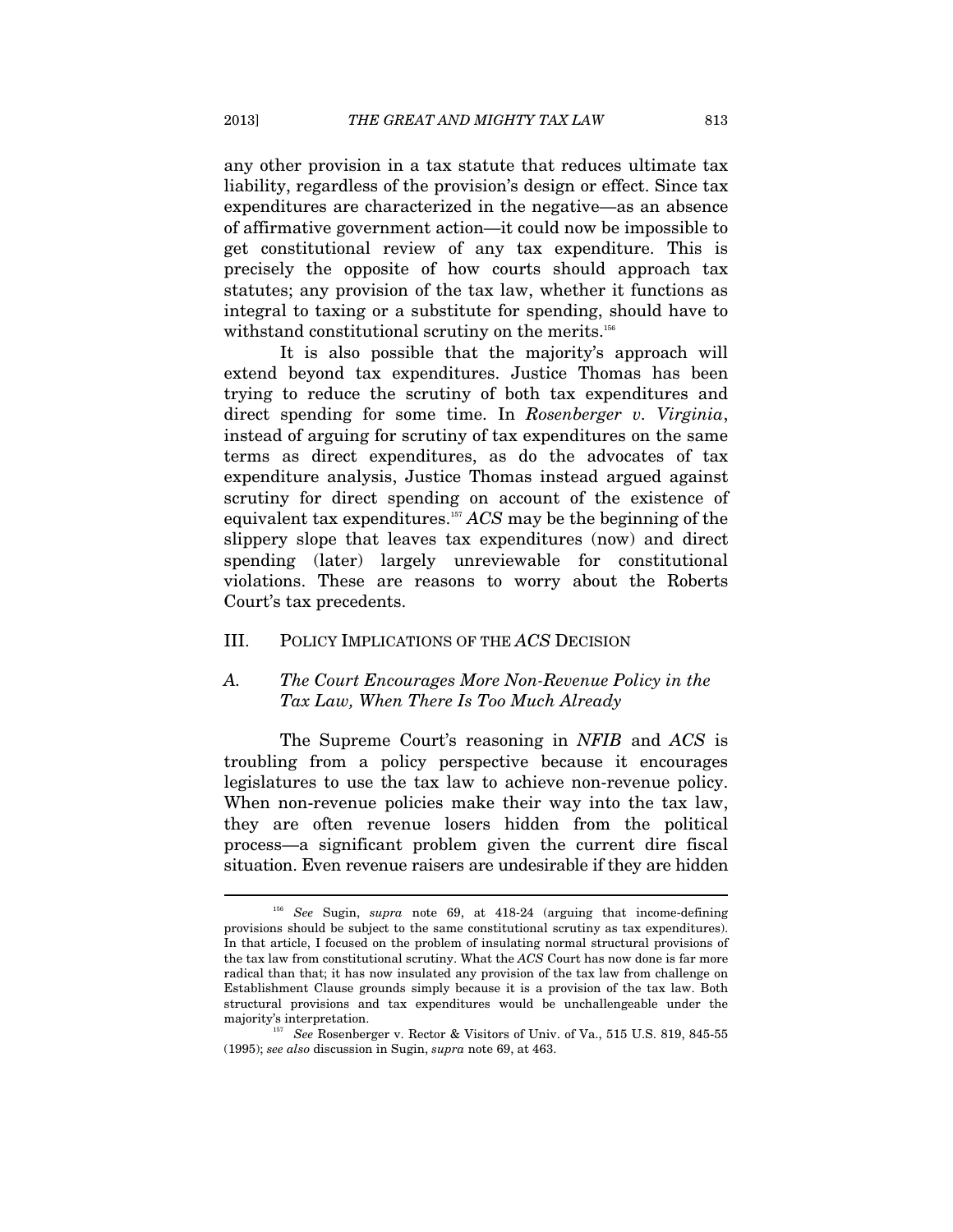in the tax law as a way to bypass legitimate restraints in the political process. Non-revenue policies in the tax law, whether they happen to gain or lose revenue, directly burden revenue collection by diverting administrative resources, thereby harming the effectiveness of governmental administration.

The practice of loading up the tax law with non-revenue policy is already at a critical point. The Internal Revenue Code is bloated with all sorts of policies that tax administrators are not specialized in interpreting or accustomed to carrying out. In addition to raising revenue, the Code is now burdened with health care policy,<sup>158</sup> housing policy,<sup>159</sup> family policy,<sup>160</sup> and education policy,<sup>161</sup> among others. Only a few of these disparate policies have synergies with revenue collection. The proliferation of these policies in the tax law has distorted the political process, concentrating power in the tax-writing committees.162 It has allowed politicians to pretend that they are reducing the size of the government while actually increasing it. These policies burden the IRS with an obligation to enforce provisions that its expertise in revenue collection fails to prepare it for.163 Some non-revenue provisions are justifiable because they are related to the functions carried out by the tax law and are more efficiently administered through the current tax law's existing apparatus, $164$  but many provisions

<sup>&</sup>lt;sup>158</sup> The exclusion for employer-provided health insurance is the single most expensive tax expenditure in the budget, estimated at over \$180 billion for fiscal 2013. See ANALYTICAL PERSPECTIVES 2013,  $supra$  note 23, at 261 tbl.17-3.

<sup>&</sup>lt;sup>159</sup> The home mortgage interest deduction is the second largest item on Treasury's list, at approximately \$101 billion. *See id.* But the home mortgage interest deduction, I.R.C. § 163(h)(3) (2006), is only one of numerous provisions related to housing. Homeowners may also exclude the gain on their home sales, *id.* § 121, and deduct their property taxes, *id.* § 64. Developers can depreciate residential housing more quickly than other buildings. *Id.* § 168(c).<br><sup>160</sup> In addition to the child credit and dependency deduction, *id.* §§ 24, 151,

there are credits for the costs of adoption, *id.* § 23, and child care, *id.* § 21. There are credits for education expenses, *id.* § 25A, a deduction for interest

on education loans, *id.* § 221, an exclusion for employer financed education expenses,

*id.* § 127, and tax-preferred savings vehicles for education expenses, *id.* §§ 529, 530. See Edward D. Kleinbard, *The Congress Within the Congress: How Tax Expenditures Distort Our Budget and Our Political Processes*, 36 OHIO N. UNIV. L. REV. 1, 3 (2010). The Affordable Care Act is a tremendous burden on the IRS, requiring

additional funding. *See Written Testimony of Douglas H. Shulman, Comm'r of Internal Revenue, Before the H. Appropriations Comm. Subcomm. on Fin. Servs. & Gen. Gov't on FY 2013 Budget*, Mar. 21, 2012, at 9, 11, *available at* http://appropriations.house.gov/ uploadedfiles/hhrg-112-ap23-wstate-dhshulman-20120321.pdf. 164 The earned income tax credit is probably the best example. *See* David A.

Weisbach & Jacob Nussim, *The Integration of Tax and Spending Programs*, 113 YALE L.J. 955, 961 (2004).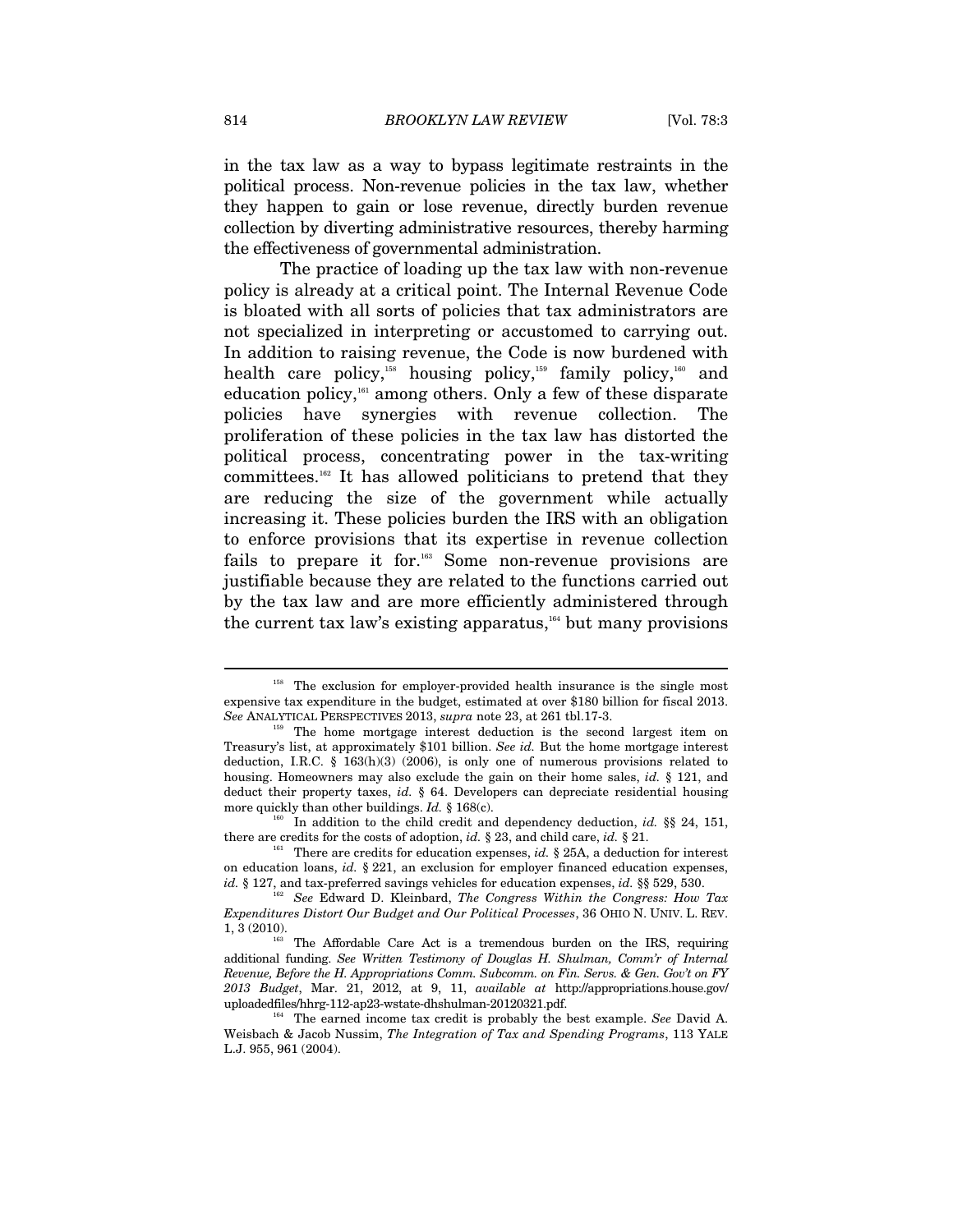do not. We need to worry whether tax policy swallows up too much of the rest of the government.

The *ACS* majority's approach to tax expenditures conflicts with the methodology used by the other branches of government and is in conflict with the prevailing understanding in public debate and scholarly analysis. The Joint Committee on Taxation and the Treasury Department, the government's taxation and budget experts, do not characterize tax expenditures as tax cuts, but treat them as functionally equivalent to spending.165 The mantra of tax reformers has been to simplify the tax law and repeal tax expenditures, not promote them.166 The most important recent proposal on reforming the whole tax system adopts as its basic framework a goal of broadening the base and lowering the rates.167 That means repealing tax expenditures, not expanding them.

There are good reasons why reformers generally want to reduce the number and cost of tax expenditures. They increase the complexity of the tax law, and are often inefficient or inequitable.168 Some provide benefits only to the highest-income taxpayers.<sup>169</sup> Some are shameless giveaways to special interests.<sup>170</sup> Some provide incentives to engage in activities that are not in the country's long-term interest. $171$  That said, I am critical of the wholesale attack on tax expenditures in the recent reform proposals and I have argued that distributional concerns

<sup>&</sup>lt;sup>165</sup> The Office of Management and Budget states that tax expenditures are "alternatives to other policy instruments, such as spending." ANALYTICAL

PERSPECTIVES 2013, *supra* note 23, at 247.<br><sup>166</sup> In his recent proposal on corporate tax reform, President Obama recommended repealing targeted provisions available to corporations that reduce their taxable income. In connection with that base broadening, he proposed reducing the highest marginal corporate rate. *See* WHITE HOUSE & DEP'T OF THE TREASURY, THE PRESIDENT'S FRAMEWORK FOR BUSINESS TAX REFORM (Feb. 2012), [hereinafter JOINT REPORT], *available at*  http://www.treasury.gov/resource-center/tax-policy/Documents/The-Presidents-Framework-

for-Business-Tax-Reform-02-22-2012.pdf.<br><sup>167</sup> NAT'L COMM'N ON FISCAL RESPONSIBILITY & REFORM, THE MOMENT OF TRUTH 29 (2010) (often known as the Bowles-Simpson Report) [hereinafter MOMENT OF

TRUTH]; *see also* BIPARTISAN POLICY CTR., RESTORING AMERICA'S FUTURE 30 (2010). 168 This was the reason why Stanley Surrey believed it was important to identify tax expenditures and give them a name, as he did. *See* STANLEY S. SURREY, PATHWAYS TO TAX REFORM: THE CONCEPT OF TAX EXPENDITURES 136 (1973). 169 *See* Leonard E. Burman, Christopher Geissler & Eric J. Toder, *How Big* 

*Are Total Individual Income Tax Expenditures, and Who Benefits from Them?*, 98 AM. ECON. REV. 79, 82 (2008). In 2007, the preferential rates on capital gains and dividends were enjoyed by the "top 1 percent of taxpayers and provide[d] little income gain for anyone else." *Id.*

<sup>&</sup>lt;sup>170</sup> *See* Sugin, *supra* note 57, at 41.<br><sup>171</sup> This is why President Obama has suggested eliminating the tax preference for fossil fuels. *See* JOINT REPORT, *supra* note 166, at 9.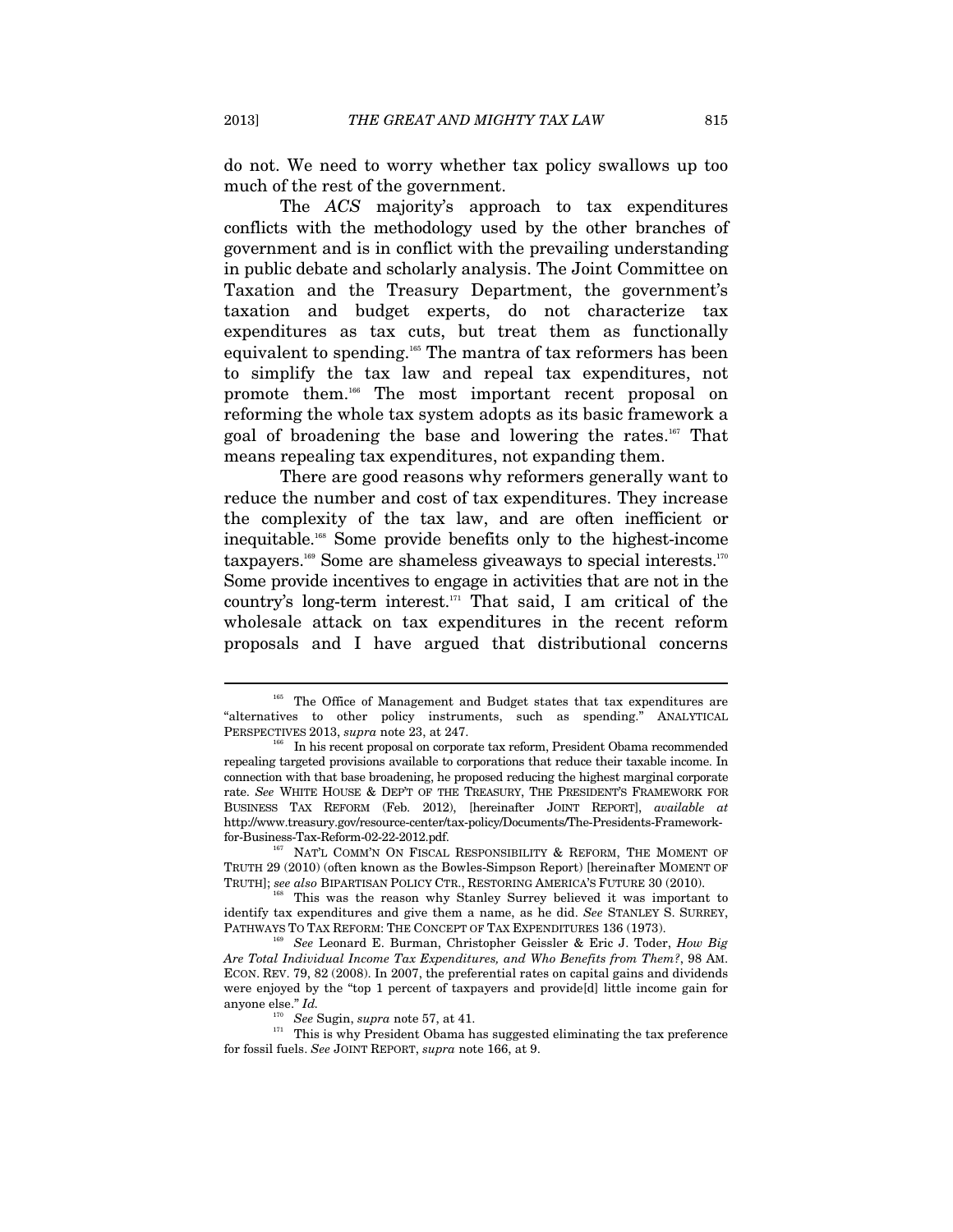demand a more nuanced approach to tax expenditure reform.<sup>172</sup> Nevertheless, there is no question that tax expenditures need to be reviewed as part of comprehensive reform.

The debate about tax reform taking place in government, in the media, and in academia, reflects a uniform acceptance of tax expenditure analysis and its core principle that tax expenditures are equivalent to government spending and need to be evaluated on those terms. The Supreme Court's insistence that tax expenditures are not the same as spending is therefore at odds with the framework shared by virtually everyone else who has thought about the issue. The *ACS* decision sends the judiciary in a unique direction by equating tax expenditures with rate reductions.173 Treating tax expenditures as tax cuts encourages irresponsible budgeting and disenfranchises low-income taxpayers who are unable to benefit from the tax credits. While the high Court is purposely insulated from the political process, its position on tax expenditures makes it appear that the justices are completely clueless about the necessary direction our fiscal policies need to take.

# *B.* ACS *Encourages Legislatures and Courts to Treat Tax Expenditures as Costless*

The Court's *ACS* opinion also encourages increased policymaking in the tax law by offering the dubious economic argument that reducing taxes does not reduce revenue and by suggesting that nobody needs to bear the burden of taxation. It was not necessary for the Court to discuss this issue when reaching its holding, and it is troubling that it did, because the opinion encourages legislatures to treat tax expenditures as though they are free, even though they are not. Recognizing and identifying what parties bear the burden of taxes, even if they are in future generations, is important to responsible public budgeting. Similar to treating tax expenditures as tax cuts, this aspect of the *ACS* decision makes tax expenditures disappear from the legal regime, creating another conflict between legal and economic analyses.

<sup>172</sup> *See* Sugin, *supra* note 57, at 6, 40-42.

<sup>&</sup>lt;sup>173</sup> This aligns the Court with the tax expenditure fringe occupied by Grover Norquist, who is on a quest to starve the government of revenue by any means possible so that it can be "drowned in a bathtub." Paul Krugman, *The Tax-Cut Con*, N.Y. TIMES, Sept. 14, 2003 (Magazine), at 57.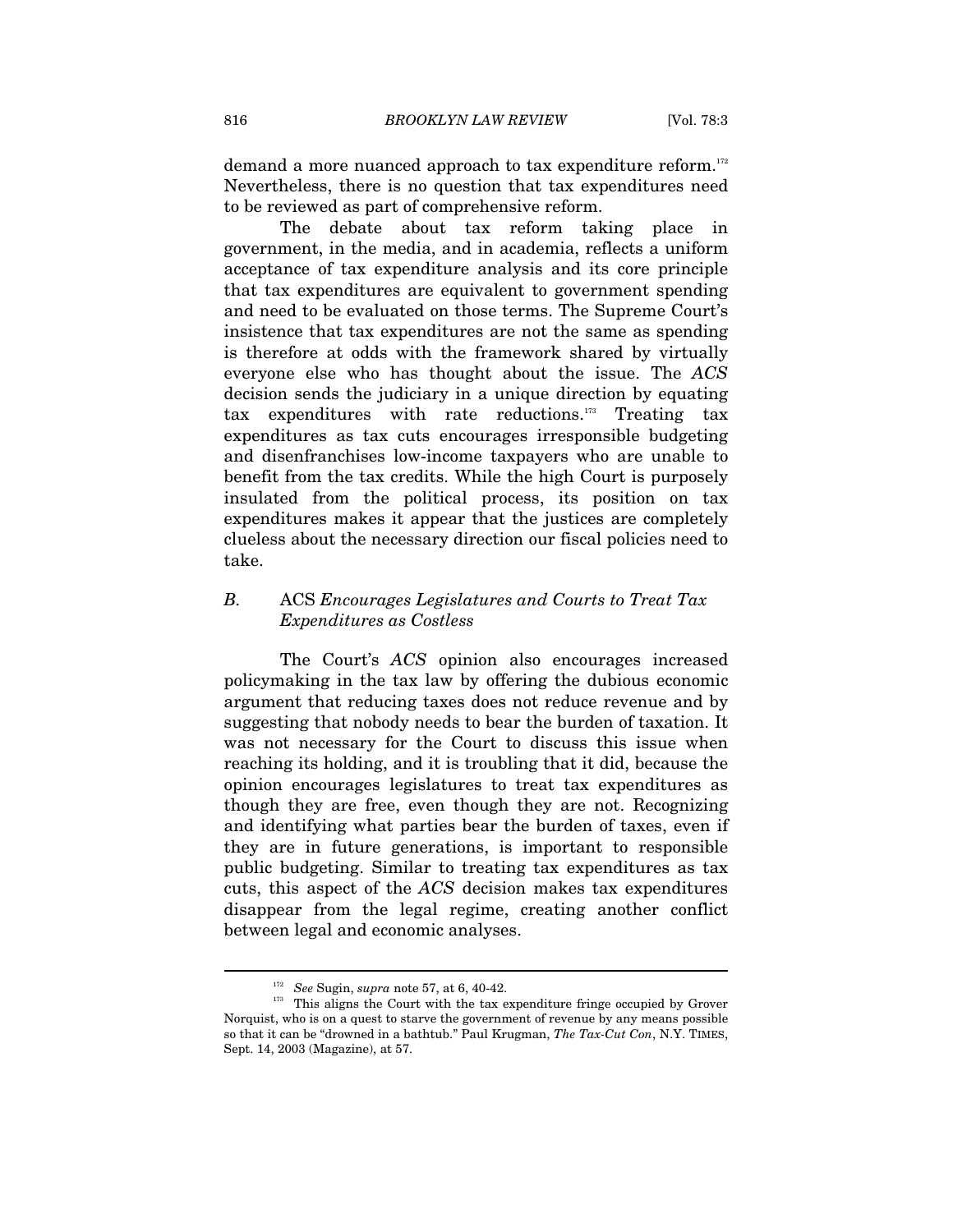A closer look at the *ACS* opinion is helpful to understand the analysis. The first part of the opinion explained why taxpayers, generally, lack standing to challenge government actions they do not like.174 *Frothingham v. Mellon*, 175 which established the doctrine against taxpayer standing, described a taxpayer's injury—*qua* taxpayer—as too "remote, fluctuating and uncertain" and shared by everyone, so that no case or controversy was presented for judicial review. Instead, taxpayer complaints about government spending presented an issue to be resolved in the political process. *Frothingham* contained the reasonable observation that each government spending decision is financed by miniscule exactions from individuals, none of which—standing alone—is significant enough to support standing.

The *ACS* opinion took the *Frothingham* idea—that no taxpayer suffers when the state expends funds—a step further, by rejecting the notion that there is any cost at all to taxpayers when the state spends resources. The burden on taxpayers is not just miniscule—as it was under the *Frothingham* analysis—it totally disappears. The *ACS* Court came to this conclusion by explaining that the government's budget does not necessarily suffer when it "expends resources or declines to impose a tax $n_{176}$  because (1) reduced taxation raises revenue, and (2) increased government spending reduces government costs. While both these inferences are possible, neither is likely.<sup>177</sup> The Court's legal conclusion on the injury question was thus dependent on dubious economic assumptions.

Reducing taxation can only raise revenue if there is enough economic growth to produce sufficient additional revenue to cover the loss from the reduction. Unfortunately, there is little evidence that tax cuts will work that way, at least at the levels of taxation that have actually been in effect. As the 2001 and 2003 tax cuts have shown, cutting taxes reduces

<sup>&</sup>lt;sup>174</sup> There was no dispute on this issue; it has been settled for decades that there is no all-purpose taxpayer standing because taxpayers generally have insufficient injury to challenge government actions. The Court could have proceeded straight to an analysis of *Flast*'s exception, which grants taxpayers standing despite their lack of particularized injury. Instead, the Court used the opportunity to create a novel framework for analyzing public economics. *ACS*, 131 S. Ct. 1436, 1444 (2011).

<sup>&</sup>lt;sup>176</sup> *ACS*, 131 S. Ct. at 1437.<br><sup>177</sup> For a succinct review of the literature on reducing rates to maximize revenue, see Bruce Bartlett, *What is the Revenue-Maximizing Tax Rate?*, TAX NOTES, Feb. 20, 2012, at 1013.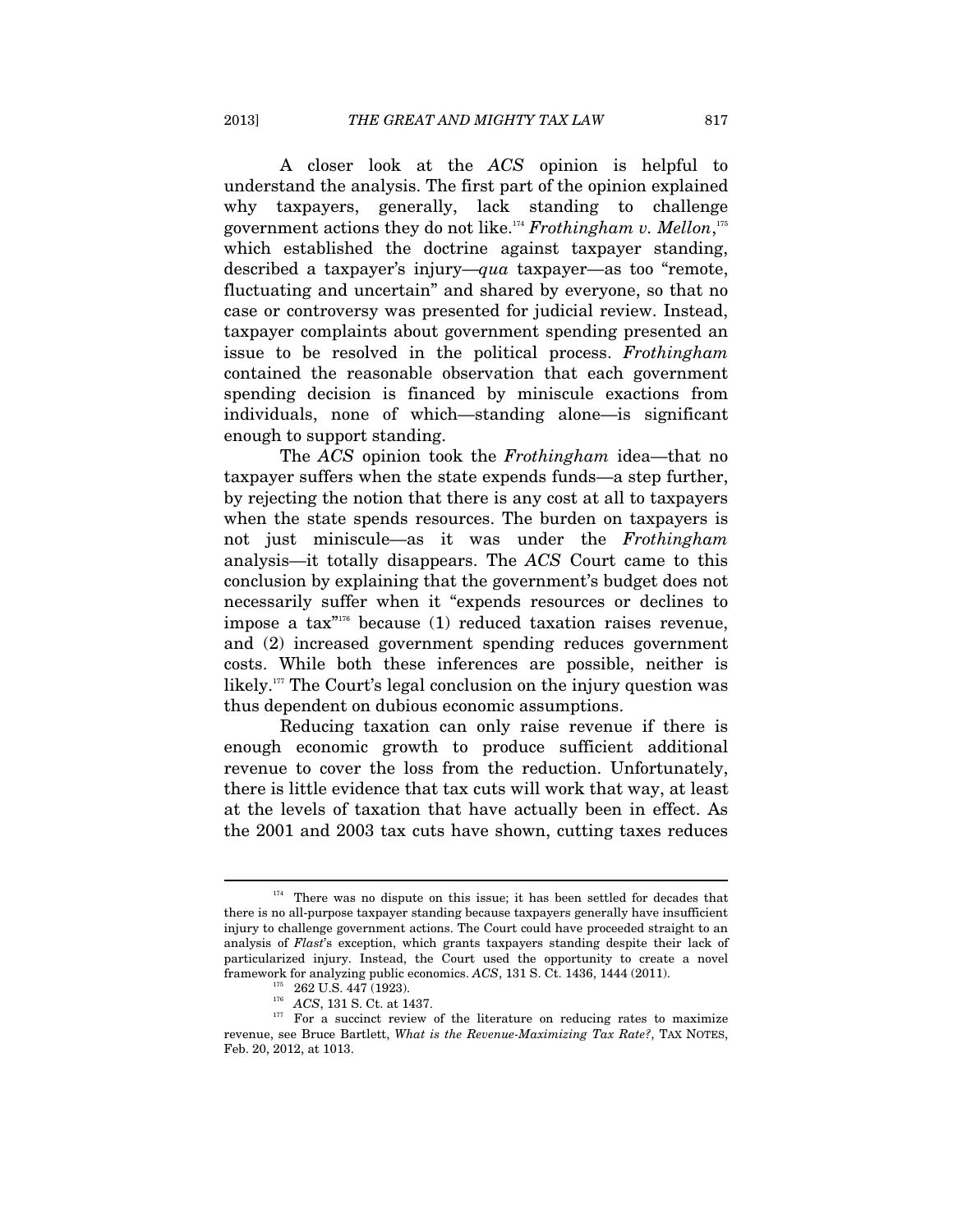revenue, $178$  and raising taxes increases revenue.<sup>179</sup> The revenuefrom-growth argument is one that can only apply to business credits, not to personal credits like the one in *ACS*, because the tax reduction must translate into economic growth that produces more taxable income for the math to work. The *ACS* majority cited an earlier ruling it had made on business tax credits to support that statement, even though the cited case does not clearly take that economic position adopted in the later decision.<sup>180</sup> It is surprising that the Supreme Court chose to take a contested position on the economic effects of tax credits at all since there was no argument in *ACS* that the STO credits produced revenue that paid for the cost of those credits.

Instead, the Court maintained that the plaintiffs could suffer no injury because STOs support private school education, and that private school education reduces public costs because it relieves the government of the burden of educating the children who could have attended public schools.<sup>181</sup> Reducing the burdens of government is a common justification for tax benefits for nonprofit organizations, and may even be an argument for treating tax benefits for such institutions as part of a normative tax structure. And it is possible that the STO credit saves Arizona money.182 But that

U.S. 332, 334 (2006) (denying standing in business context)).<br><sup>181</sup> *Id.* at 1444. If the state legislature designed this credit as a way to reduce the state's burden in providing public school education, it would have had alternative programs, some of which could have been tax-based, that might have been more effective. Tax-based incentives are generally designed to encourage taxpayers to spend some of their own money on something, so the 100 percent credit seems unusually generous. Some of the alternative programs that the state could have adopted to support private school education would not have been eligible for the tax benefits allowed under the STO credit, so the credit may have been designed to avoid the problems inherent in other designs. For example, a credit to the parents of private school students has encountered constitutional difficulty where parents claimed tax benefits for religious education.

Special tax benefits, however, cannot be squared with the principle of neutrality established by the decisions of this Court. To the contrary, insofar as such benefits render assistance to parents who send their children to sectarian schools, their purpose and inevitable effect are to aid and advance those religious institutions.

<sup>&</sup>lt;sup>178</sup> See CONG. BUDGET OFFICE, CHANGES IN CBO'S BASELINE PROJECTIONS SINCE JANUARY 2001 (June 7, 2012), *available at* http://www.cbo.gov/sites/default/files/cbofiles/ attachments/06-07-ChangesSince2001Baseline.pdf.

See CONG. BUDGET OFFICE, AN ECONOMIC ANALYSIS OF THE REVENUE PROVISIONS OF OBRA-93 (1994), *available at* http://www.cbo.gov/sites/default/files/ cbofiles/ftpdocs/48xx/doc4832/doc03.pdf.; CONG. BUDGET OFFICE, THE ECONOMIC AND BUDGET OUTLOOK: AN UPDATE 32 (1997), *available at* http://cbo.gov/sites/default/files/ cbofiles/attachments/Eb09-97.pdf. 180 *See ACS*, 131 S. Ct. at 1443-44 (citing DaimlerChrysler Corp. v. Cuno, 547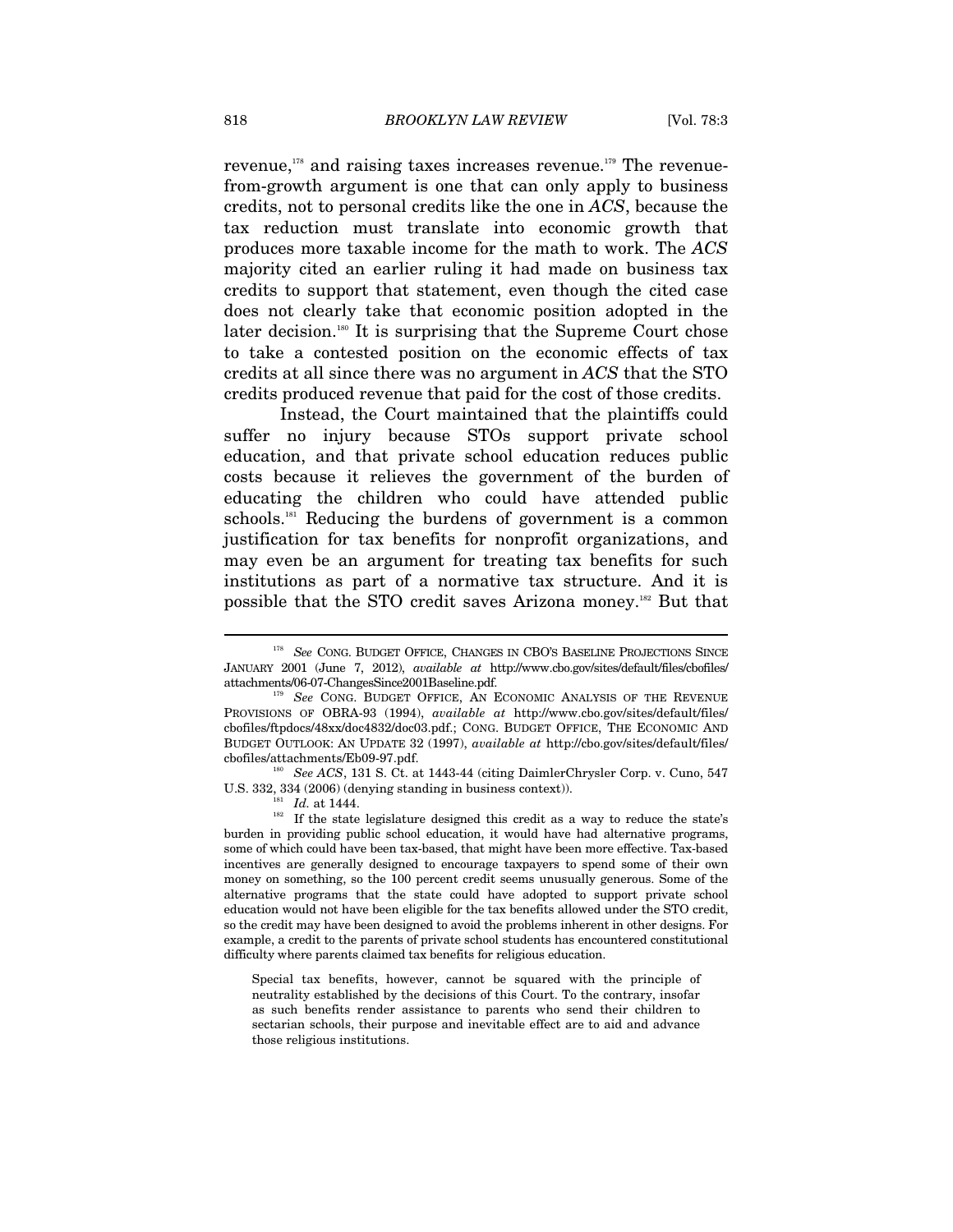conclusion can only be proven with empirical evidence that shows that the savings on education exceeds the cost of the credit, and that there is a causal connection between the tax credit and attendance at private schools.<sup>183</sup>

The Court's economic conclusions—that reducing taxes raises revenue and that increasing spending reduces costs—are important beyond the taxpayer standing question. If we take these conclusions seriously, they should also apply to individuals challenging tax credits who would have personal injury standing. For example, parents whose children were unable to receive STO scholarships because they do not practice the specified religion might suffer no injury under this analysis because the state incurs greater cost for educating their children in public school. The Court's approach to such a tax benefit undermines the injury argument itself, further insulating these provisions from legal attack.

Another aspect of the Court's discussion that tax credits are free is worth considering. The Court suggested that the plaintiffs may have no injury because if there were no tax credits, the government might have collected the money and used it for something else.<sup>184</sup> If the government had spent the money on something not currently funded at all, the taxpayer would be in the same position as with the credit in place. While it is true that government can choose to spend on something

Comm. for Pub. Educ. & Religious Liberty v. Nyquist, 413 U.S. 756, 793 (1973). *But see* Mueller v. Allen, 463 U.S. 388, 390-91 (1983) (upholding tax benefit). It is not clear whether the STO credit was designed to benefit donors, student families, or taxpayers generally, or what its effect has been, so the Court's position on the burdens of

government is pure speculation. 183 The *ACS* Court assumed that the scholarship assistance provided through the STO program encouraged families to send their children to private schools when they otherwise would have relied on public education. But there is no evidence in the record that the scholarships actually incentivized families to send their children to private school. If those children would have attended private schools even if there had been no scholarships subsidized by the tax credit, then the scholarships are simply windfalls to the families of recipients. Similarly, if donors would have financed scholarships for needy families without any tax incentive, the credits are windfalls to the donors who receive them. In neither windfall case does the tax credit operate to reduce the burden of government because in both scenarios, the demand for private school would be unaffected by the credit. The *ACS* Court also assumed that the existence of private schools reduces government cost of public schools, another empirical question. Whether Arizona's private schools reduce the cost of public education depends on the concentration of private schools and the overhead costs compared to the marginal costs of public education. Holding all else constant, in order to determine whether total taxes would go up or down without the STO tax credit provision, it would be necessary to know how the credit affects the decisions of both donors and parents of scholarship students, and how the existence of private schools affects the funding of public schools. 184 *ACS*, 131 S. Ct. at 1444.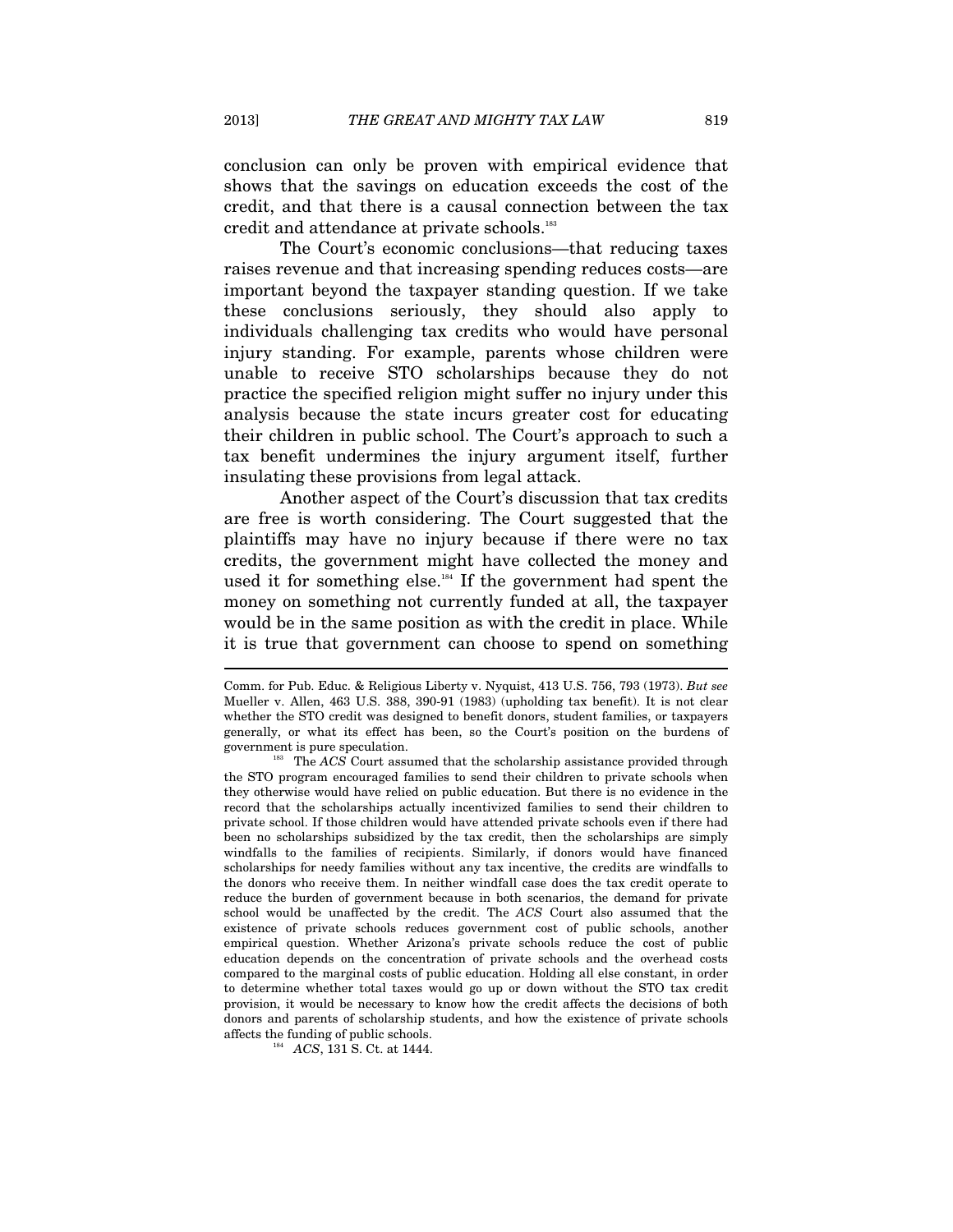other than what it currently chooses to spend on, that choice is not irrelevant to individual taxpayers, and it is troubling that the Court's treatment made so little of it. Arizona's choice to direct funds to STOs means that tax revenues are not being collected that could be collected and used for something that would have benefited the taxpayer-plaintiffs more than the STO program. It is a mistake to assume that taxpayers should not care how revenues are used as long as their personal tax liability does not change. Debates about taxation too often ignore the spending side of the budget, and this argument reflects that myopia. The costs and benefits of government to any individual depend on both that individual's tax liability and that individual's share of government benefits, in whatever form they take. Equal tax liabilities do not imply equal overall packages of government burdens and benefits.

Targeted tax benefits, as a whole, represent a significant allocation of government resources. The Court's approach—treating each particular tax expenditure as costless—has produced a federal budget where spending on tax expenditures exceeds revenue collected.185 Most tax expenditures are small, and therefore, insignificant as a budgetary matter taken alone, but they add up on the federal level to over a trillion dollars a year.<sup>186</sup> It is not conducive to good federal policy to treat tax expenditures as free, and there would certainly be increased revenue if we repealed all tax expenditures, which is precisely why tax reform today is about repealing tax expenditures.<sup>187</sup> Thinking that tax expenditures are tax reductions for particular individuals rather than government spending financed by all, disassociates taxes from the burdens on individuals. While no identifiable taxpayer is substantially injured by a single tax expenditure, the totality of tax expenditures threatens the country's fiscal viability. The Court's assertion of a no-cost perspective makes tax reform that much harder.

<sup>&</sup>lt;sup>185</sup> See OFFICE OF MGMT. & BUDGET, ANALYTICAL PERSPECTIVES, FISCAL YEAR 2012, at 167 tbl.8.7, 346 tbl.15.4 (2011), *available at* http://www.whitehouse.gov/sites/ default/files/omb/budget/fy2012/assets/hist.pdf.

<sup>&</sup>lt;sup>186</sup> HUNGERFORD, *supra* note 71, at 13. 186 HUNGERFORD, *supra* note 71, at 13. 187 The Fiscal Commission's starting point is a repeal of all tax expenditures. It builds on that idea by adding back some provisions and raising rates to finance them. *See* MOMENT OF TRUTH, *supra* note 167, at 29.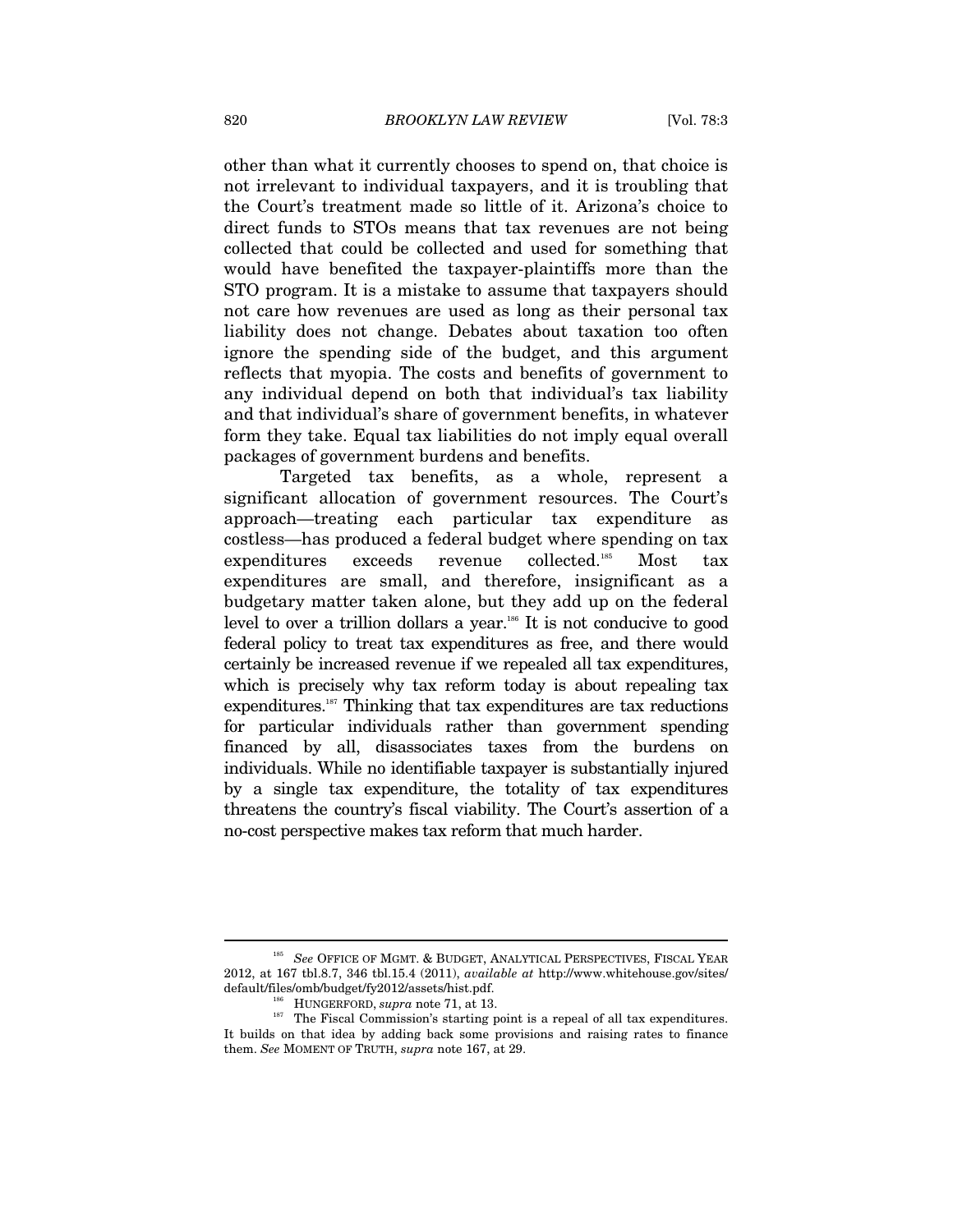# *C. Muddling Tax Credits with Tax Cuts Undermines the Coherence of the Tax Law*

The tax expenditure budget was designed to provide conceptual clarity in the tax law.188 It categorizes some statutory provisions as part of the structure of the tax, and others as extraneous to that structure.189 Unlike elements in the tax law that are necessary to accurately measure income, like deductions for business expenses, if all tax expenditures were repealed, the tax law could still effectively carry out its revenue collection function. Without tax expenditures, however, tax law could no longer incentivize and subsidize particular activities, a concededly important function of the federal tax system. While the federal income tax is a far cry from an ideal income tax, there are general rules in the tax law that make the system operate in a moderately consistent way.190 The *ACS* majority confuses the analysis of taxation by failing to recognize that there is a principled distinction between reducing taxes, on the one hand, and spending in the tax law, on the other. Tax cuts are about reducing burdens on individuals while spending is about targeting government resources for particular purposes.

Conflating tax expenditures with tax cuts threatens the logic of the tax system because it incorrectly equates provisions necessary for accurately measuring the tax base with provisions that depart from base measurement. While there is not complete agreement on which items constitute tax expenditures, there is broad acceptance that most of the items that are treated as tax expenditures do share a spending character.191 The reasonable disagreements about compiling the list of tax expenditures largely reflect differences about whether the underlying baseline should reflect income or consumption tax principles.<sup>192</sup>

The hard issues in defining what constitutes a tax expenditure are not raised by the tax credit in the *ACS* case.193

<sup>&</sup>lt;sup>188</sup> See SURREY & MCDANIEL, *supra* note 62, at 26.

<sup>&</sup>lt;sup>189</sup> See ESTIMATES OF FEDERAL TAX EXPENDITURES, *supra* note 61, at 5.<br><sup>190</sup> STAFF OF JOINT COMM. ON TAX'N, 110TH CONG., A RECONSIDERATION OF TAX EXPENDITURE ANALYSIS 1, 10 (Joint Comm. Print 2008) [hereinafter RECONSIDERATION REPORT].<br><sup>191</sup> The Joint Committee and the Treasury have very few differences in their

compilations.<br><sup>192</sup> See Daniel N. Shaviro, *Rethinking Tax Expenditures and Fiscal Language*,<br>57 TAX L. REV. 187, 189 (2004).

<sup>&</sup>lt;sup>193</sup> The Joint Committee on Taxation, in its comprehensive review of tax expenditures, created a new category that it called "Tax-Induced Structural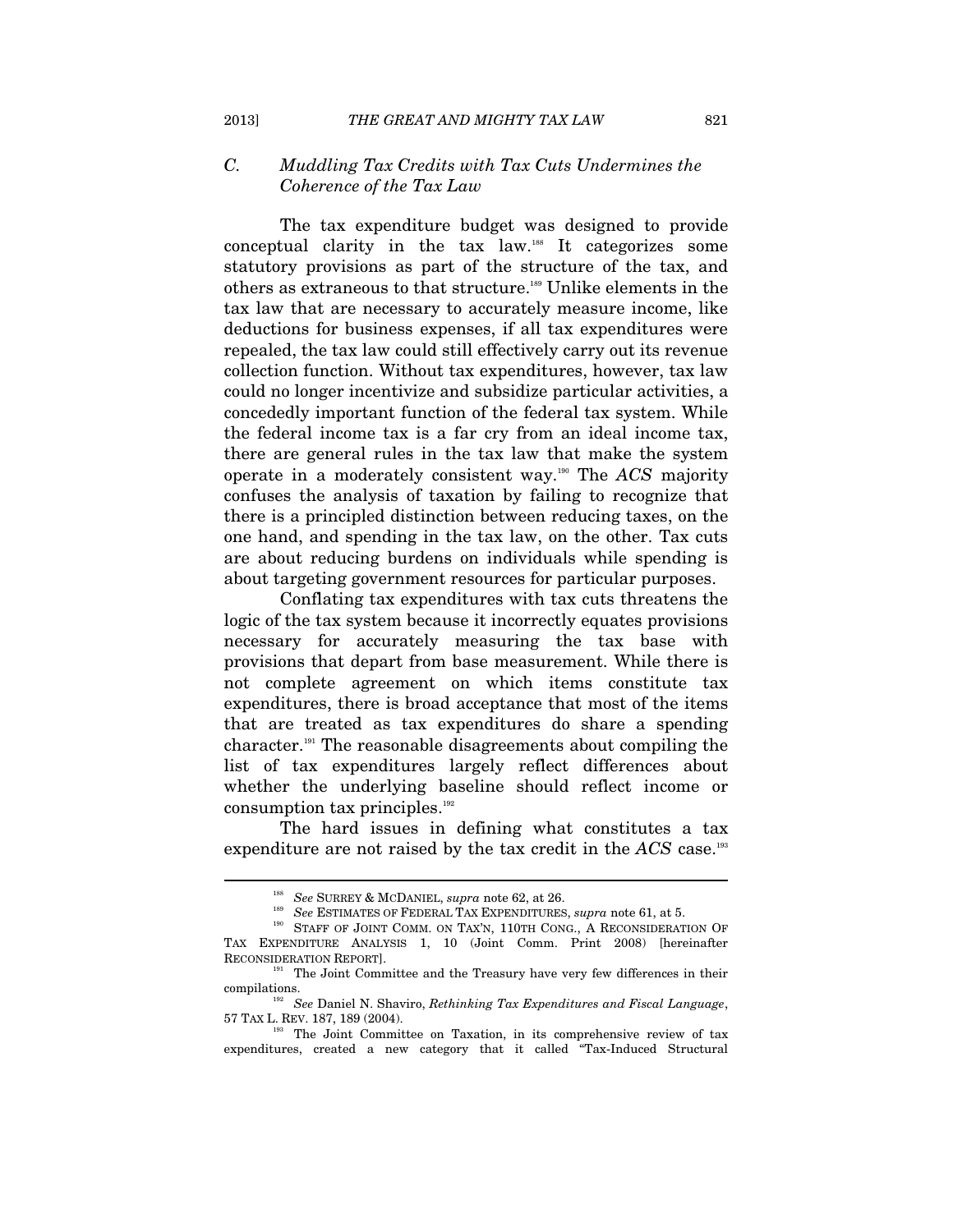Credits are applied against tax, not against gross income, so they do not contribute to the determination of the tax base. For this reason, there is greater resemblance between tax credits and direct expenditures than there is between deductions which also reduce ultimate tax liability—and direct expenditures. Not all deductions are the equivalent of government spending because some deductions are necessary to accurately measure the income on which the tentative tax liability is based. The tax determination itself requires some addition and subtraction to determine the thing to be taxed.

Deductions cannot be as easily translated into direct spending as credits because their value is a function of the taxpayer's marginal rate—deductions operate to eliminate the tax on the deducted expenditure. This is why the costs of producing income should be deductions rather than credits. A credit operates to eliminate the cost of the credited amount, so a credit has an easily determined alternative program that spends government funds directly. A credit at 100 percent of the taxpayer's expense, such as the STO credit, is indistinguishable from a direct government payment of the full amount of the taxpayer's expense.<sup>194</sup> This does not mean that every credit is independent of the normative features of a tax, just that it is more likely to be a substitute for spending because it is a better mechanism for designing subsidies.<sup>195</sup>

Even proponents of tax expenditure analysis would concede that some reductions in tax liability should be considered tax cuts, while others should be treated as the equivalent of direct spending and analyzed on those terms. Tax cuts reduce burdens on taxpayers and shift resources from

Distortions," consisting of rules of the Code that "materially affect economic decisions in a manner that imposes substantial economic efficiency costs" such as the distinction between debt and equity. RECONSIDERATION REPORT, *supra* note 190, at 10; *see also* Sugin, *supra* note 57, at 41 (categorizing some provisions as "modifications to the base that reflect reasonable differences about the ideal baseline, such as provisions that make the system more consumption-tax like and less income-tax like"); DONALD MARRON & ERIC TODER, URB. INST. & URB.-BROOKINGS TAX POL'Y CTR., MEASURING LEVIATHAN: HOW BIG IS THE FEDERAL GOVERNMENT? 7-8 (Mar. 26, 2012), *available at*  http://www.urban.org/UploadedPDF/412528-How-Big-Is-The-Federal-Government.pdf (suggesting that tax expenditures could be treated as spending if they fit into the following categories: 1. Clear spending substitutes; 2. Targeted incentives to reallocate resources; 3. Substitutes for transfer programs; and 4. Departures from both

consumption and income base).  $194$  This is an unusual characteristic because most credits are for some percentage of outlay.

Some credits may be an integral part of the rate structure rather than the definition of the tax base. *See* Victor Thuronyi, *Tax Expenditures: A Reassessment*, 1988 DUKE L.J. 1155, 1186-88 (1988).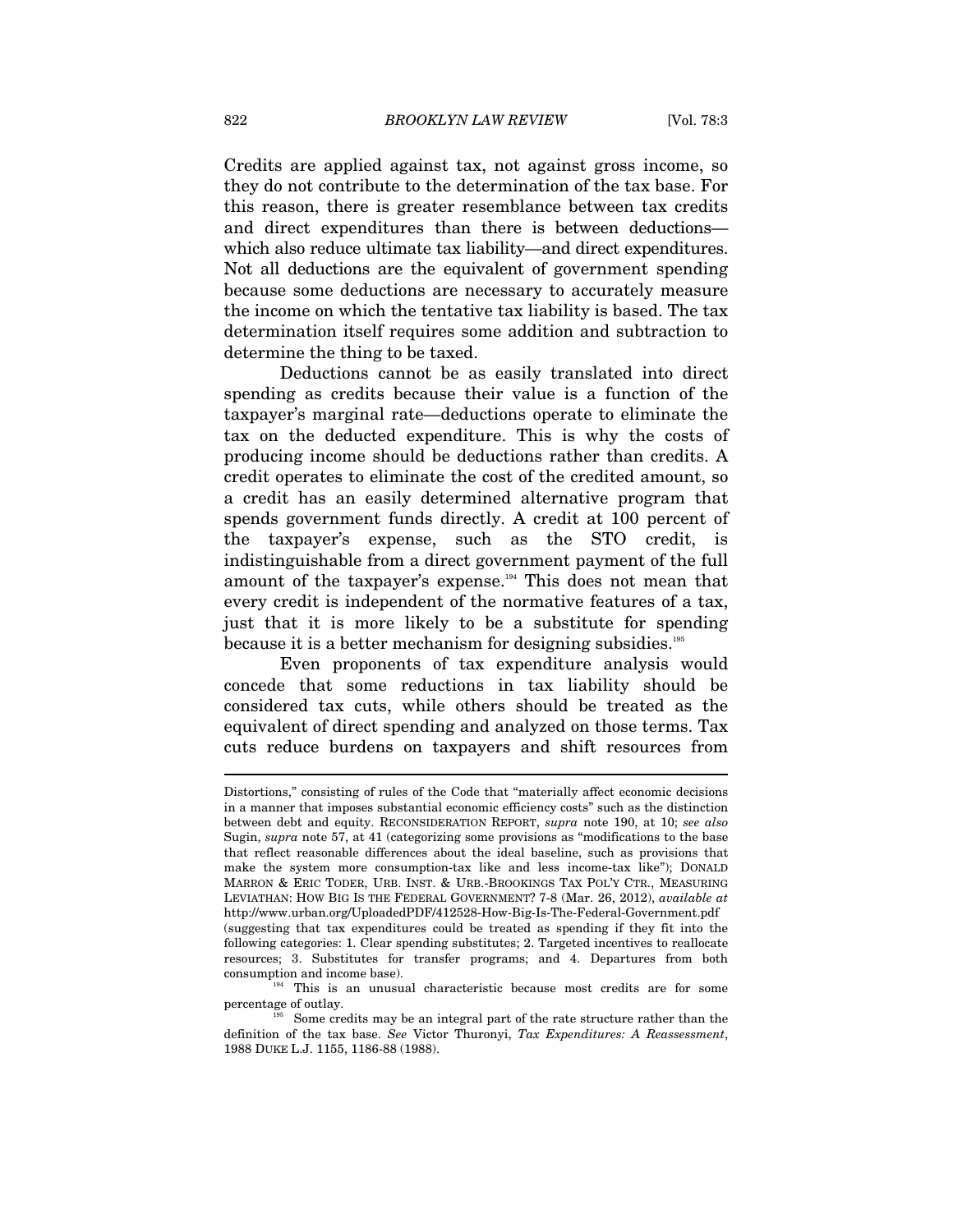control of the public sector to control by the private sector. There are three factors that help to illuminate whether a reduction in tax liability is actually a tax cut. First, burdens are about adjusting the tax on people, not things. If reductions are connected to favored activities or investments, they are not about adjusting the tax burden; tax cuts need to resemble rate reductions in some way. Second, the more targeted a provision, the more it resembles spending and the less it relates to burdens. And third, tax cuts reduce the size of government, while spending in the tax law increases it. Even though the *ACS* provision fails to resemble a real tax cut under these factors, the Court treats it as a tax cut nonetheless.

The paradigm tax cut is a rate reduction; nobody would argue that reducing statutory rates should be treated as spending. That is because a reduction in rates reduces the burden of taxation without changing the definition of what is taxed.196 Rate reductions do not change the relative advantage of different sources or uses of funds. They do not encourage particular activities, but instead distribute tax burdens across broad groups of people. Targeted tax benefits do the opposite. They alter the advantage of particular sources or uses of funds, encourage particular activities, and change the burdens within income groups. Like rate reductions, repeal of a whole tax system, such as a state sales tax or the federal estate tax, also constitutes a tax cut. In those cases, the burden of taxation is eliminated without altering any underlying measure on which the tax depends.

The *ACS* majority described the credit as declining to impose a tax.197 Declining to impose a tax should mean that the government has imposed no part of a tax. A targeted tax break within a tax system in place is very different from the absence of a tax. For example, the federal government has declined to impose a value added tax. Declining to impose that tax means that there is no part of a value-added tax in place. Once the general tax is chosen, excised elements of that tax do not operate in the same way as declining to impose the general tax in the first place. It is possible that some adjustments are tax cuts, but the more specific and targeted an adjustment, the less it looks like declining to impose a tax. Targeted tax provisions

<sup>196</sup> *See id.*

<sup>197</sup> *ACS*, 131 S. Ct. 1436, 1447 (2011).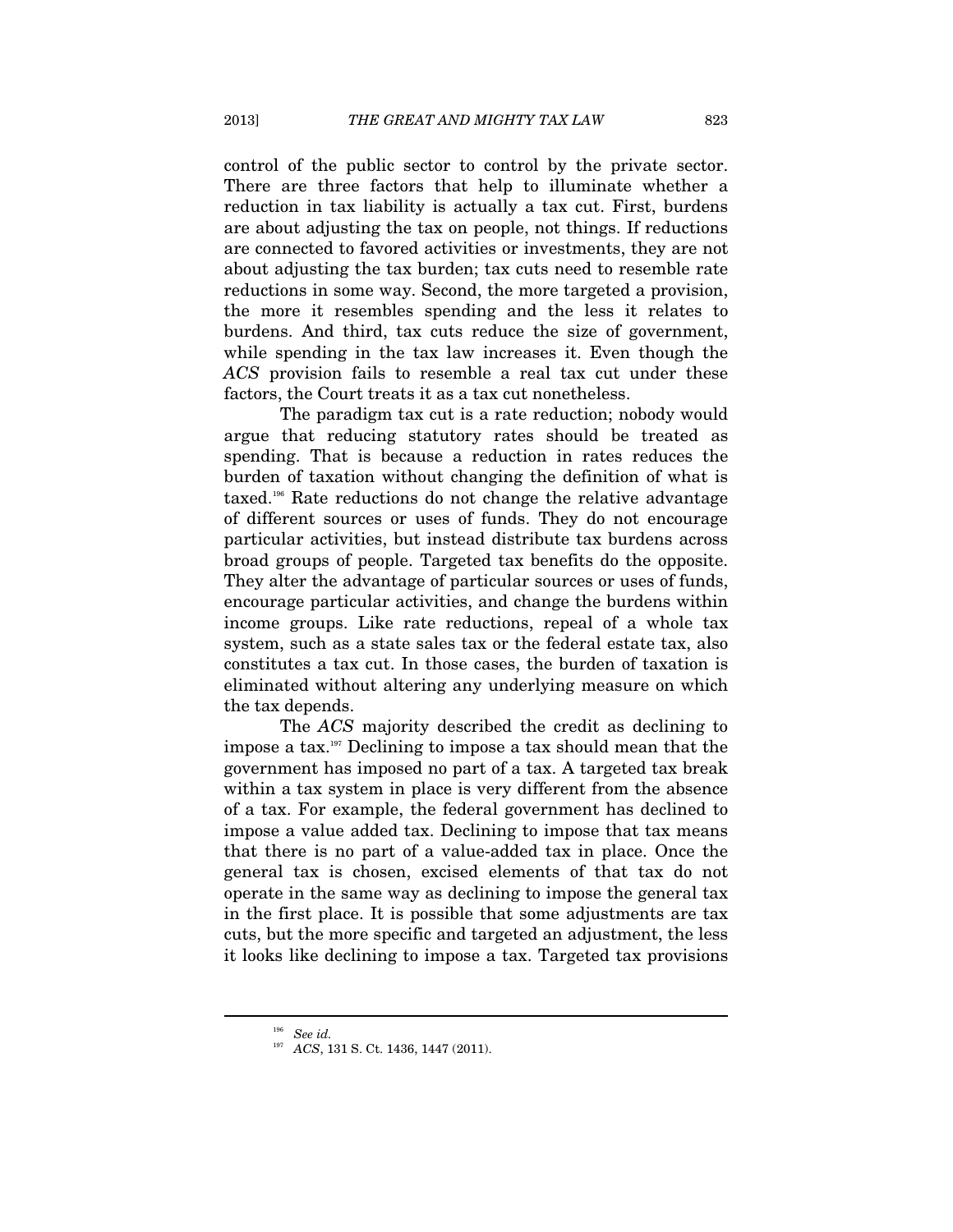affect the relative economic advantage of different decisions within the general scheme in place.

The Supreme Court's approach in *ACS* fails to recognize that the coherence of the tax law requires certain provisions to be treated as part of the general rules that constitute the tax structure and others as extraneous. Calling the credit a tax cut muddles the structural components of the law with the nonstructural ones, undermining the integrity of coherent tax systems. The Joint Committee on Taxation's recent study on tax expenditures<sup>198</sup> is instructive on this point, and is an important affirmation of the tax law's internal coherence. After many years of wrangling about the baseline against which to measure tax expenditures, the Joint Committee suggested that tax expenditures be redefined as provisions that are inconsistent with general rules that are evident in the structure of the tax in place.<sup>199</sup> Under the revised approach, most tax expenditures defined under the old baseline rules continued to be included as tax expenditures. $200$ 

The existence of a coherent tax in place—with whatever elements the legislature has chosen—refutes the Court's contention that tax expenditure analysis treats all income as belonging to the government. The *ACS* majority stated: "Respondents' . . . position assumes that *income* should be treated as if it were government property even if it has not come into the tax collector's hands."201 This is a variation on a well-worn mantra. In 1983, President Reagan's Treasury Department asked: "If revenues . . . not collected due to 'special' tax provisions represent Government 'expenditures,' why not consider all tax rates below 100% 'special,' in which case all resources are effectively Government-controlled?"202 Both the Supreme Court's statement and the Treasury's question imply that there is no principled way to distinguish tax cuts from government spending. The Supreme Court, however, confused the government's entitlement to presumptive tax payments with its much weaker claim on income more generally.<sup>203</sup> The

<sup>&</sup>lt;sup>198</sup> See RECONSIDERATION REPORT, *supra* note 190.<br><sup>199</sup> Id. at 1, 16. 200 *See* STAFF OF JOINT COMM. ON TAXATION, 110TH CONG., ESTIMATES OF FEDERAL TAX EXPENDITURES FOR FISCAL YEARS 2008–2012 (Joint Comm. Print 2008) (containing tax expenditure budget prepared under the Reconsideration Report approach).

<sup>&</sup>lt;sup>201</sup> ACS, 131 S. Ct. at 1448 (emphasis added).<br><sup>202</sup> *See* OFFICE OF MGMT. & BUDGET, SPECIAL ANALYSIS G, THE BUDGET OF THE UNITED STATES GOVERNMENT, 1983, at 3 (1982).

<sup>&</sup>lt;sup>203</sup> Where there is a tax in place, the presumptive tax under that system is the baseline against which tax expenditures are measured. If the base is all consumer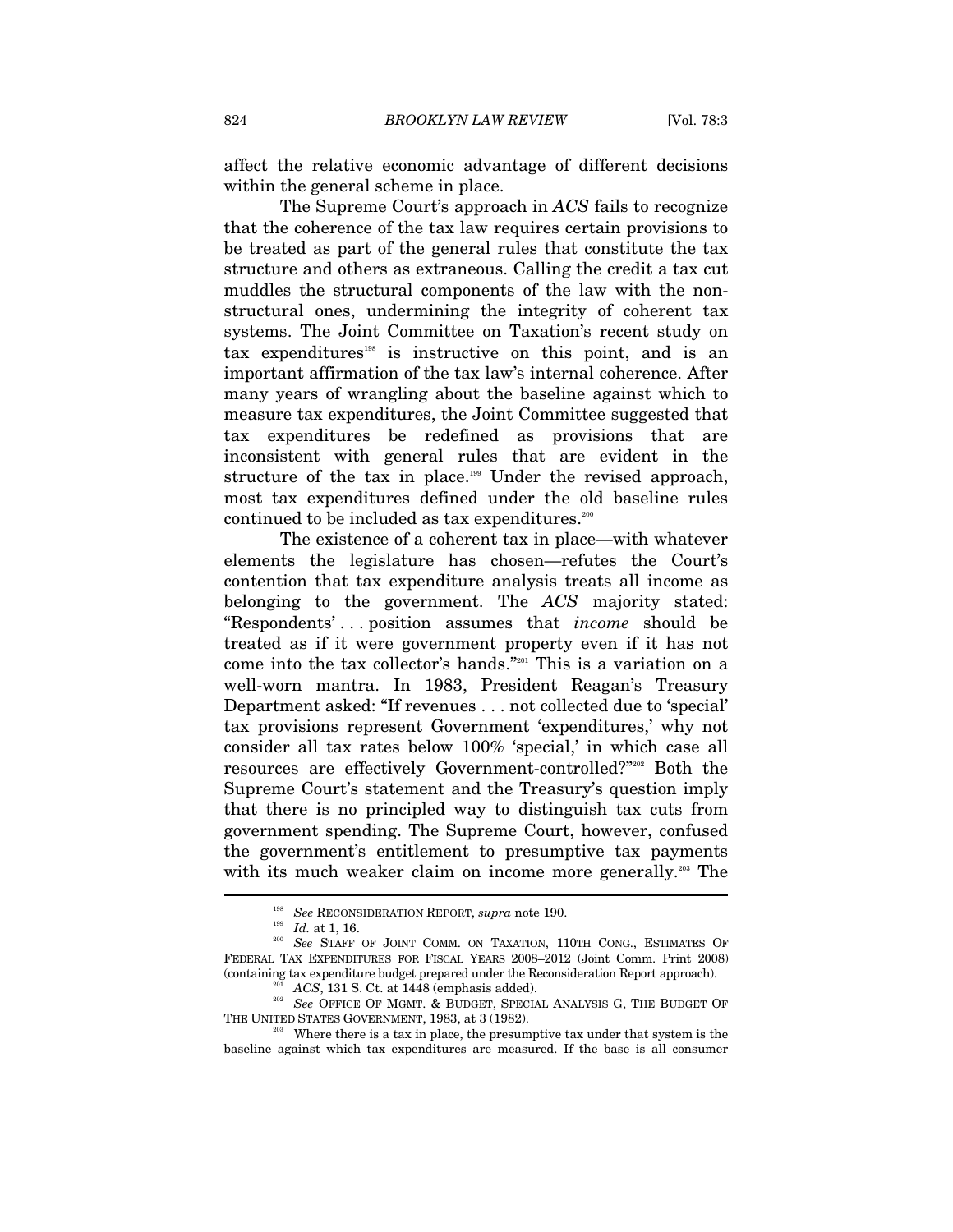tax law delineates what is properly treated as presumptive government property even before it comes into the tax collector's hands, based on a combination of the base and the rates, and it is substantially less than what the law treats as the private property of individuals.

In treating tax expenditures as undifferentiated tax cuts, the *ACS* majority adopted Grover Norquist's incoherent approach to the tax system. Norquist has been one of the most controversial figures in tax policy for the last thirty years. His organization, Americans for Tax Reform, is responsible for the "Taxpayer Protection Pledge" that has been signed by 238 members of the House of Representatives and 41 members of the Senate.204 It reads as follows:

The pledge's wording makes clear that the drafters equate tax deductions and credits with reductions in tax liability that result from reduced rates. That is why the pledge treats increases in marginal tax rates and repeal of deductions and credits as equivalent sins. The goal of the pledge is to prevent any overall increase in tax revenue for the government, which explains the dollar for dollar match in reducing rates that is required when repealing deductions and credits.

There is no tax equity norm underlying the pledge; it does not prevent an individual from suffering an increase in tax, as long as someone else enjoys a tax cut in the same amount. Thus, the pledge reflects only a desire to "starve the beast." Starve the beast is a dubious theory of political economy that posits that tax cuts will force the government to grow

 $\Box$ , pledge . . . to the American people that I will: ONE, oppose any and all efforts to increase the marginal income tax rates for individuals and/or businesses; and TWO, oppose any net reduction or elimination of deductions and credits, unless matched dollar for dollar by further reducing tax rates. $^{205}$ 

purchases, it would be irrelevant that the tax excluded investment income. But if the base is all consumer purchases, with the exclusion of gasoline, that exclusion is relevant because it is a narrow exception carved out from a presumptive baseline that would include it. The possible universe of government spending through the tax law is limited by the definition of the tax base and the rates applicable in the system in place. So, if the base is consumer purchases, which total \$100,000 and the rate is three percent, the presumptive tax is \$3000, not \$100,000. The decision to exempt gasoline would represent a \$300 decision if gasoline purchases are \$10,000. 204 *Federal Taxpayer Protection Pledge Questions and Answers*, AM. FOR TAX

REFORM, http://www.atr.org/federal-taxpayer-protection-questions-answers-a6204 (last

visited Jan. 22, 2013). 205 *Taxpayer Protection Pledge*, AM. FOR TAX REFORM, http://www.atr.org/ userfiles/Senate%20Pledge(2).pdf (last visited Jan. 22, 2013).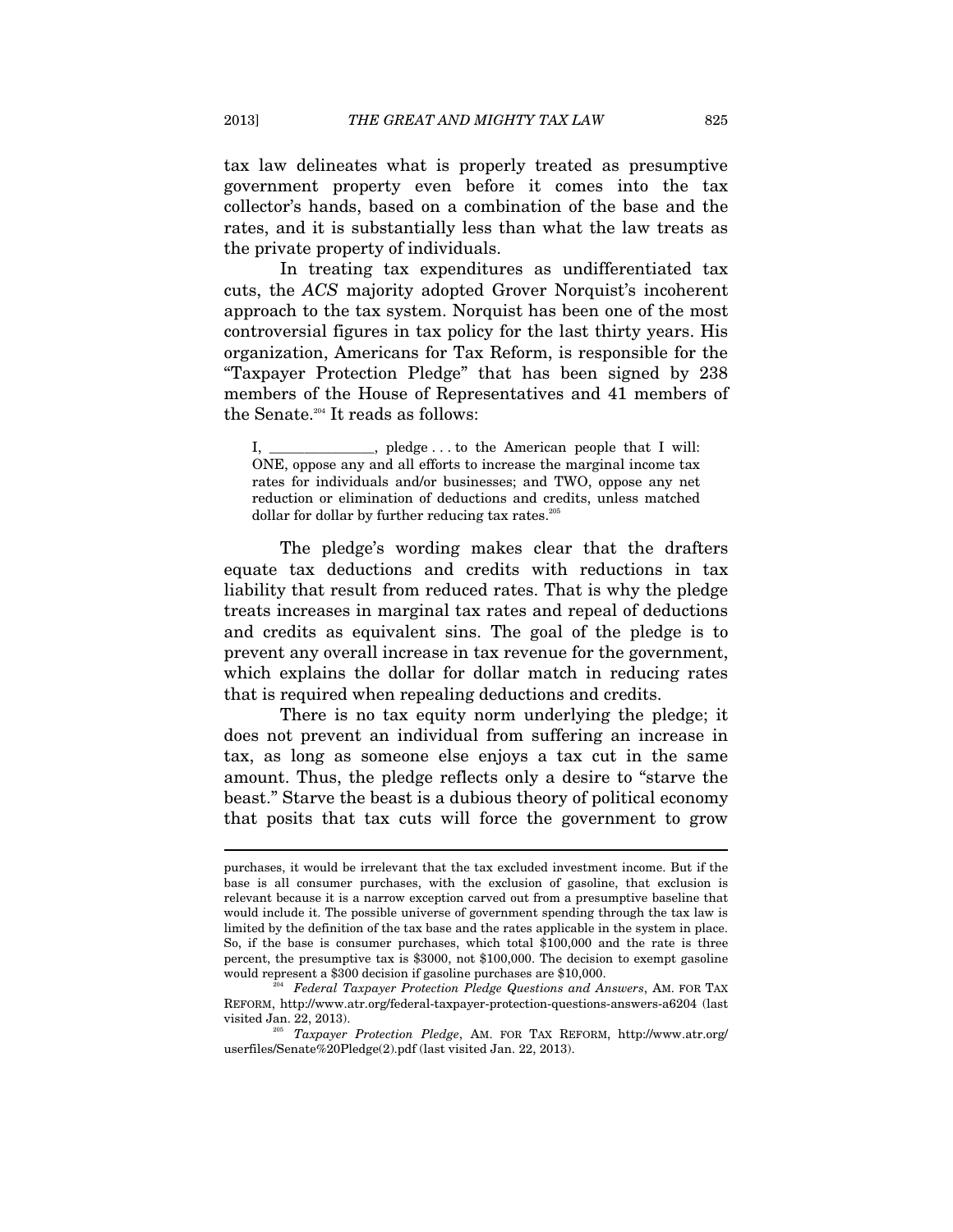smaller.<sup>206</sup> Bruce Bartlett, a Treasury official in the Reagan administration, has claimed that "to a large extent our current budgetary problems stem from the widespread adoption" of the starve the beast theory.<sup>207</sup> While an overwhelming number of Republican politicians have signed the pledge, including both Presidents Bush,<sup>208</sup> the "beast" has continued to grow. Substantial reductions in tax revenue have been accompanied by deficit spending instead of spending reductions, creating enormous long-term fiscal imbalance. The Congressional Budget Office estimated that federal debt would soon "reach roughly 70 percent of gross domestic product (GDP)—the highest percentage since shortly after World War II."209 Last year, the budget deficit was 8.7 percent of GDP, the highest level in decades.<sup>210</sup>

Contrary to the implications of the pledge, there is widespread agreement among experts that marginal rate cuts are not equivalent to deductions and credits. The acceptance of tax expenditure analysis is widespread, even among conservative economists, who reject the equivalence of rate cuts with all deductions and credits. Martin Feldstein, one of the country's most distinguished economists,<sup>211</sup> has proposed "limiting each individual's tax reduction from the use of tax expenditures to 5% of that individual's adjusted gross income. $\frac{m_{212}}{2}$ He defines tax expenditures for purposes of his proposal as "special tax rules that substitute for direct government spending as a way to subsidize health insurance, mortgage borrowing and other things."<sup>213</sup> Similarly, Gregory Mankiw<sup>214</sup>  $\overline{a}$ 

<sup>206</sup> *See* Editorial, *Budget Calculations Slay the "Starve the Beast" Mythology: View*, BLOOMBERG (July 19, 2011), http://www.bloomberg.com/news/2011-07-20/budget-

Bruce Bartlett, *Tax Cuts and "Starving The Beast,"* FORBES (May 7, 2010, 6:00 AM), http://www.forbes.com/2010/05/06/tax-cuts-republicans-starve-the-beast-columnists-bruce-bartlett\_print.html.

 $See Federal Taxpayer Protection$  *Pledge Questions and Answers*, *supra* note 204; AM. FOR TAX REFORM, FEDERAL TAXPAYER PROTECTION PLEDGE, 113TH CONGRESSIONAL LIST, *available at* http://s3.amazonaws.com/atrfiles/files/files/121012-

<sup>113</sup>thCongress.pdf; *Taxpayer Protection Pledge*, *supra* note 205. 209 CONG. BUDGET OFFICE, CBO'S <sup>2011</sup> LONG-TERM BUDGET OUTLOOK (June 2011), *available at* http://cbo.gov/doc.cfm?index=12212.<br><sup>210</sup> CONG. BUDGET OFFICE, TESTIMONY ON THE BUDGET AND ECONOMIC

OUTLOOK: FISCAL YEARS 2012 TO 2022 (Feb. 2, 2012), *available at* http://cbo.gov/

<sup>&</sup>lt;sup>211</sup> Chairman of the Council of Econ. Advisers under President Ronald Reagan, professor at Harvard, and a member of The Wall Street Journal's board of contributors. 212 Martin Feldstein, *The Tax Reform Evidence from 1986*, WALL ST. J. (Oct. 24,

<sup>2011),</sup> http://online.wsj.com/article/SB10001424052970204002304576629481571778262.html? KEYWORDS=feldstein.<br> $\frac{213}{Id}$ .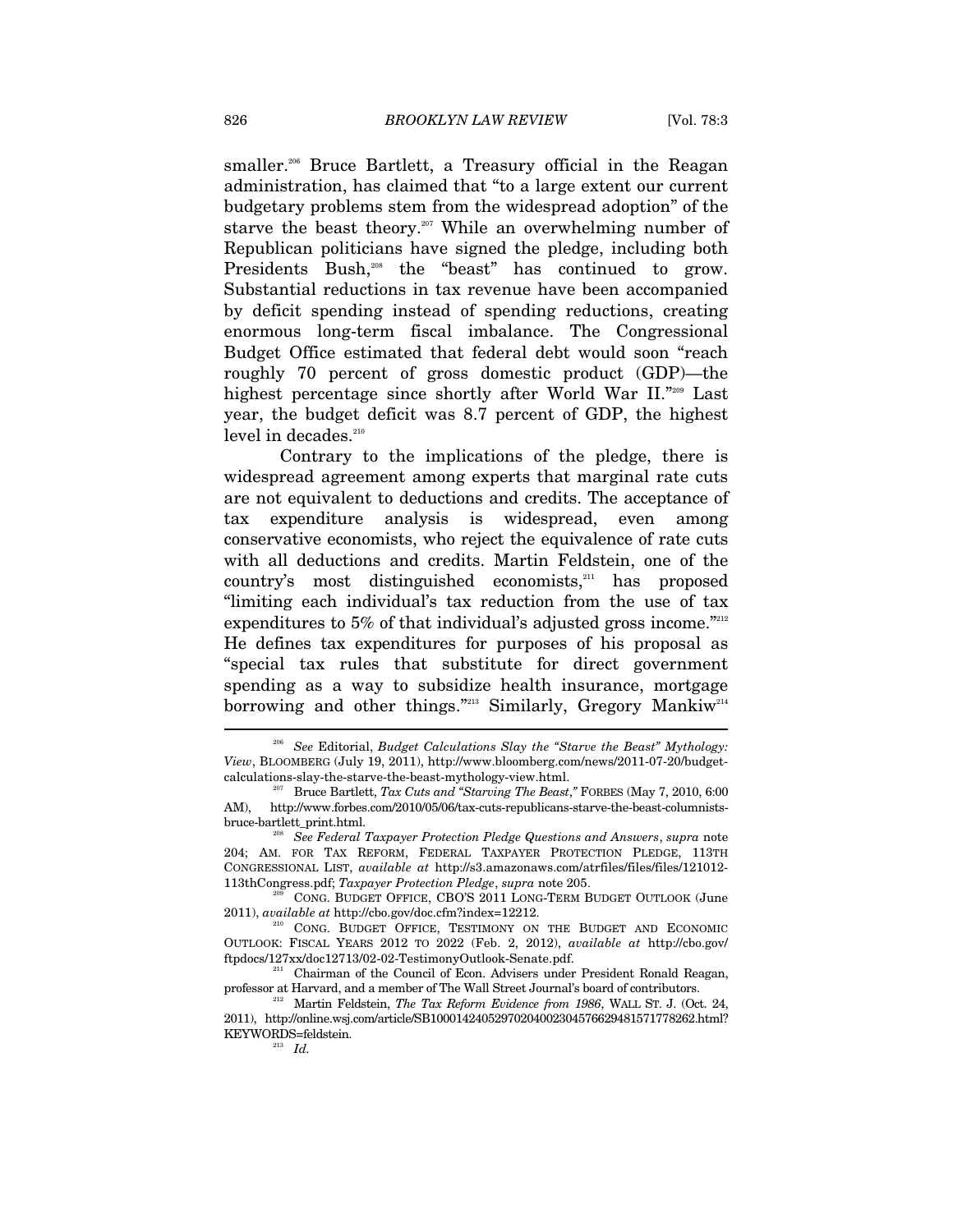has embraced the idea that targeted tax cuts increase the size of government.215 He has argued that "tax expenditures are best viewed as a hidden form of spending."216 Even the conservative think tank Cato Institute has warmed to the notion that tax expenditures differ from tax cuts.<sup>217</sup>

The final factor that helps to distinguish tax cuts and government spending through the tax law is their effects on the size of government. Spending increases the size of government, while tax cuts reduce it. Rate reductions diminish the total resources under government control, while many tax expenditures increase the reach of the government's economic control. Targeted tax breaks reflect substantial government involvement in the economy, in the same way as direct spending. The economist David Bradford invented an often-cited hypothetical "weapons supply tax credit" that would replace all defense spending with transferrable tax credits for the manufacture of weapons.218 Although the direct appropriations of the government would go down as the defense budget is transformed into a tax credit, the size of government would not shrink, since it would still control the manufacture of weapons. Public resources would still be committed by the government and would still be received by the weapons manufacturers. The credit would not free up any resources for private control the way a real tax cut would. The same is true for the tax credit in *ACS*; it represents an intrusion into the market for education, and reflects government control of resources directed to private school tuition.

This is not to suggest that it is easy or clear where lines should be drawn. Many reductions in tax liability are not easily categorized as either rate reductions or spending because they affect different taxpayers differently. A provision that reduces tax for some taxpayers, but not all, might be a tax cut or it

<sup>&</sup>lt;sup>214</sup> Chairman of the Council of Econ. Advisers under President George W. Bush and a professor at Harvard. 215 N. Gregory Mankiw, *The Blur Between Spending and Taxes*, N.Y. TIMES,

Nov. 20, 2010, at BU5, *available at* http://www.nytimes.com/2010/11/21/business/ economy/21view.html. 216 *Id.*

 $217$  It published an article by a former chief of staff of the Joint Committee on Taxation entitled *The Hidden Hand of Government Spending* that argued that tax expenditures distort the budget and political process. Edward D. Kleinbard, *The Hidden Hand of Government Spending*, REGULATION, Fall 2010, at 18, *available at*  http://www.cato.org/pubs/regulation/regv33n3/regv33n3-2.pdf. 218 *See* David F. Bradford, *Reforming Budgetary Language*, *in* PUBLIC

FINANCE AND PUBLIC POLICY IN THE NEW CENTURY 98 (Sijbren Cnossen & Hans-Werner Sinn eds., 2003) (proposing the hypothetical credit); *see also* Shaviro, *supra*  note 192, at 197 (explaining how such a credit increases the size of government).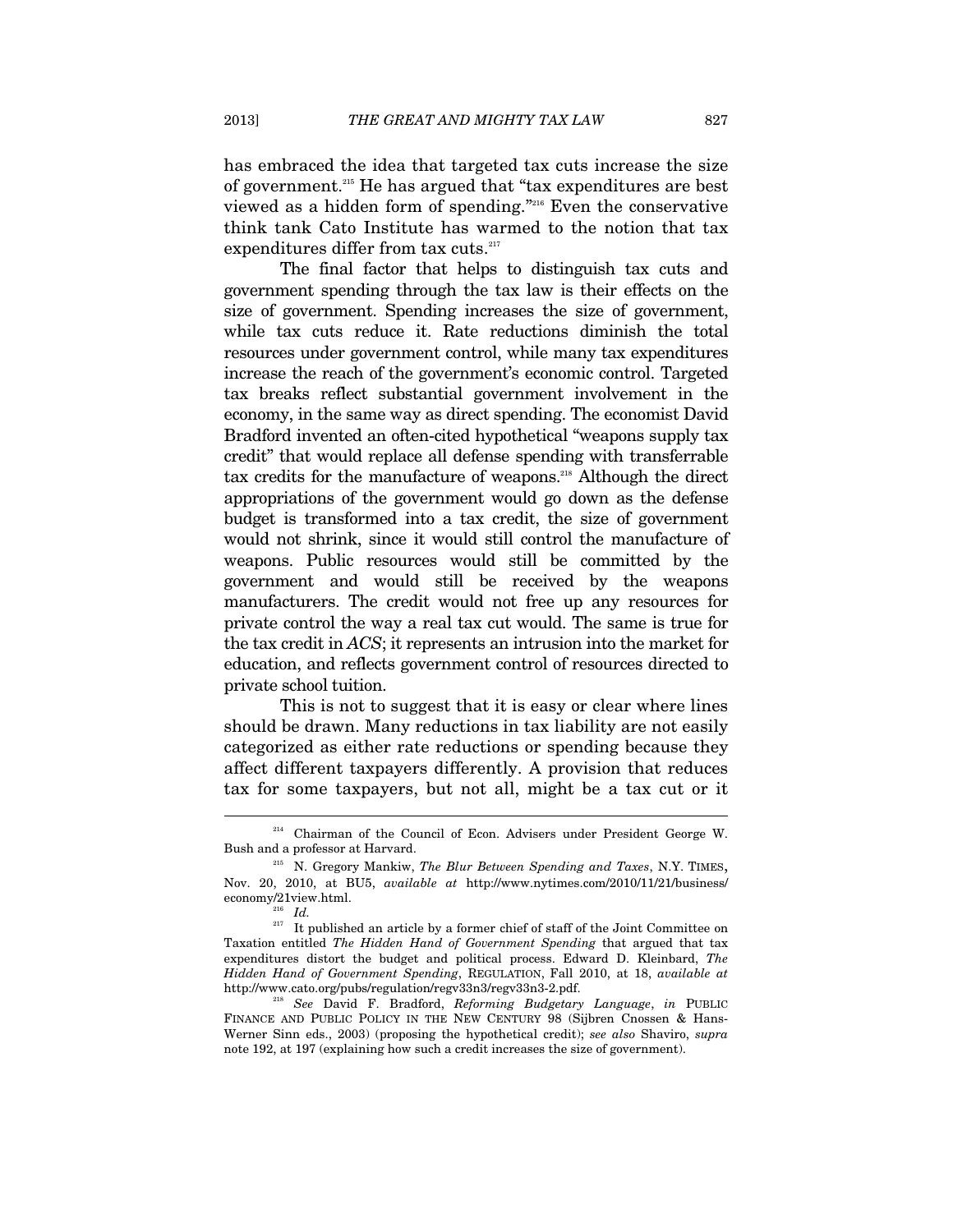might be the equivalent of spending, depending on the purpose and design of the provision. For example, the earned income tax credit,219 which provides a refundable credit to low-income taxpayers who earn wages, can be understood either as a tax cut or spending. If it is understood to reduce the burden of payroll taxation on low-income workers, then it is like an adjustment to the rates, making it a tax cut. It creates a negative rate of tax for poor workers, which is integral to the rate system. On the other hand, it might be understood as a transfer payment to recipients, in place of a federal welfare program that sends out checks.<sup>220</sup>

The minimum lesson to draw from the instability of these categories is that constitutional consequences should not depend on them. All tax-law provisions, whether structural or not, should be subject to the limitations of the Bill of Rights. In a previous article, I warned against constitutionalizing the definition of a tax expenditure.221 Unfortunately, *ACS* has done just that. Its key determination is on a constitutional question: whether there is a case or controversy for purposes of Article III.222 The majority's holding turned on whether the challenged provision is designed as direct spending or a tax expenditure. The form of a tax expenditure has now been elevated to constitutional importance. Tax "cuts" and increased "spending" through the tax law can be the same thing, with different political spin.223 So it is hard to accept that one is subject to a different legal regime than the other. But that seems to be where the Supreme Court has taken tax expenditures. The highly formal requirements of extraction and spending that it read into the *Flast* standard means that equivalent policies carried out in slightly different ways but reaching precisely the same result have different constitutional consequences. The constitutional issues are equivalent, but they are now subject to different treatment in court. The Supreme Court seems to have mistaken political rhetoric for legal description.

<sup>&</sup>lt;sup>219</sup> I.R.C. § 32 (2006). <sup>220</sup> The welfare characterization would be more compelling if the poorest individuals received the biggest credits. But they do not, so the Earned Income Tax Credit seems to be an adjustment to the tax system, more like a tax cut.

<sup>&</sup>lt;sup>221</sup> See generally Sugin, *supra* note 69.<br><sup>222</sup> ACS, 131 S. Ct. 1436, 1444 (2011).<br><sup>223</sup> I have previously argued this at length. *See* Sugin, *supra* note 69, at 424-26.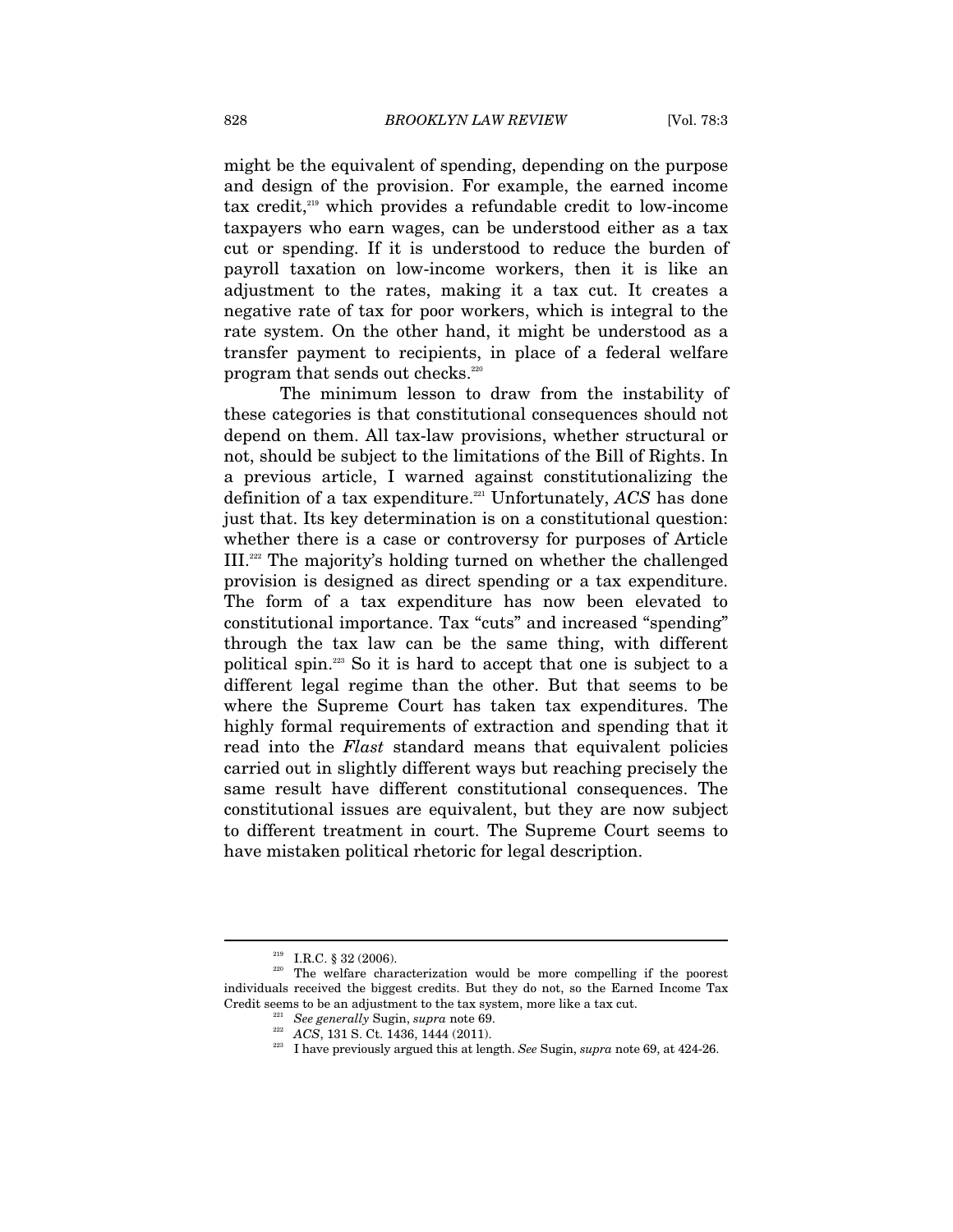# *D. Privileging Tax Expenditures Favors High-Income Taxpayers, Encourages Irresponsible State Budgeting, and Creates a Bias for Reducing the Tax Base*

In addition to the consequences already discussed, the protected legal status of tax expenditures pursuant to the *ACS* opinion could produce further undesirable results. This section mentions a few, but it is likely there will be additional unanticipated consequences of the Court's reconceptualization of tax expenditures because its approach fundamentally alters the legal approach to many tax law provisions.

One possible consequence is that legislatures may shun refundable tax credits, in favor of nonrefundable ones, to the detriment of low-income individuals. The distributional fairness of the federal tax system depends on refundable credits because they are the mechanism for providing equal benefits to high and low-income taxpayers. The *ACS* Court did not discuss the treatment of refundable credits, which were not before it because the Arizona credit is not refundable. Refundable credits are those that are paid to individuals regardless of their tax liability, such as the earned income tax credit, while nonrefundable credits depend on offsetting tax owed to the government. A taxpayer with \$100 tax liability and a \$300 refundable credit would receive a \$200 check from the government, while a taxpayer with a nonrefundable credit would reduce tax liability to zero but not below.

Refundable credits challenge the analytical structure that the *ACS* Court created because it is hard to characterize refundable credits as tax cuts when there is no tax liability to offset.224 Perhaps the \$100 reduction in the taxpayer's bill qualifies as a tax cut, but the additional \$200 check sent by the government is not. Under the *ACS* Court's framework, the refunded \$200 would have to be characterized as extracted from other taxpayers and spent as a transfer payment. In that analysis, refundable credits—at least the refundable portion of them—would be constitutionally distinguishable from nonrefundable credits. A constitutional distinction dependent upon refundability, or the extent refunded, seems highly unprincipled because the nonrefundable portion has the same subsidy character as the refundable part. Such a distinction

 $224$  The Earned Income Tax Credit is refundable, but it may be a reduction in payroll taxes paid, so would not necessarily present the problem of excess refundability the text raises. I.R.C. § 32.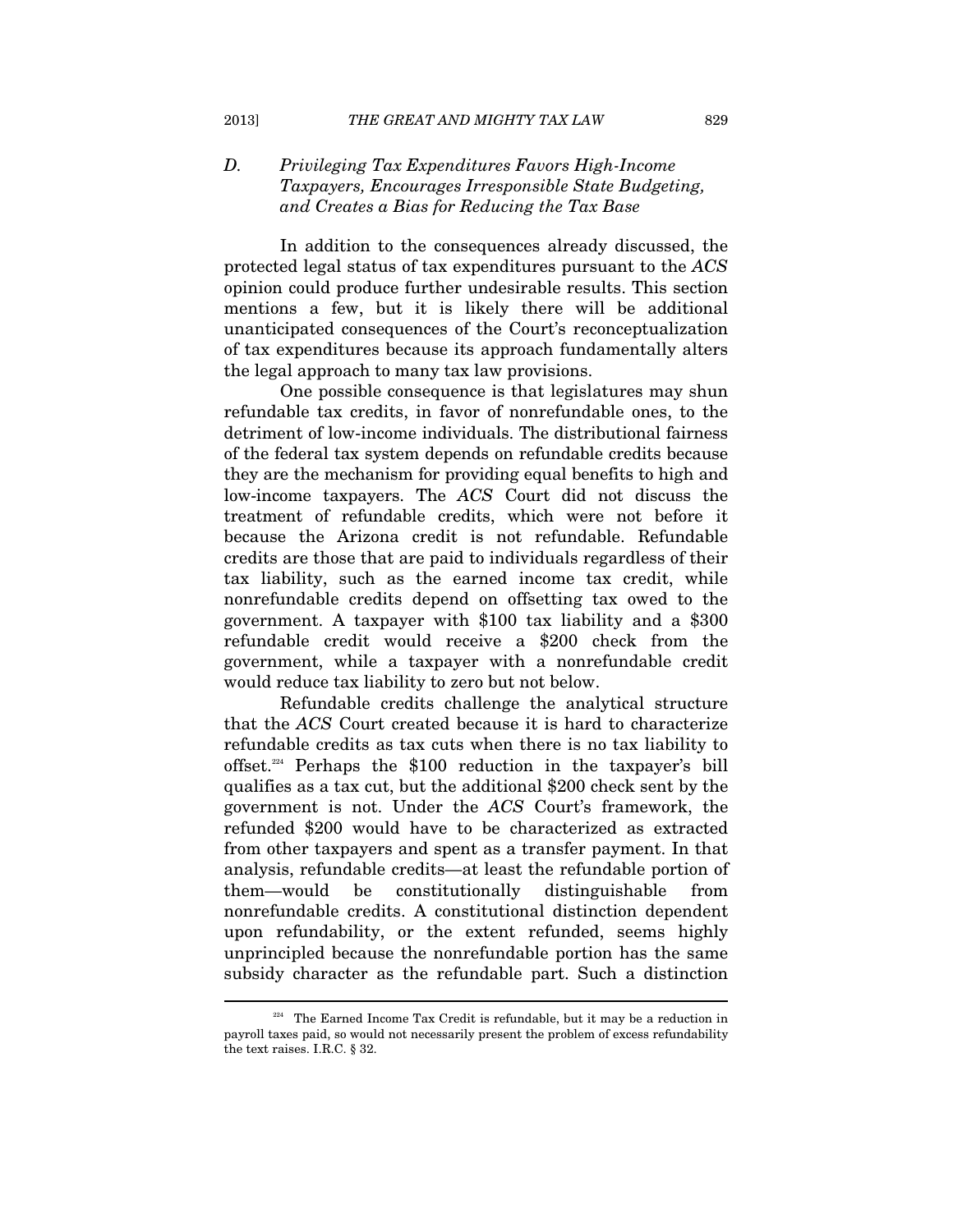encourages states and localities to adopt only nonrefundable credits, which would deny them to individuals who are most in need of government financial subsidies for their expenditures, since, by definition, they have little income.

Because tax expenditures will be subject to less judicial review than government spending, legislatures may try to substitute tax credits for direct appropriations, reducing legislative accountability and budget control. Taxpayers are largely in control of the budgetary impact of tax expenditures because they operate as entitlements. Tax credits transfer government resources in an amount determined by taxpayers, without coordination among themselves or knowledge of the cumulative cost. The amount may be limited per taxpayer, but not overall as a budget item. Arizona's reports on the STO credit program indicate that the sum of money flowing to STOs, and the overall public cost of the credit, has increased over time.225 Proliferation of this type of tax credit would be unfortunate because it constitutes an abdication of legislative responsibility and control.

Budgeting is hard political work and legislatures need to make difficult trade-offs. Many states have constitutionally imposed requirements to balance their budgets.226 Individual taxpayers may not be aware of the complex interaction of different priorities or the costs that particular choices might impose on other public goals. A budgeting procedure that allows taxpayers to direct government funds, a few hundred dollars at a time, can undermine fiscal discipline overall, and skew the support available for a few programs. Credits can deplete the public treasury without legislators prioritizing funding choices, a core responsibility of representative government. The *ACS* decision encourages this kind of irresponsible legislative behavior by providing greater judicial cover for check-the-box budgeting.

A possible defense of tax credits as part of the budgeting process is that they can be considered a form of direct

<sup>225</sup> *See* ARIZ. DEP'T OF REV., PRIVATE SCHOOL TUITION ORGANIZATION INCOME TAX CREDITS IN ARIZONA: A SUMMARY OF ACTIVITY FY2012, at 2, *available at*  http://www.azdor.gov/Portals/0/Reports/FY2012%20private%20schl%20tuition%20org% 20crdt%20rept.pdf. 226 *See* NAT'L CONF. OF STATE LEGISLATURES, STATE BALANCED BUDGET

REQUIREMENTS: EXECUTIVE SUMMARY, *available at* http://www.ncsl.org/issuesresearch/budget/state-balanced-budget-requirements.aspx (last updated Apr. 12, 1999).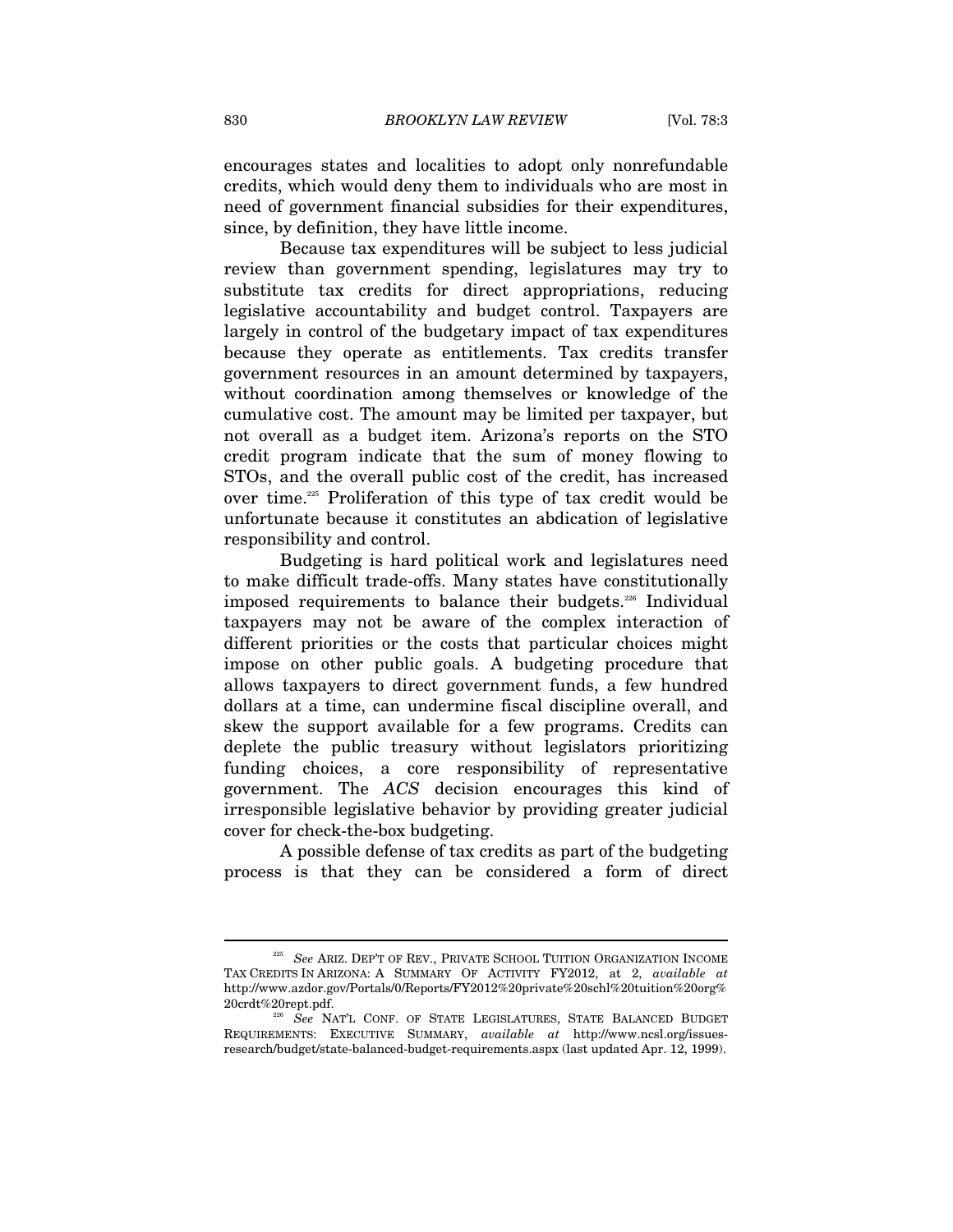democracy.227 The state of Arizona could be using the STO credit to determine which STOs the people want to fund and how much. That argument suggests that tax expenditures can be effectively used to promote civic engagement generally, even for programs that are not questionable under the Establishment Clause. Unfortunately, the Arizona credit is poorly designed for the "taxes as ballots" model.<sup>228</sup> In order to accurately gauge the public's commitment to particular programs, there must be some after-tax cost to voting with your checkbook. Because there is no after-tax cost to individuals who direct government funds to STOs, the signal of support for particular organizations is too weak to be meaningful. The paradigm for taxes as ballots is the federal charitable deduction, under which taxpayers must spend some of their own money to get the functional equivalent of a matching grant from the government.<sup>229</sup> They can increase government subsidies, but they also need to "vote" with their own money.

In addition, the taxes-as-ballot-model as applied to nonrefundable credits is troubling from a political perspective. Because the credit is nonrefundable, it effectively disenfranchises the poorest citizens from participating in the decision of what to fund. There is no compelling reason to exclude the poor from the political decision about which STOs deserve funding, but only taxpayers with sufficient resources are able to direct state resources to the STO of their choice. Individual matching costs might justify excluding the lowest income taxpayers, but in this case, there is no cost to individuals who have sufficient tax liability to absorb the credit. Consequently, low-income taxpayers may receive scholarships, but only if high-income taxpayers choose to direct state funding to STOs that will grant them scholarships.230 This illustrates a serious distributional concern because it involves the exercise of political power that is

<sup>227</sup> *See generally* Saul Levmore, *Taxes as Ballots*, 65 U. CHI. L. REV. 387 (1998) (suggesting that tax expenditures like the charitable deduction are a form of voting with your money because the taxpayer pays some amount and the government adds a subsidy to it).

<sup>&</sup>lt;sup>228</sup> This is Levmore's term. I have been skeptical of taxes as ballots, generally.<br>See Sugin, *supra* note 69, at 456 n.228.

<sup>&</sup>lt;sup>229</sup> See generally Paul R. McDaniel, *Federal Matching Grants for Charitable Contributions: A Substitute for the Income Tax Deduction*, 27 TAX L. REV. 377 (1972) (analyzing a direct government matching grant program to remedy shortcomings of the charitable deduction).

Since STOs can discriminate on the basis of a child's religion, some lowincome individuals are ineligible for the bulk of STO money. *See ACS*, 131 S. Ct. 1436, 1440-41 (2011).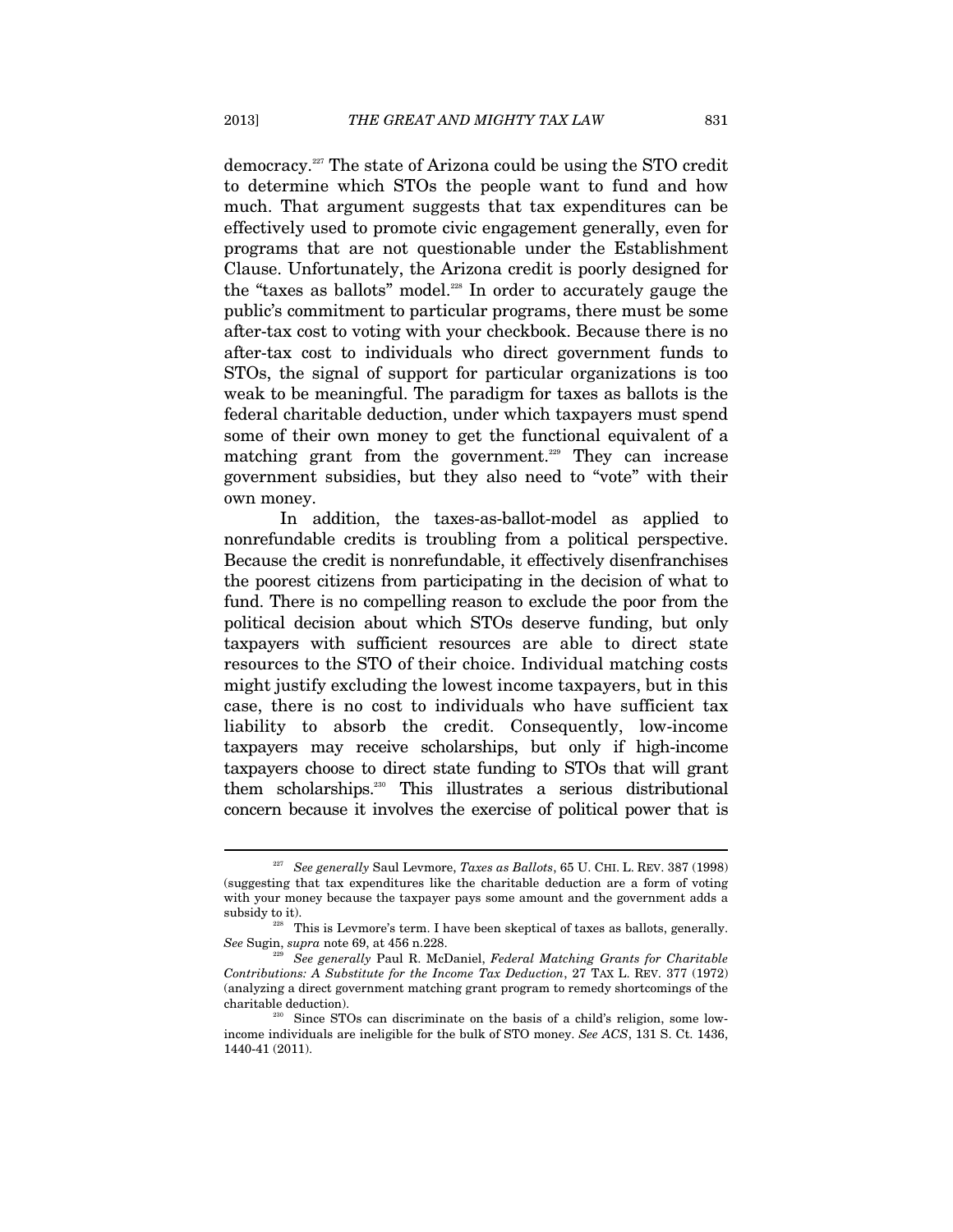allocated only to those who have sufficient income to owe tax. The preferences of the taxpayers, who make use of the credit, will determine the choices of the scholarship seekers, while low-income taxpayers are excluded from exercising that choice. A credit with this design fails to provide advantages for the political system.

The *ACS* decision also presents a potential metaproblem for revenue collection since the effect of the precedent may ultimately be contraction of the tax base. Shielding tax benefits from review by treating them as declining to tax would exacerbate a bias that already exists in the review of tax statutes, to the detriment of the government treasury. There is already an imbalance in the reviewability of tax statutes created by the standing rules applicable to most taxpayer suits.<sup>231</sup> Government imposes tax through a system that includes revenue-raising and revenue-reducing provisions. The revenue-raising provisions are subject to perennial challenge.<sup>232</sup> The revenue-reducing provisions in the form of tax expenditures are targeted reductions that produce identifiable winners, but not identifiable losers. The general public, and the fisc that it funds, is always the loser from targeted tax benefits. Taxpayers complaining that they have been overtaxed are entitled to sue to reduce their assessed tax liability, and taxpayers attempting to reduce their liability will sometimes win and sometimes lose on the merits. The set of cases, as a whole, has a revenue-reducing effect because the government losses will reduce collections compared to the government's initial position, and the government wins will leave the original assessment intact. But nobody complains that they are being taxed too little. This disparity means that government decisions *to tax* are always reviewed, but decisions *not to tax* are not, creating a one-way ratchet of less taxation. The *ACS* Court's approach exacerbates this problem by reducing the provisions benefiting taxpayers that will be subject to review. Disputes involving tax expenditures are now even less likely to be litigated than tax deficiency cases since the *ACS* precedent treats them as cases involving individual, not state, action. Because it minimizes injuries, it also reduces the scrutiny that reviewed provisions will receive. l

<sup>&</sup>lt;sup>231</sup> Without the *Flast* exception, plaintiffs need personal injury that is actual and concrete, caused by the defendant, and which could be remedied by a court decision in their favor. *See* Lujan v. Defenders of Wildlife, 504 U.S. 555, 560 (1992).

The government can be forced to litigate the same issue against numerous taxpayers. Although there is stare decisis for the judicial interpretation of tax statutes, there is no res judicata across taxpayers.